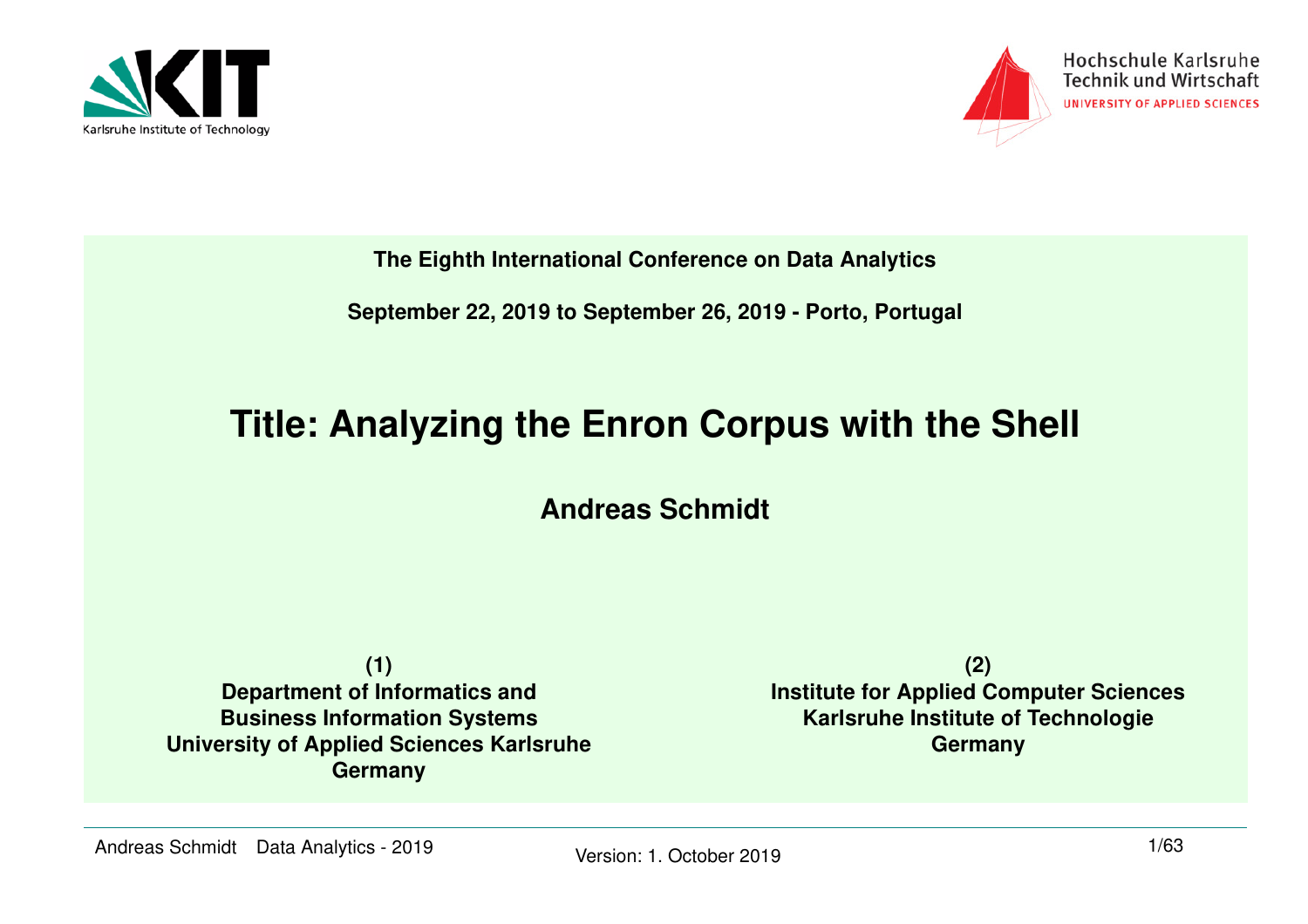



#### **Resources available**

### http://www.smiffy.de/data-analytics-2019/ 1

- •Slideset
- •**Exercises**
- •Command refcard
- •Example datasets

<sup>1.</sup> all materials copyright 2017, 2018, 2019 by andreas schmidt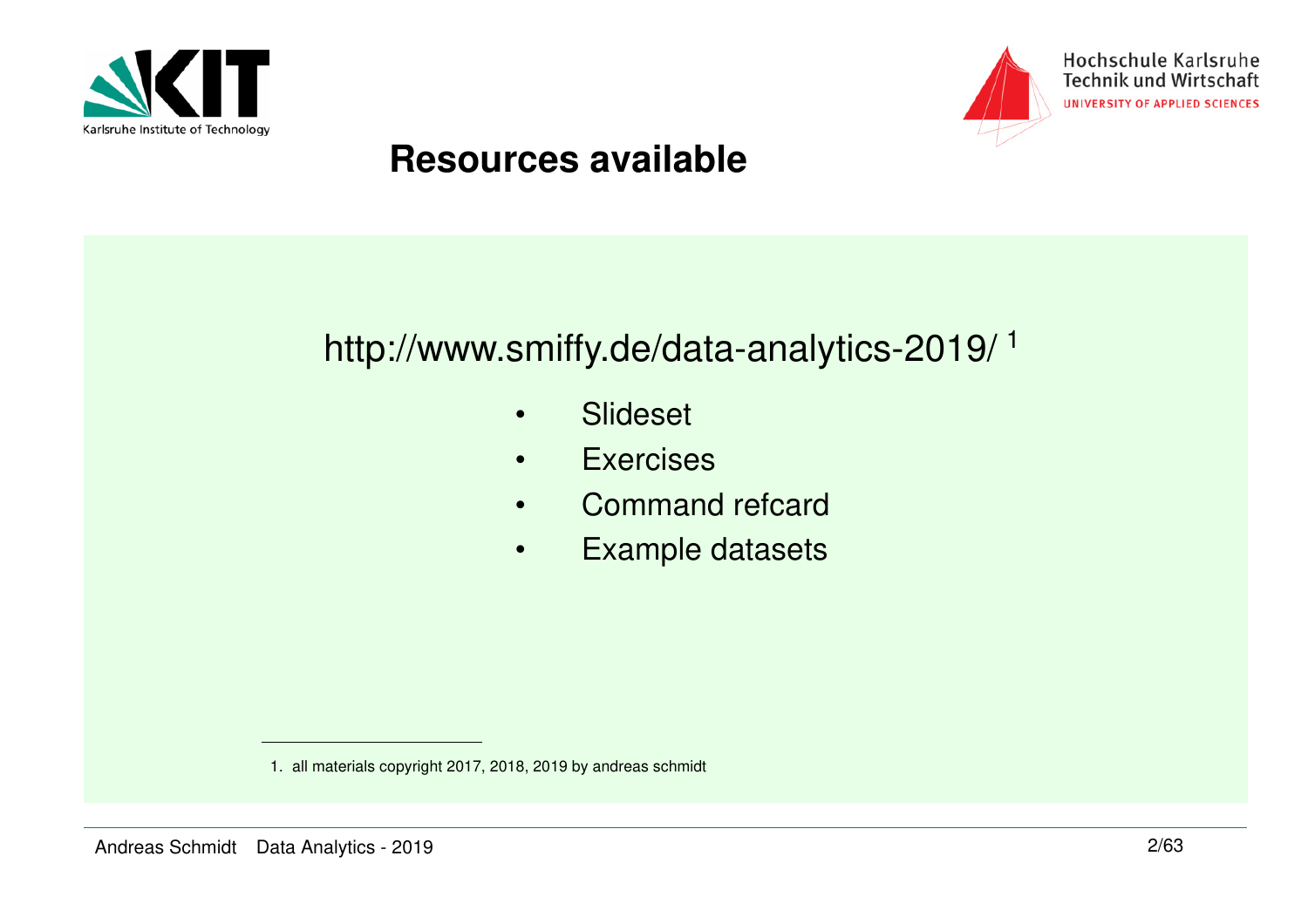



#### **Outlook**

- Overview
- Search and Inspect
- •File operations
- Transformations
- Stream Editor sed
- Anlyzing the Enron-files•
- •**Summary**

#### + 2 hands on exercices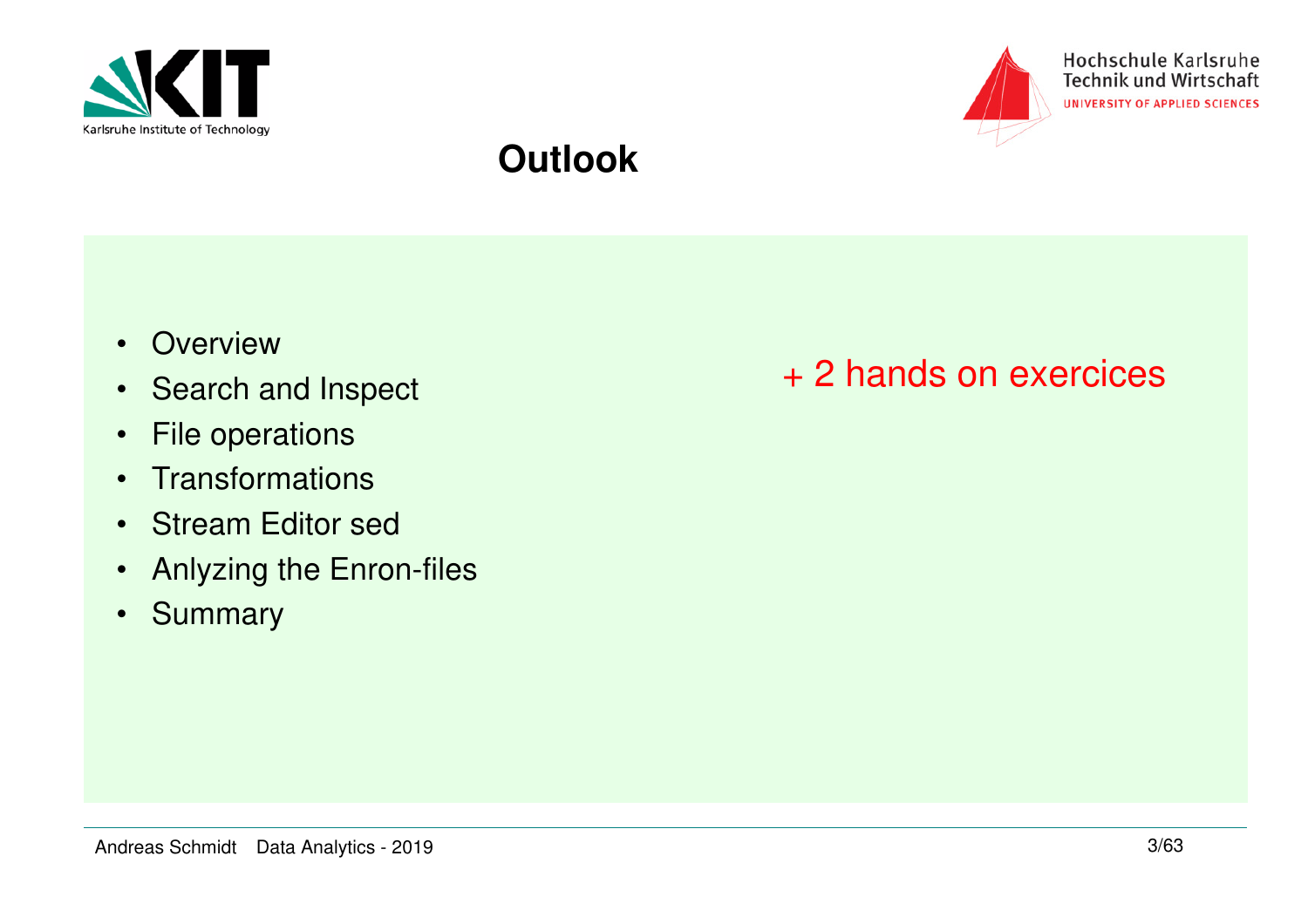



# **Objective of this Tutorial**

Present you

- $\bullet$ ... Concept of Filters and Pipes (Interactive, iterative workstyle)
- •... most useful Shell tools/programs in the context of the Enron dataset
- •... Practical exercises - get your fingers dirty ;-)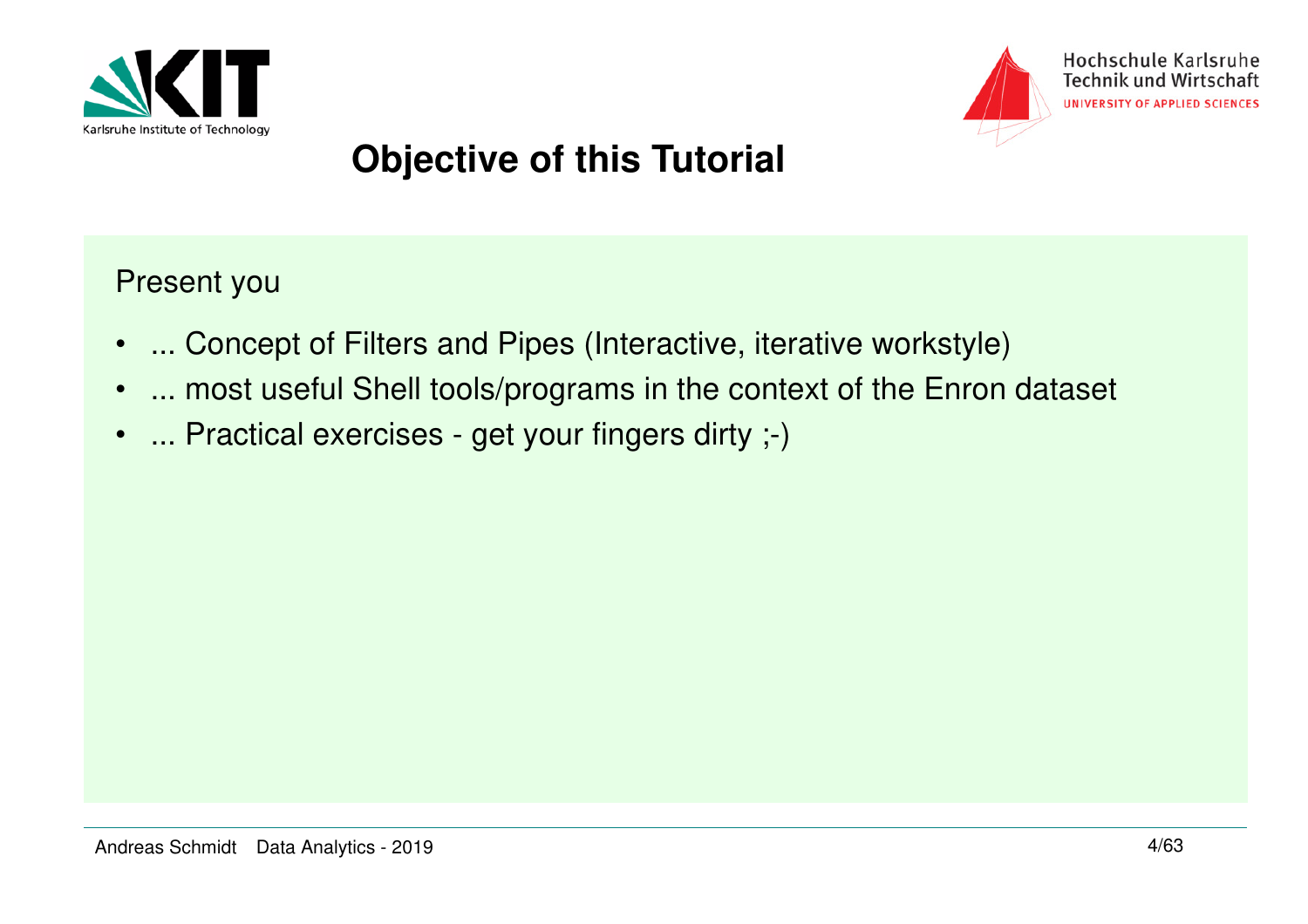



# **The UNIX philosoph**

Peter H. Salus in A Quarter-Century of Unix (1994):[1]

- $\bullet$ Write programs that do one thing and do it well.
- •Write programs to work together.
- •Write programs to handle text streams, because that is a universal interface.

[1] Raymond, Eric S. (2003-09-23). "Basics of the Unix Philosophy". The Art of Unix Programming. Addison-Wesley Professional. ISBN 0-13-142901-9.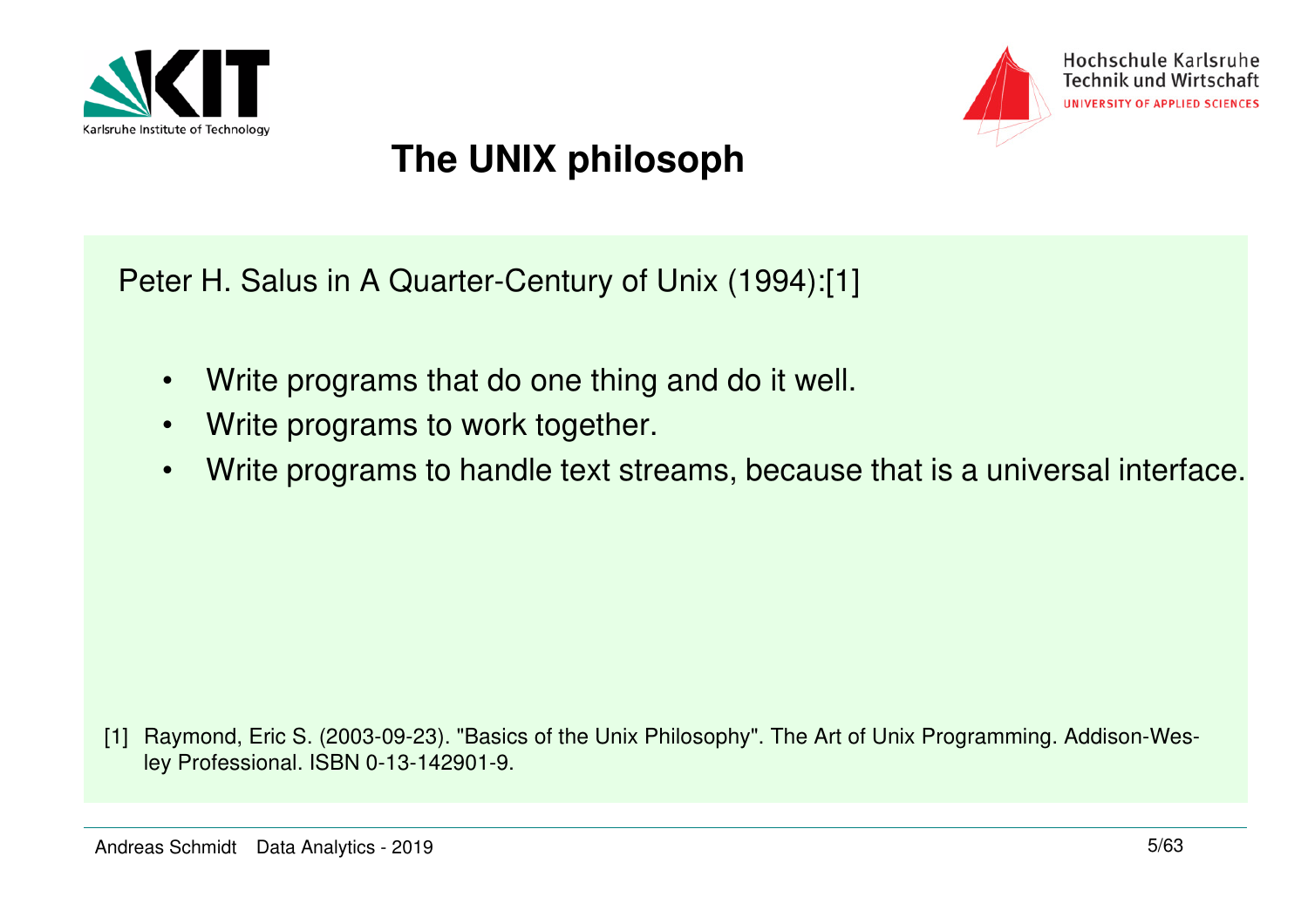



# **Data Processing with the Shell**

- •Architectural Pattern: Pipes and Filters (Douglas McIlroy, 1973)
- $\bullet$ Data exchange between processes
- •Loose coupling
- •POSIX Standard
- $\bullet$ Filter represent data-sources and data-sinks

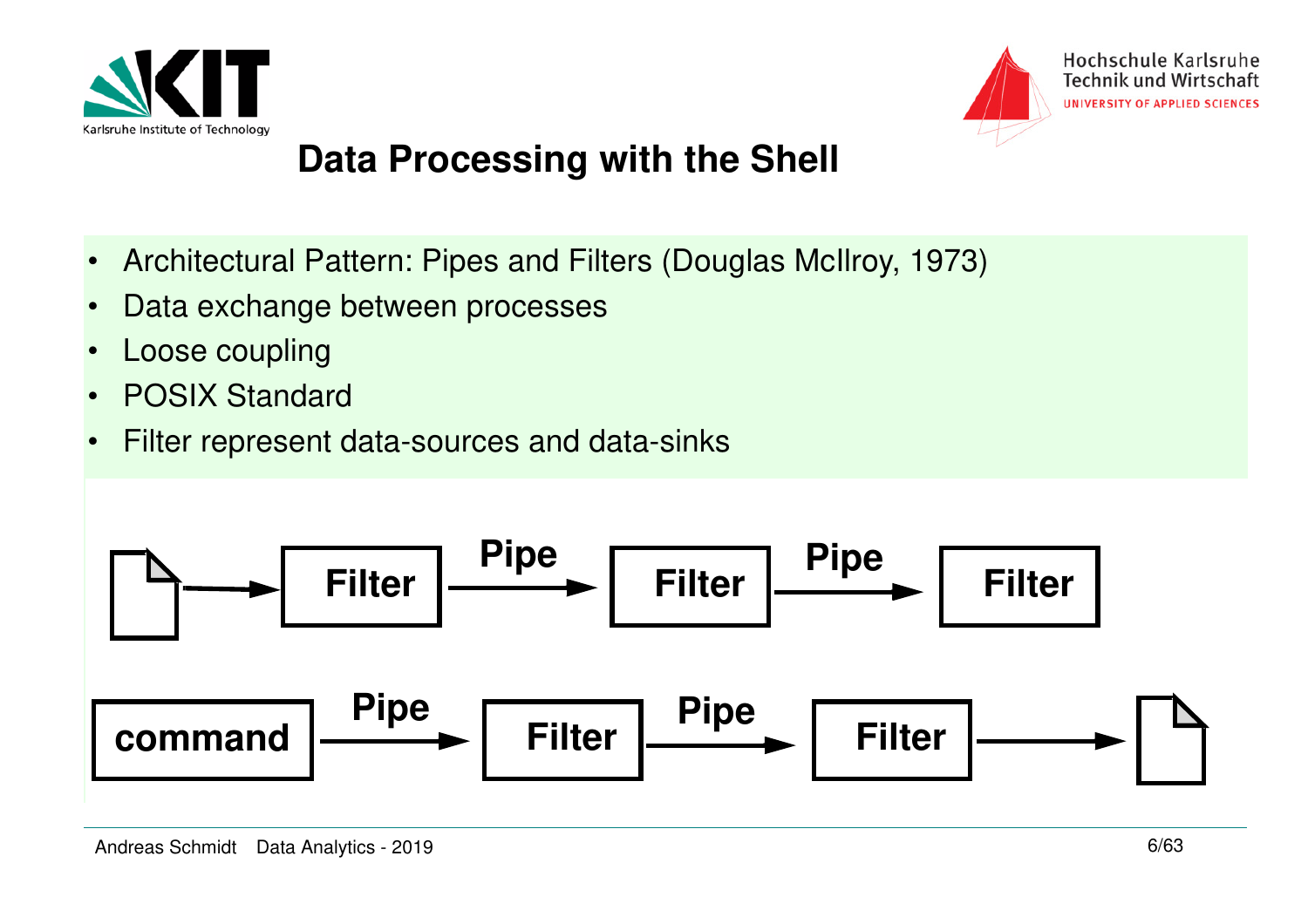



# **Shell commandos in the Linux/Unix/Cygwin Environment**

- • Input-/Output channels
	- •Standardinput (STDIN)
	- $\bullet$ Standardouput (STDOUT)
	- •Standarderror (STDERR)
- • In-/Output Redirection
	- •> : Redirect Standardoutput (into file)
	- $\bullet$ < : Redirect Standardinput (from file)
	- $\bullet$ 2> : Redirect Standarderror (into file)
	- •>> : Redirect Standardoutput (append into file)
	- • | : Pipe operator: Connect Standardoutput of a command with Standardinput of the next command
- •Example:

**cut -d, -f1 city.csv|sort|uniq -c|sort -nr|awk '\$1>1'>result.txt**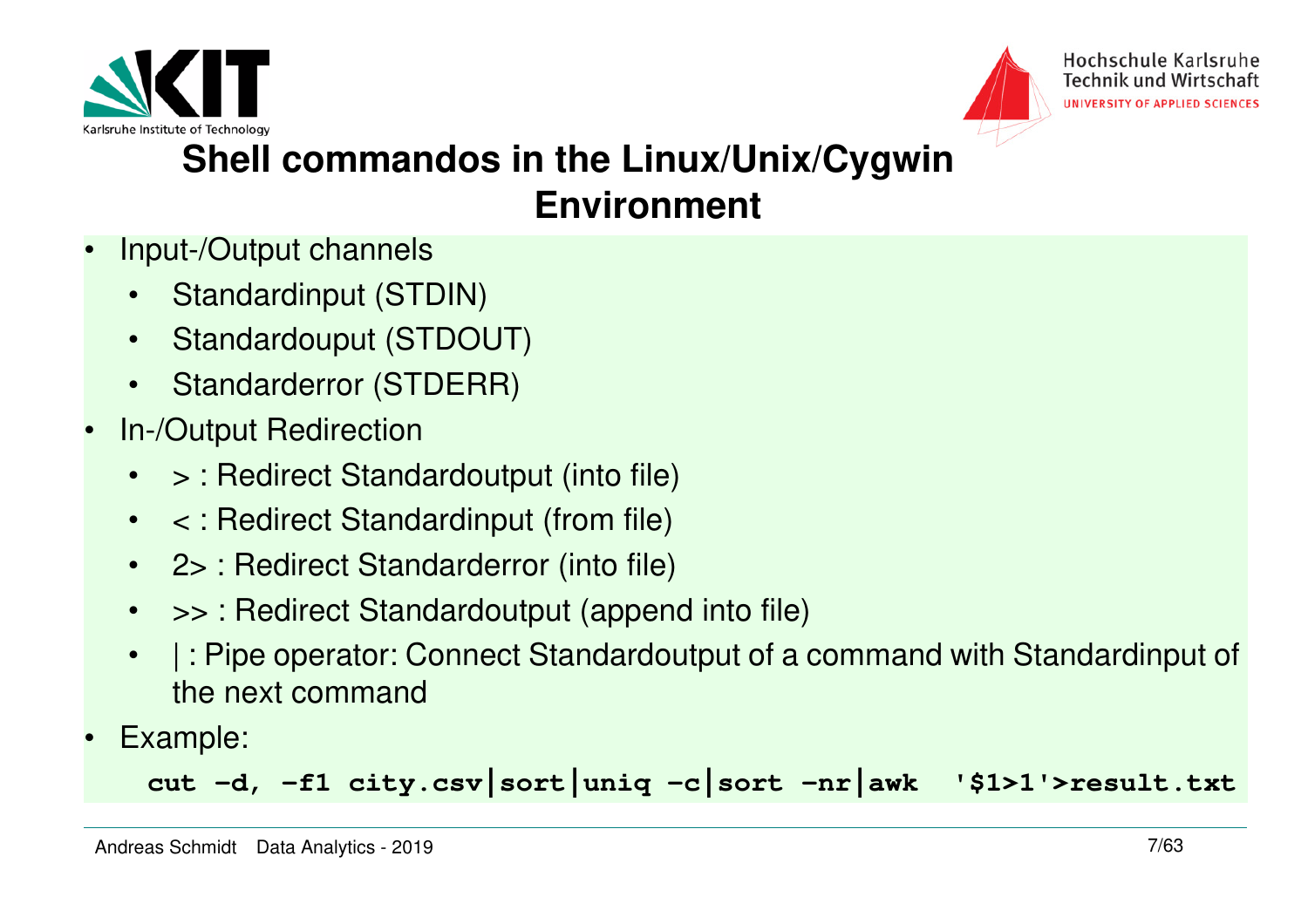



## **Overview over Operations**

- $\bullet$ File inspection
- Searching
- $\bullet$ **Filtering**
- •Column/Row extraction
- $\bullet$ Splitting and merging files
- $\bullet$ String substitution
- $\bullet$ **Transformations**
- Sorting
- Counting
- •Insert/Append/Delete/exchange lines
- •Join-Operations
- $\bullet$ Aggregation
- $\bullet$ **Set Operations**
- $\bullet$ Operations on compressed data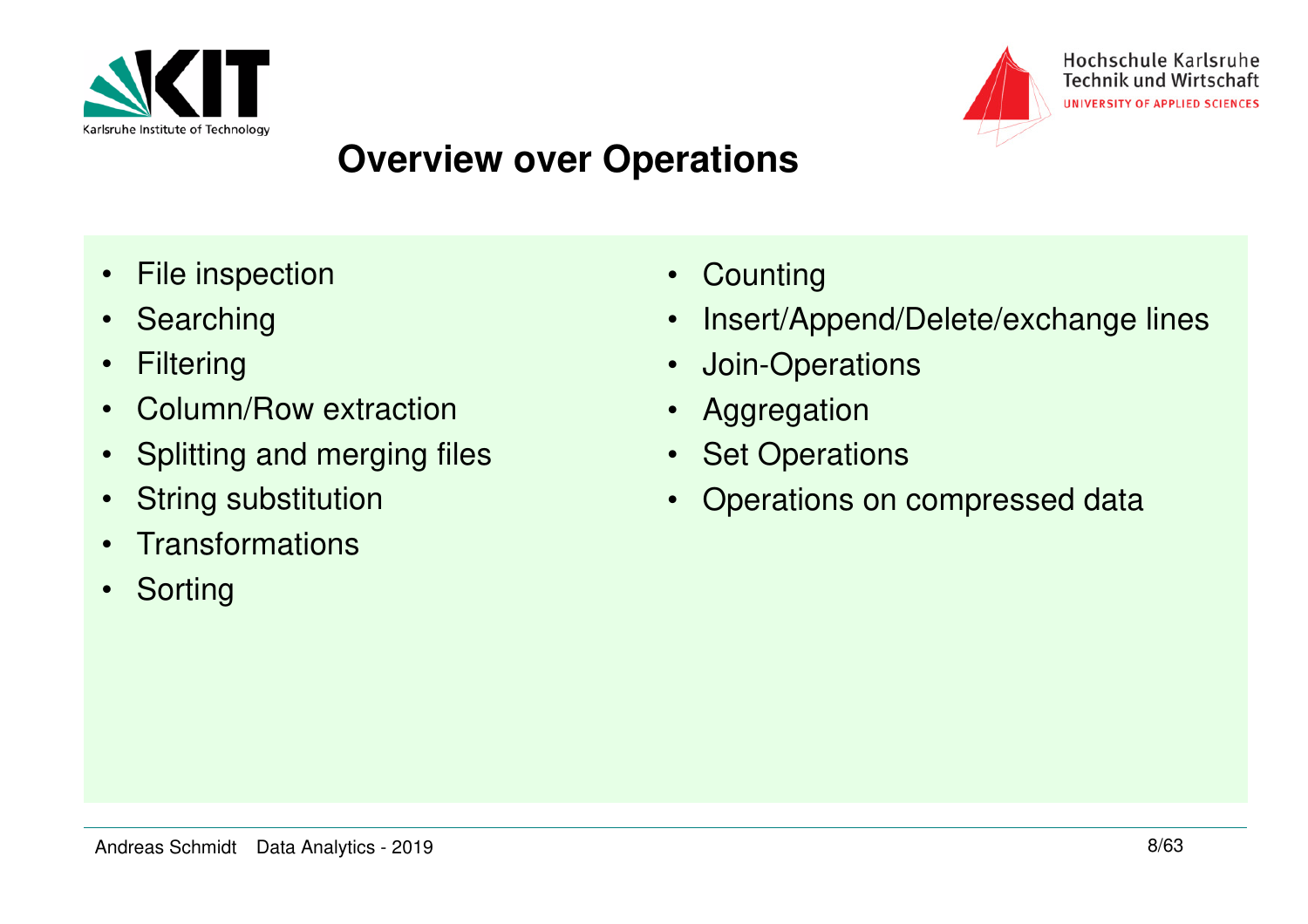



#### **How an email looks like**

```
Message-ID: <8150320.1075849854060.JavaMail.evans@thyme>Date: Tue, 5 Dec 2000 09:42:00 -0800 (PST)From: shona.wilson@enron.com
To: leslie.reeves@enron.com, mike.jordan@enron.com, james.new@enron.com, peggy.hedstrom@enron.com
Subject: global standards needs assessment
Cc: kelly.tisman@enron.com, mike.perun@enron.com, jefferson.sorenson@enron.com, sally.beck@enron.com, brent.price@enron.com, christy.lobusch@enron.comMime-Version: 1.0
Content-Type: text/plain; charset=us-asciiContent-Transfer-Encoding: 7bit
Bcc: kelly.tisman@enron.com, mike.perun@enron.com, jefferson.sorenson@enron.com, sally.beck@enron.com, brent.price@enron.com, christy.lobusch@enron.comX-From: Shona Wilson
X-To: Leslie Reeves, Mike Jordan, James New, Peggy Hedstrom
X-cc: Kelly Tisman, Mike Perun, Jefferson D Sorenson, Sally Beck, Brent A Price, Christy LobuschX-bcc: ...Here is the draft of the needs assessment for global standards. Please give me your input. Kelly is devoting 100% of her time to putting together an access database to report these standards.To: ich@smiffy.de
Also, here is a consolidated view of A01 for 12 /04.
```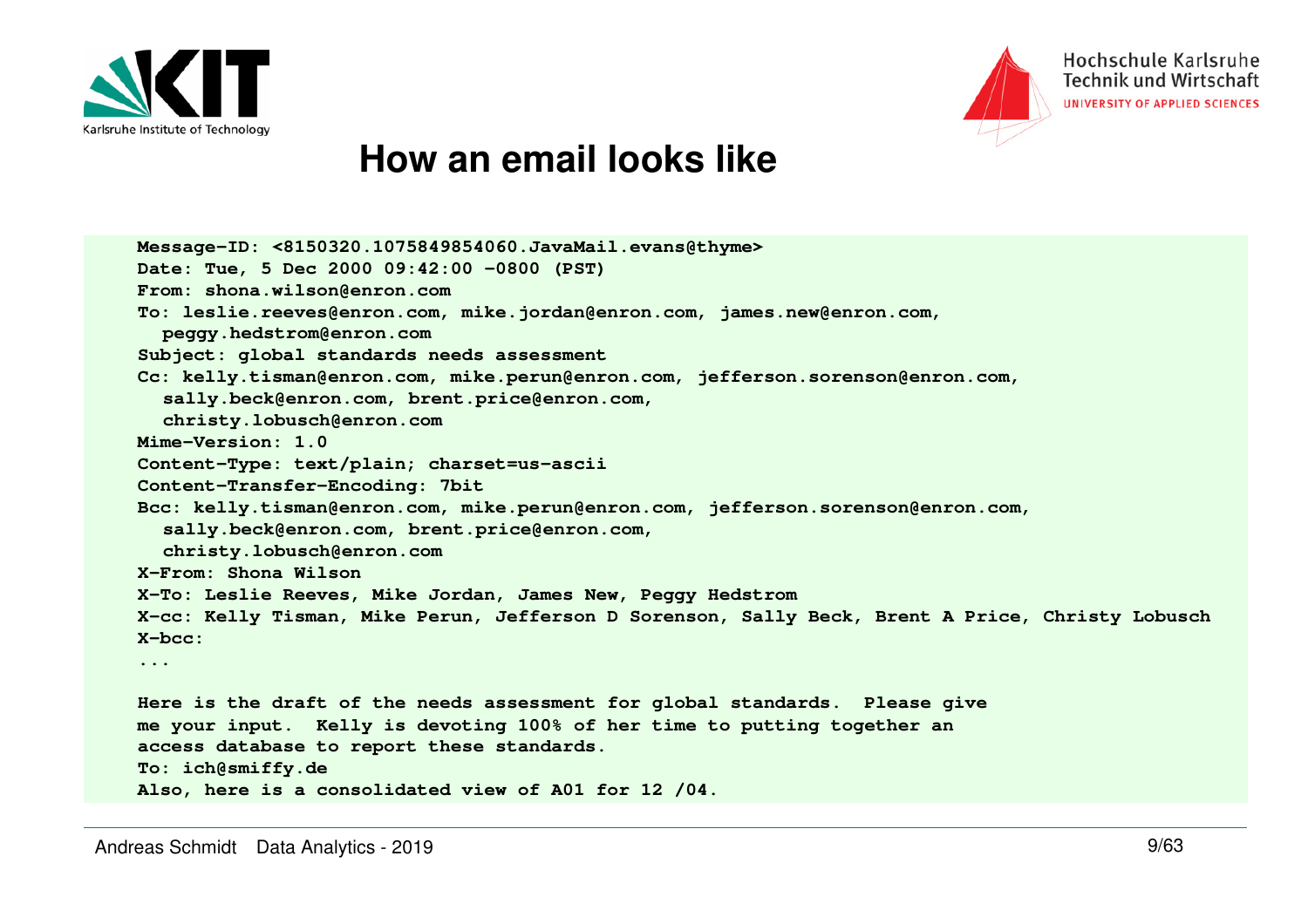



**Header**

#### **How an email looks like**

| Message-ID: <8150320.1075849854060.JavaMail.evans@thyme>                                         |
|--------------------------------------------------------------------------------------------------|
| Date: Tue, 5 Dec 2000 09:42:00 -0800 (PST)                                                       |
| From: shona.wilson@enron.com                                                                     |
| To: leslie.reeves@enron.com, mike.jordan@enron.com, james.new@enron.com,                         |
| peggy.hedstrom@enron.com                                                                         |
| Subject: global standards needs assessment                                                       |
| Cc: kelly.tisman@enron.com, mike.perun@enron.com, jefferson.sorenson@enron.com,                  |
| sally.beck@enron.com, brent.price@enron.com,                                                     |
| christy.lobusch@enron.com                                                                        |
| Mime-Version: 1.0                                                                                |
| Content-Type: text/plain; charset=us-ascii                                                       |
| Content-Transfer-Encoding: 7bit                                                                  |
| Bcc: kelly.tisman@enron.com, mike.perun@enron.com, jefferson.sorenson@enron.com,                 |
| sally.beck@enron.com, brent.price@enron.com,                                                     |
| christy.lobusch@enron.com                                                                        |
| X-From: Shona Wilson                                                                             |
| X-To: Leslie Reeves, Mike Jordan, James New, Peggy Hedstrom                                      |
| X-cc: Kelly Tisman, Mike Perun, Jefferson D Sorenson, Sally Beck, Brent A Price, Christy Lobusch |
| $\cdots$                                                                                         |
|                                                                                                  |

**Here is the draft of the needs assessment for global standards. Please give me your input. Kelly is devoting 100% of her time to putting together an access database to report these standards.To: ich@smiffy.deAlso, here is a consolidated view of A01 for 12 /04.**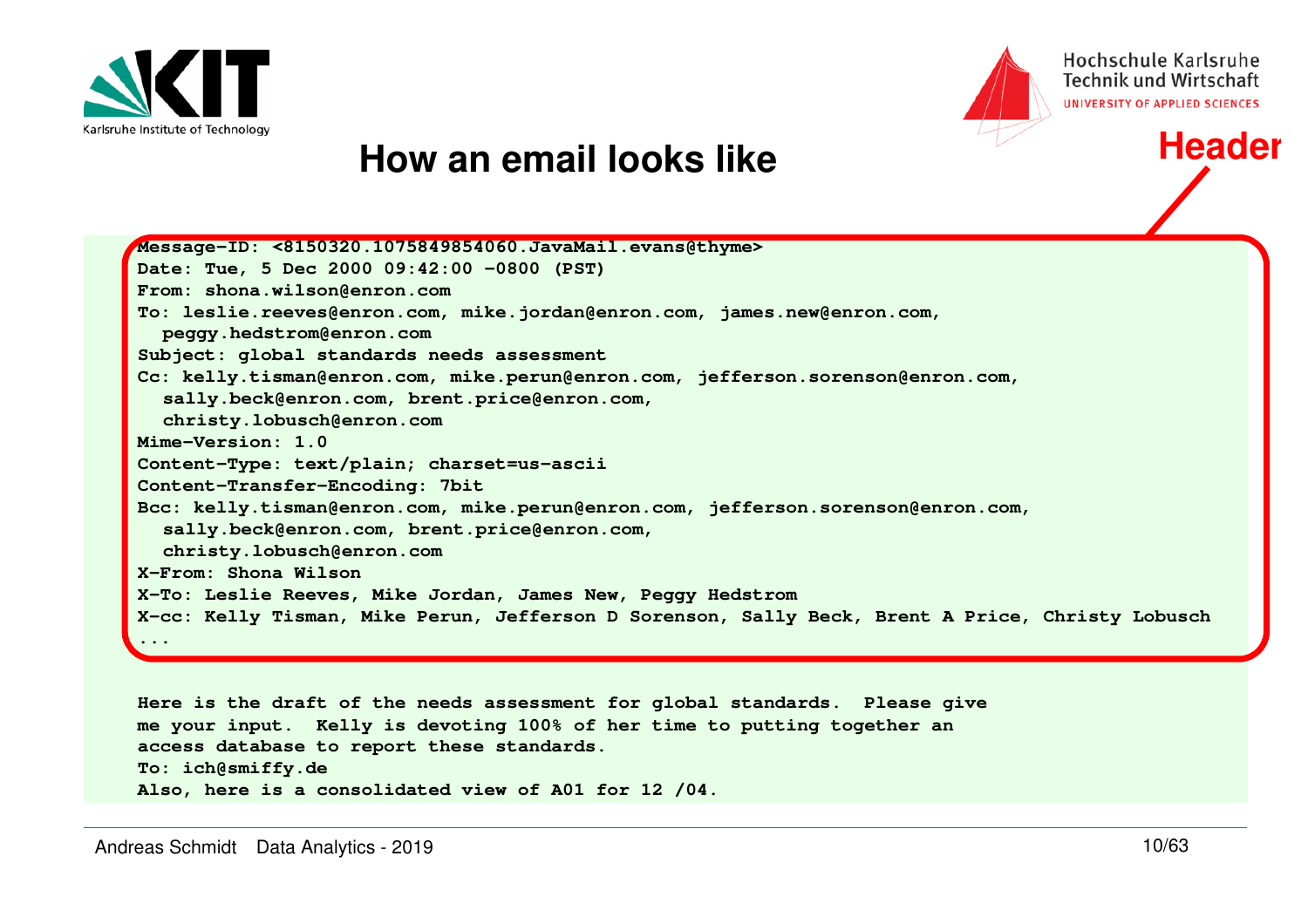



**Header**

#### **How an email looks like**

**Message-ID: <8150320.1075849854060.JavaMail.evans@thyme>Date: Tue, 5 Dec 2000 09:42:00 -0800 (PST)From: shona.wilson@enron.com To: leslie.reeves@enron.com, mike.jordan@enron.com, james.new@enron.com, peggy.hedstrom@enron.com Subject: global standards needs assessment Cc: kelly.tisman@enron.com, mike.perun@enron.com, jefferson.sorenson@enron.com, sally.beck@enron.com, brent.price@enron.com, christy.lobusch@enron.comMime-Version: 1.0 Content-Type: text/plain; charset=us-asciiContent-Transfer-Encoding: 7bit Bcc: kelly.tisman@enron.com, mike.perun@enron.com, jefferson.sorenson@enron.com, sally.beck@enron.com, brent.price@enron.com, christy.lobusch@enron.comX-From: Shona Wilson X-To: Leslie Reeves, Mike Jordan, James New, Peggy Hedstrom X-cc: Kelly Tisman, Mike Perun, Jefferson D Sorenson, Sally Beck, Brent A Price, Christy Lobusch...Body**

**Here is the draft of the needs assessment for global standards. Please give me your input. Kelly is devoting 100% of her time to putting together an access database to report these standards.To: ich@smiffy.deAlso, here is a consolidated view of A01 for 12 /04.**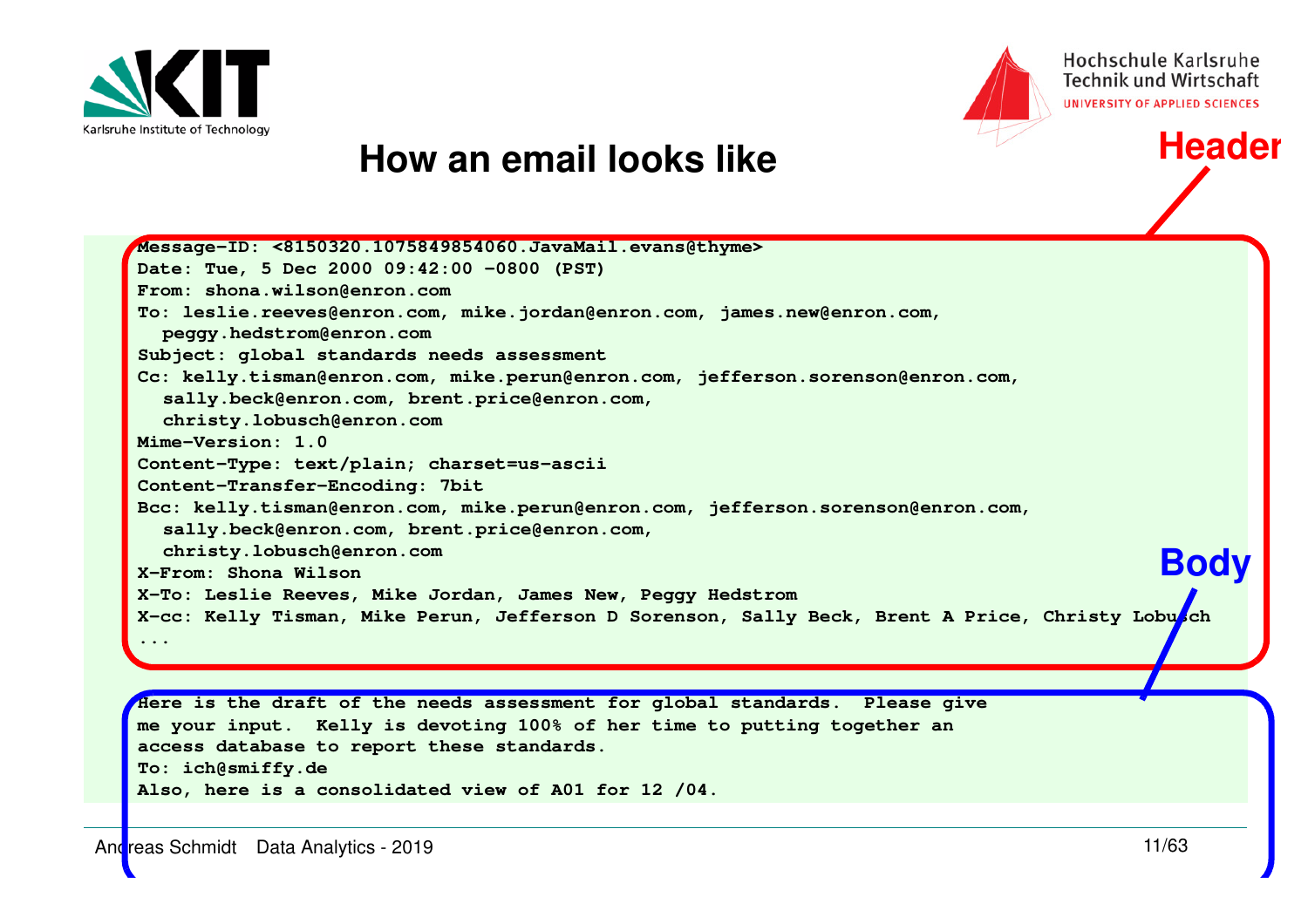



**Header**

#### **How an email looks like**

| Message-ID: <8150320.1075849854060.JavaMail.evans@thyme>                                         |
|--------------------------------------------------------------------------------------------------|
| Date: Tue, 5 Dec 2000 09:42:00 -0800 (PST)                                                       |
| From: shona.wilson@enron.com                                                                     |
| To: leslie.reeves@enron.com, mike.jordan@enron.com, james.new@enron.com,                         |
| peggy.hedstrom@enron.com                                                                         |
| Subject: global standards needs assessment                                                       |
| Cc: kelly.tisman@enron.com, mike.perun@enron.com, jefferson.sorenson@enron.com,                  |
| sally.beck@enron.com, brent.price@enron.com,                                                     |
| christy.lobusch@enron.com                                                                        |
| <b>Header-Field</b><br>Mime-Version: 1.0                                                         |
| Content-Type: text/plain; charset=us-ascii                                                       |
| Content-Transter-Encoding: 7Dit                                                                  |
| Bcc: kelly.tisman@enron.com, mike.perun@enron.com, jefferson.sorenson@enron.com,                 |
| sally.beck@enron.com, brent.price@enron.com,                                                     |
| christy.lobusch@enron.com                                                                        |
| <b>Bod</b><br>X-From: Shona Wilson                                                               |
| X-To: Leslie Reeves, Mike Jordan, James New, Peggy Hedstrom                                      |
| X-cc: Kelly Tisman, Mike Perun, Jefferson D Sorenson, Sally Beck, Brent A Price, Christy Lobusch |
| $\ddot{\bullet}$ $\ddot{\bullet}$ $\ddot{\bullet}$                                               |
|                                                                                                  |
|                                                                                                  |
| Here is the draft of the needs assessment for global standards. Please give                      |
| me your input. Kelly is devoting 100% of her time to putting together an                         |
| access database to report these standards.                                                       |
| To: ich@smiffy.de                                                                                |
|                                                                                                  |

**Also, here is a consolidated view of A01 for 12 /04.**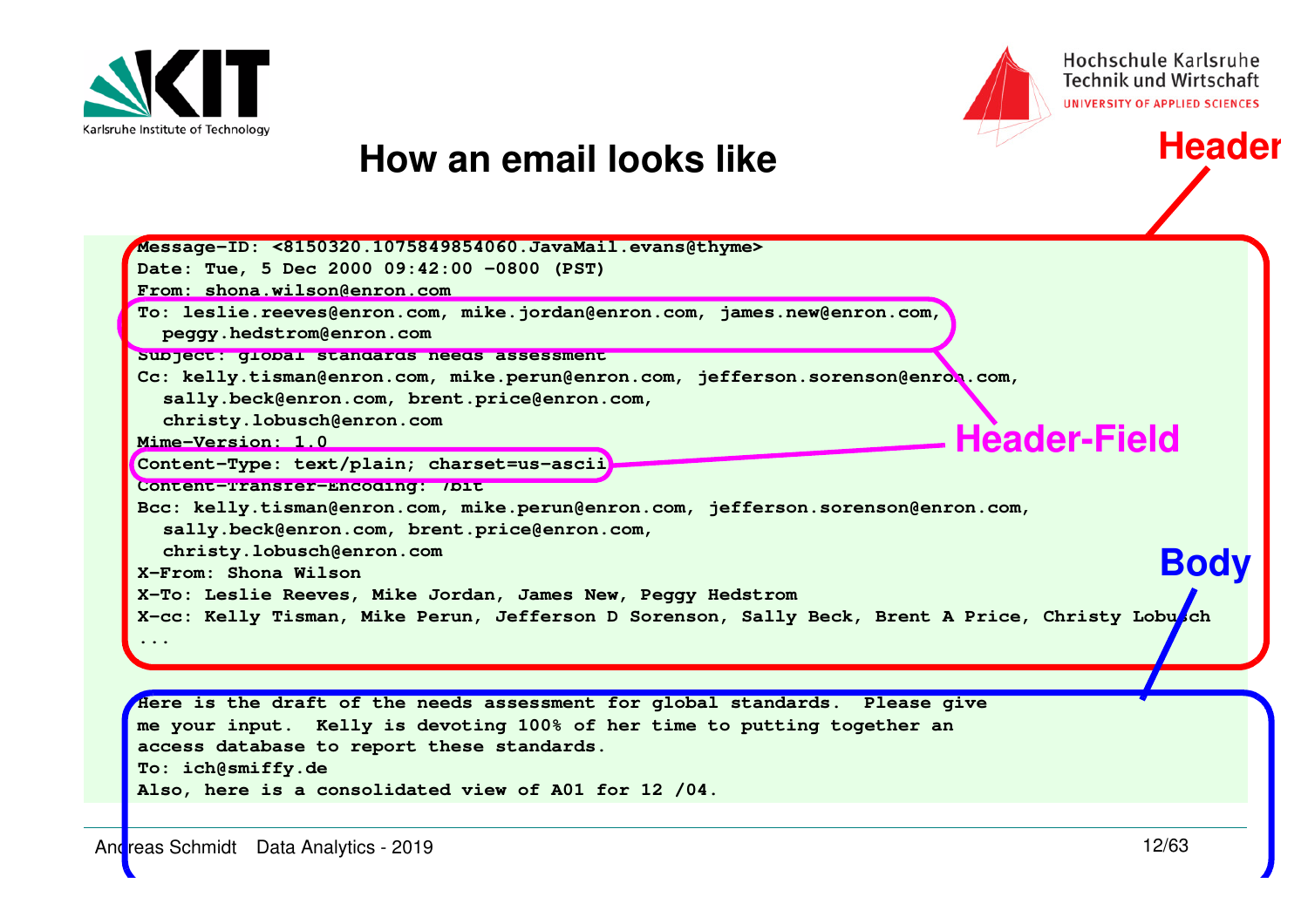



#### **Enron dataset**

- Source: https://www.cs.cmu.edu/~enron/
- •~ 500.000 emails from 150 employees (mostly managers)
- •Format (output generated find maildir/  $-$ name  $*$ .  $-$ print | sort  $-R$ ): **maildir/symes-k/sent/708. maildir/farmer-d/logistics/907. maildir/sager-e/notes\_inbox/311.maildir/rodrique-r/sent/174. maildir/delainey-d/\_sent\_mail/180.maildir/steffes-j/inbox/25. maildir/dasovich-j/all\_documents/11188.maildir/gang-l/deleted\_items/80. maildir/whalley-l/discussion\_threads/1209.maildir/symes-k/all\_documents/2487. maildir/mclaughlin-e/eol\_\_\_tagg/98.maildir/taylor-m/inbox/58.**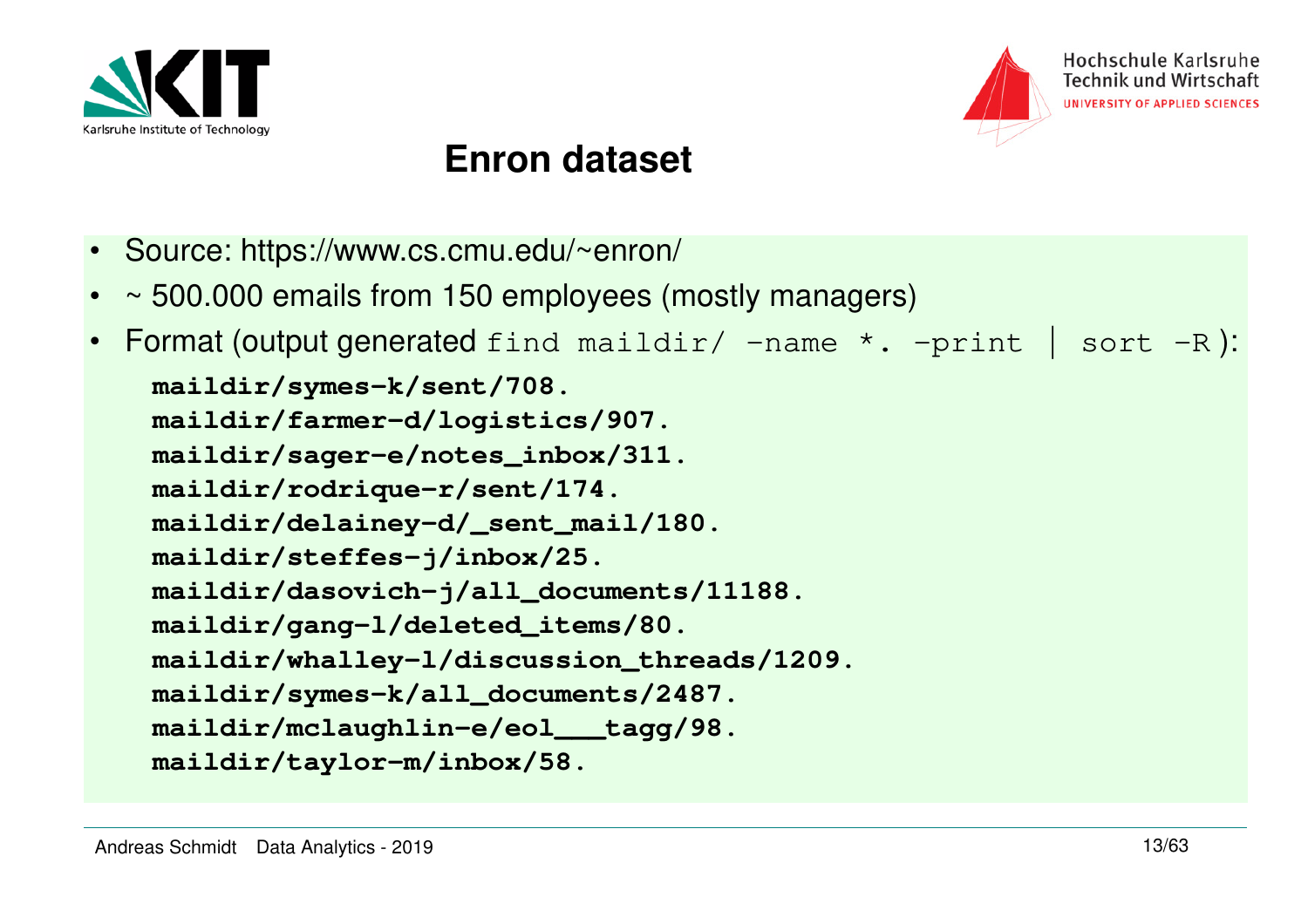



#### **General comments**

 Most of the commands accept the input from file or from STDIN. If no (or not enough) input files are given, it is expected that the input comes from STDIN

```
head -n10 maildir/arnold-j/inbox/19. 
cat -n maildir/arnold-j/inbox/19. | head -n5
```
 Most of the commands have a lot of options which couldn't be explained here in detail. To get an overvew of all the possibilities of a command, simple type

**man command**

Example:

**man head**

Command refcard:

**www.smiffy.de/data-analytics-2019/tutorial-overview-commands.pdf**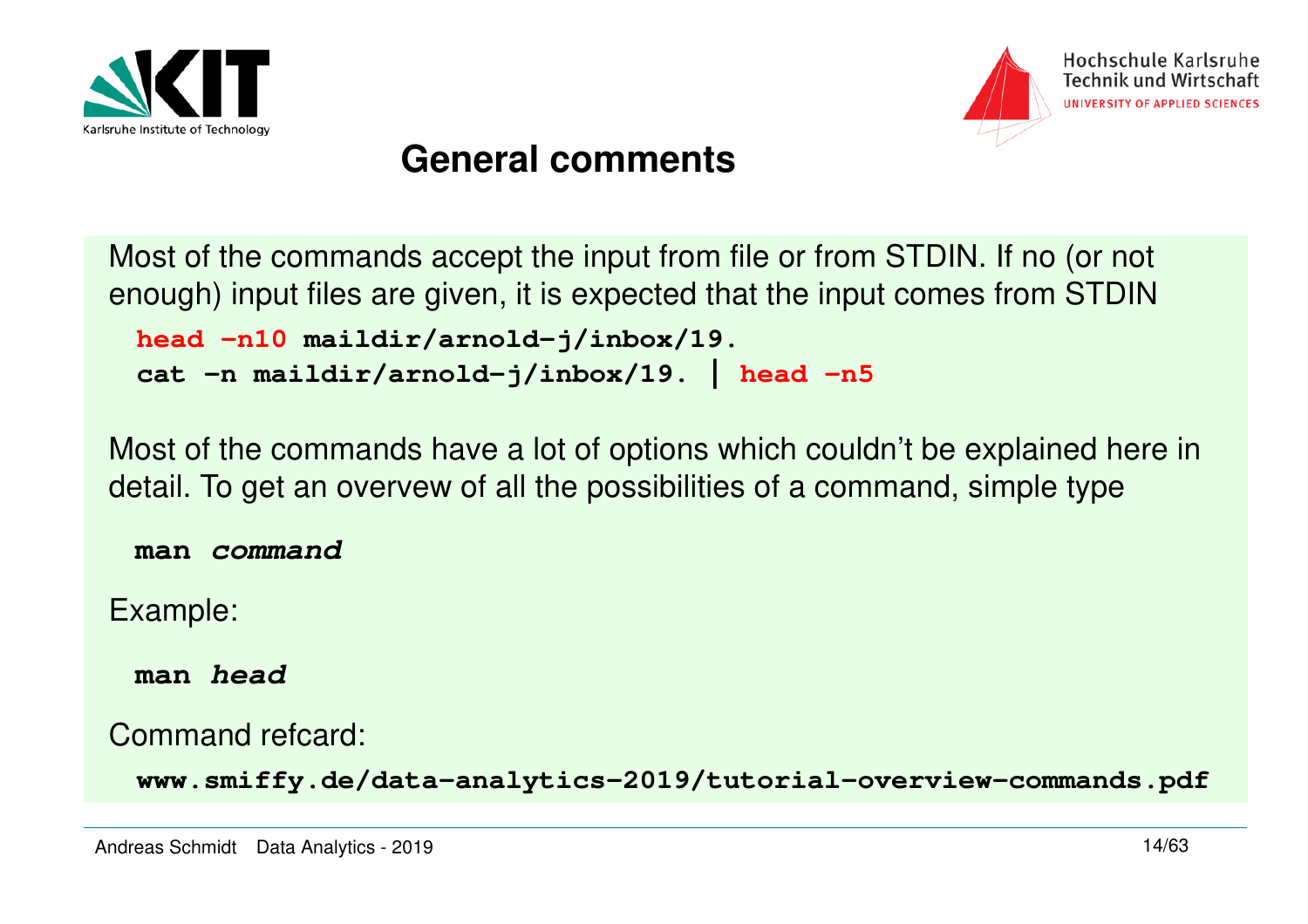



|                    | C /cygdrive/c/Users/scan0004/Dropbox/dbkda-2017/tutorial                                                                                                  | $  $ $\Box$ $\times$ $ $ |
|--------------------|-----------------------------------------------------------------------------------------------------------------------------------------------------------|--------------------------|
| HEAD(1)            | HEAD(1)<br><b>User Commands</b>                                                                                                                           |                          |
| <b>NAME</b>        | head - output the first part of files                                                                                                                     |                          |
| <b>SYNOPSIS</b>    | head [OPTION] [FILE]                                                                                                                                      |                          |
| <b>DESCRIPTION</b> | the first 10 lines of each FILE to standard output. With more<br>Print<br>than one FILE, precede each with a header giving the file name.                 |                          |
|                    | With no $\text{FILE}$ , or when $\text{FILE}$ is $\mathord{\hspace{1pt}\text{--}\hspace{1pt}},$ read standard input.                                      |                          |
|                    | Mandatory arguments to long options are mandatory for short options<br>too.                                                                               |                          |
|                    | $-c$ , $-$ bytes=[-]NUM<br>print the first NUM bytes of each file; with the leading $'-$ ,<br>print all but the last NUM bytes of each file               |                          |
|                    | $-n.$ $-1ines = 1-1$ NUM<br>print the first NUM lines instead of the first 10; with<br>the.<br>leading '-', print all but the last NUM lines of each file |                          |
|                    | $-q$ , $-q$ uiet, $-s$ ilent<br>never print headers giving file names                                                                                     |                          |
|                    | $-v = -v$ erbose<br>always print headers giving file names                                                                                                |                          |
|                    | -z, --zero-terminated<br>line delimiter is NUL, not newline                                                                                               |                          |
|                    | $-\hbox{-}$ help display this help and exit                                                                                                               |                          |
|                    | --version<br>output version information and exit<br>Manual page head(1) line 1 (press h for help or $q$ to $quit$ )                                       | $\overline{\phantom{a}}$ |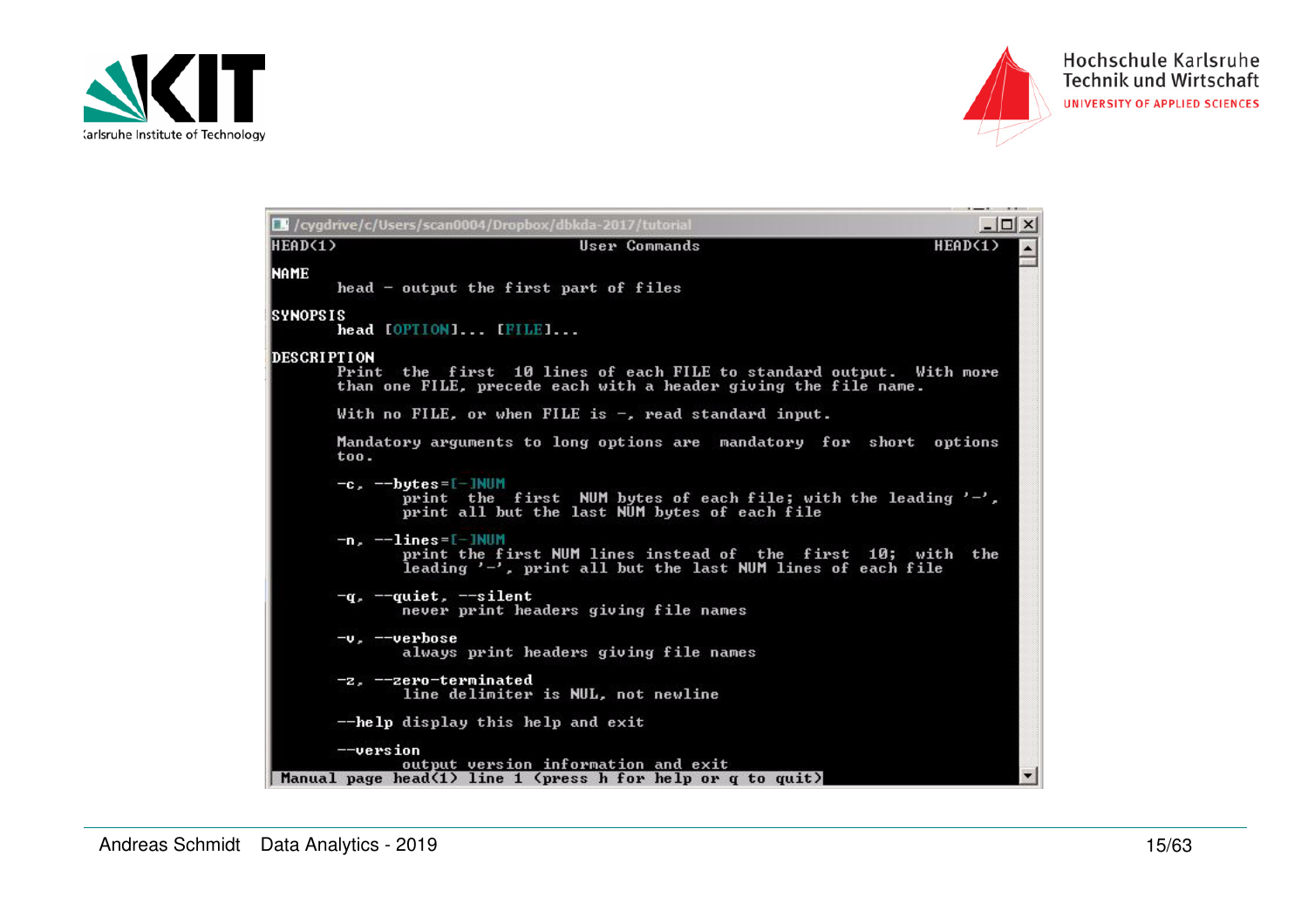

•

•

•

•



## **File Inspection**

```
 Show content of a file / Concatenate filescat maildir/arnold-j/inbox/19. Concatenate files and print them to STDOUTcat maildir/arnold-j/inbox/* > arnolds-inbox.mail Add line numbers to each line in file(s)
  cat -n maildir/arnold-j/inbox/19.  Create a file with input from STDIN:
  cat > search-fields.txtMoody
Standard & Poor
Justice DepartmentCTRL-D
```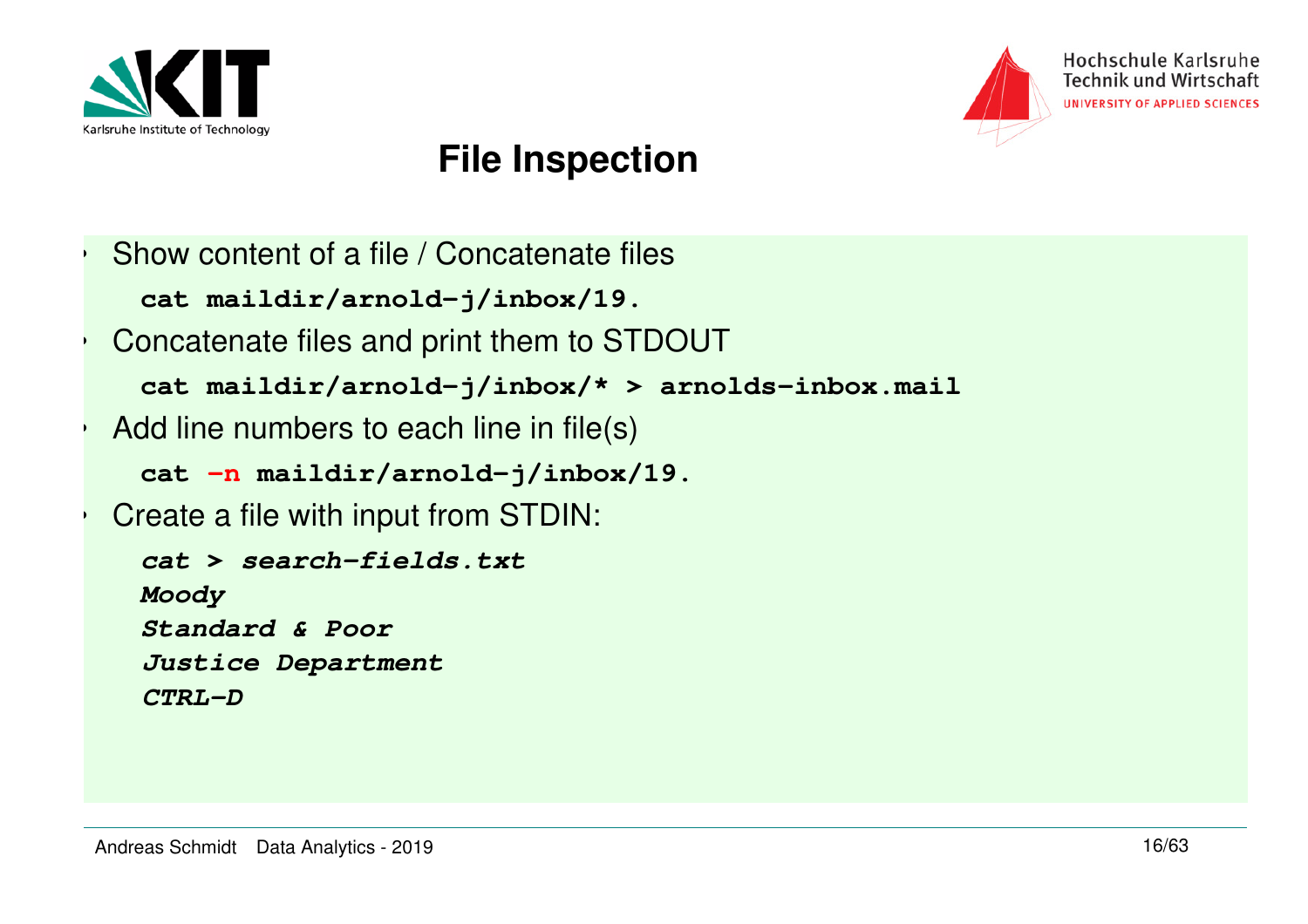



## **File Inspection**

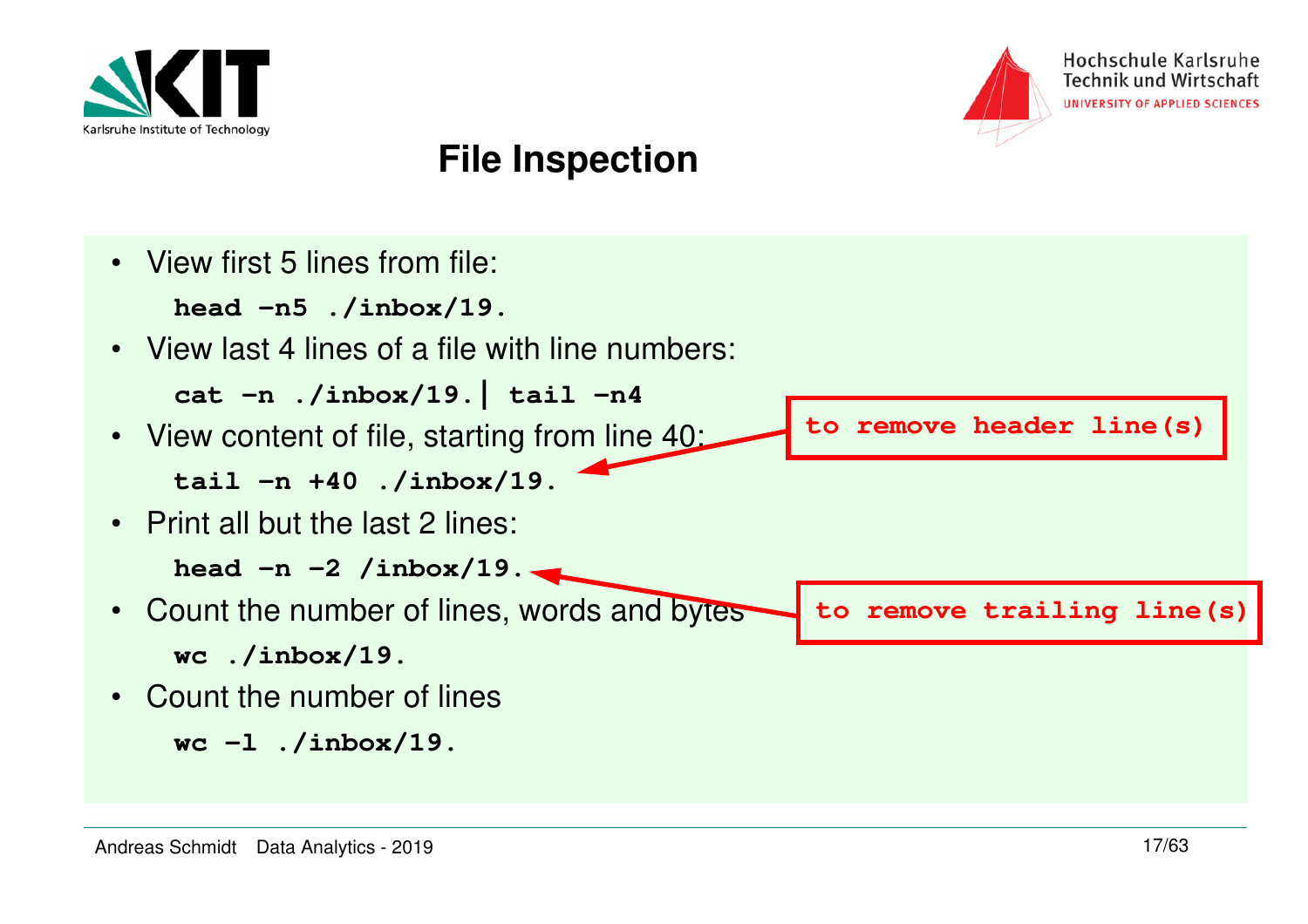



#### **less command**

Page by page scrolling of a file or STDIN (also with search capability)Examples:

```
less ./inbox/19.ls -l | less
```
**man head # inspection of man-pages with less !!**

- $\bullet$  Commands:
	- q : quit less
	- > : Goto end of file
	- < : Goto begin of file
	- f: Scroll forward one page
	- b: scroll backwards on page
- e, ret, $\blacklozenge$  : scroll forward one line
- $\bullet$  $y, \uparrow$ : scroll backwards one line
- nd : scroll forward n lines (i.e. 20n)
- mb : scroll backwards m lines
- •ng: Goto line <n>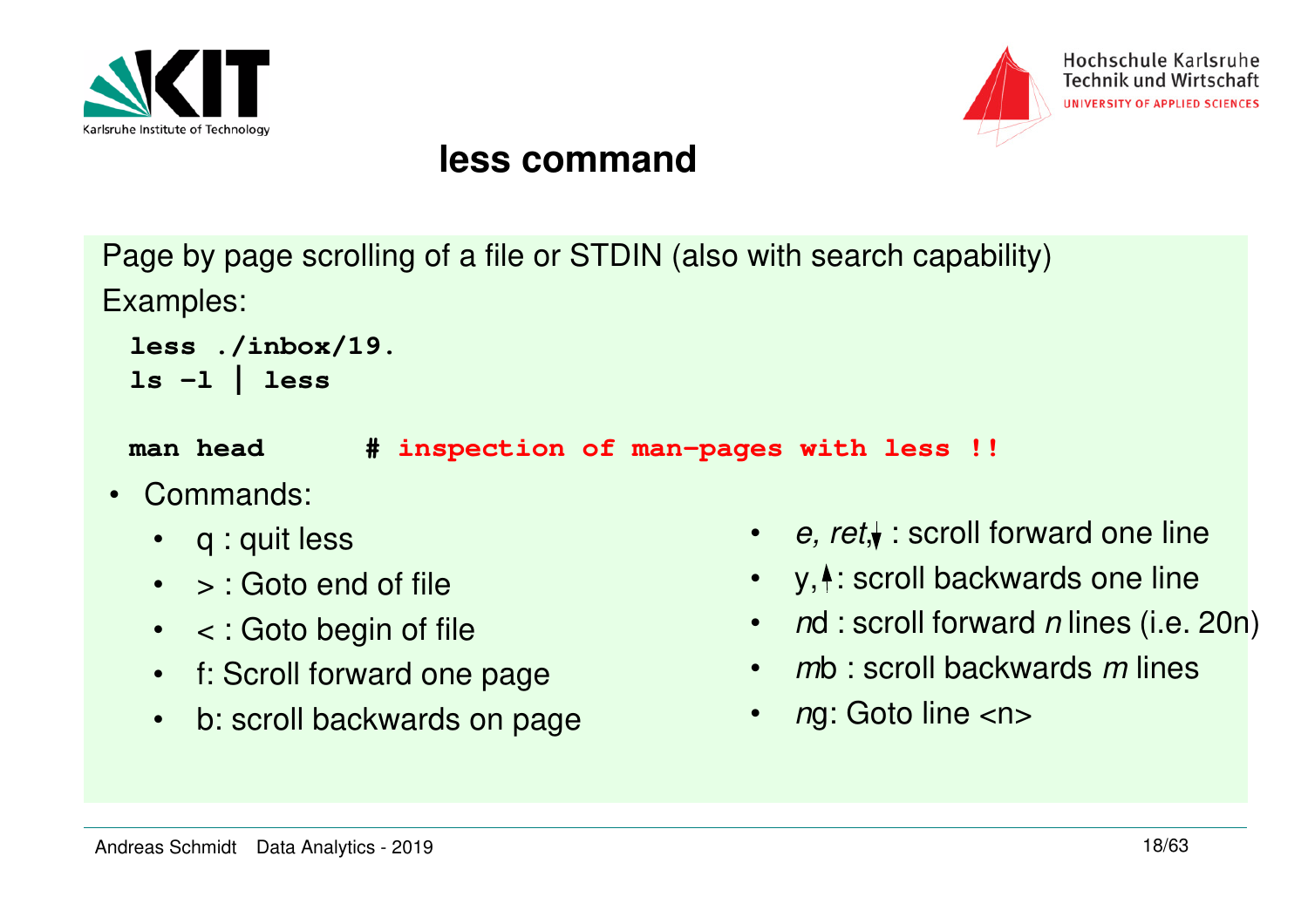



#### **less commands (2)**

- $\bullet$ /pattern : Search forward the next line with pattern
- •? pattern : Search backward the previous line with pattern
- •n : repeat previous search
- $\bullet$ N : repeat previous search in reverse direction
- •& *pattern* : Display only lines containing the *pattern* (type & *<ret* > to quit)
- •!command : executes shell command
- v : invokes standard editor for file (at current position, if supported)

#### type **man less** for complete reference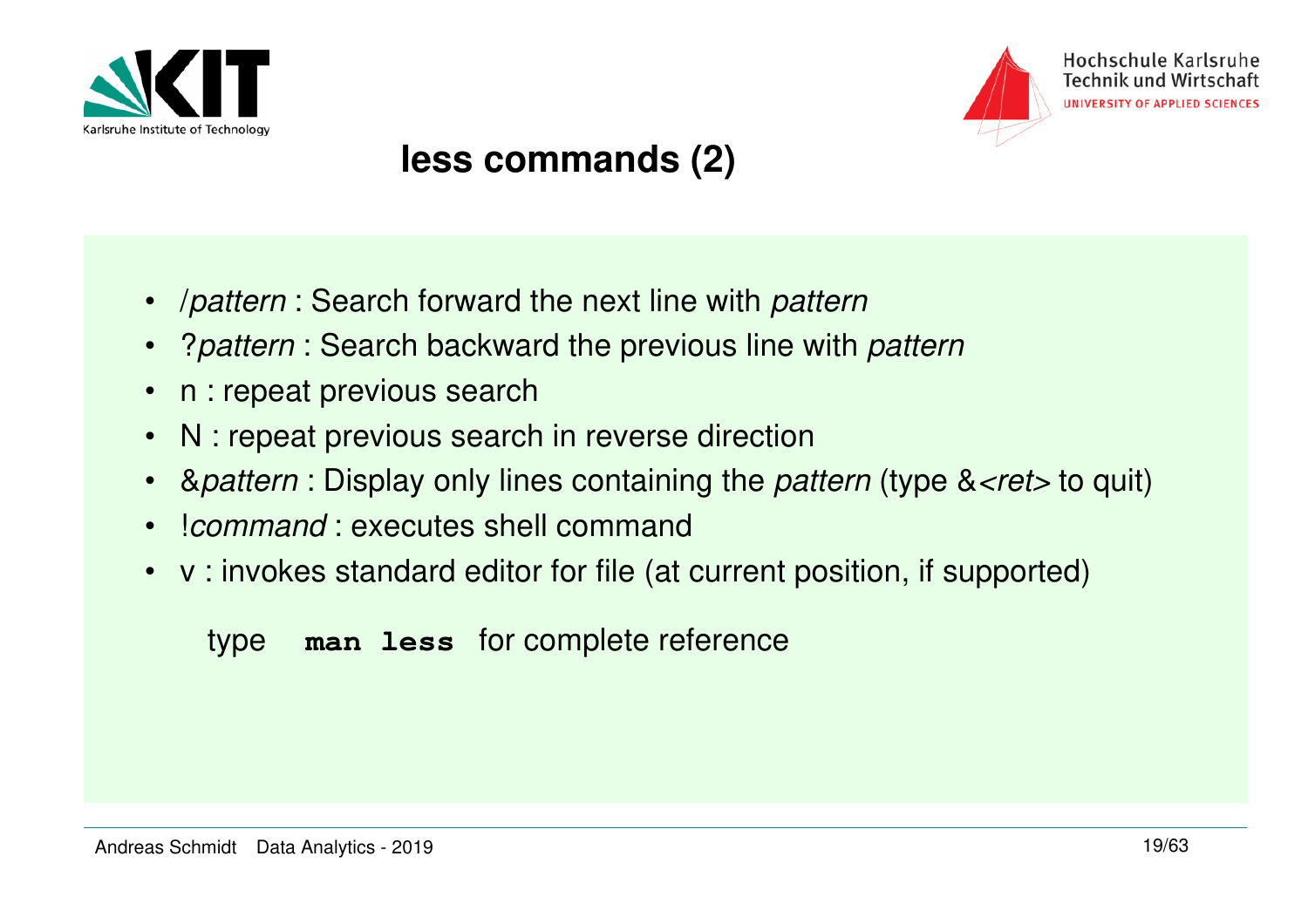



#### **Search**

- Print lines matching pattern (case sensitive, case insensitive with option -i))**grep John ./inbox/149.**
- Search multiple files (if multiple files are searched, output contains filename and matching lines):

**grep John ./inbox/\*.**

- Print lines containing the regular expression (emails from .edu-domains)**grep -E '[A-Za-z.]+@[A-Za-z.]+\.edu' ./inbox/1021.**
- $\bullet$ Print matching lines in a binary file

```
grep -a USA kddNuggests.data
```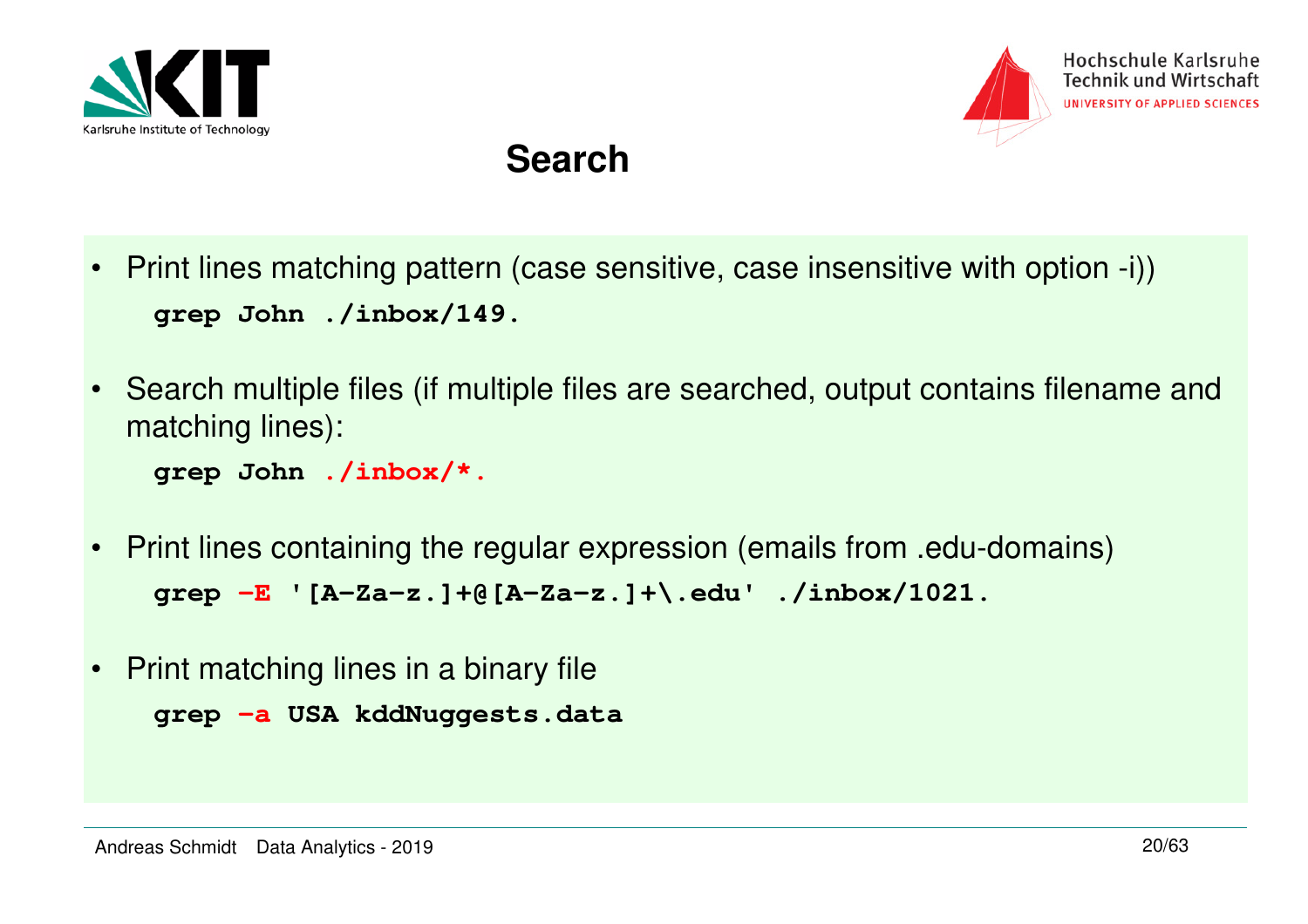



• Prefix each line of output with the line number

```
grep -n '^From:' inbox/279.
```
• Suppress the output of the filename (remember, if multiple files are asked, the filename is preceded by default)

**grep -n -h '^From:' inbox/\*.** 

- $\bullet$  Output the name of files matching a pattern (instead of content)**grep -E -l Moody maildir/arnold-j/inbox/\*.**
- Output the name of all files which have no Cc header-field**grep -L '^Cc:' maildir/\*/\*/\*.**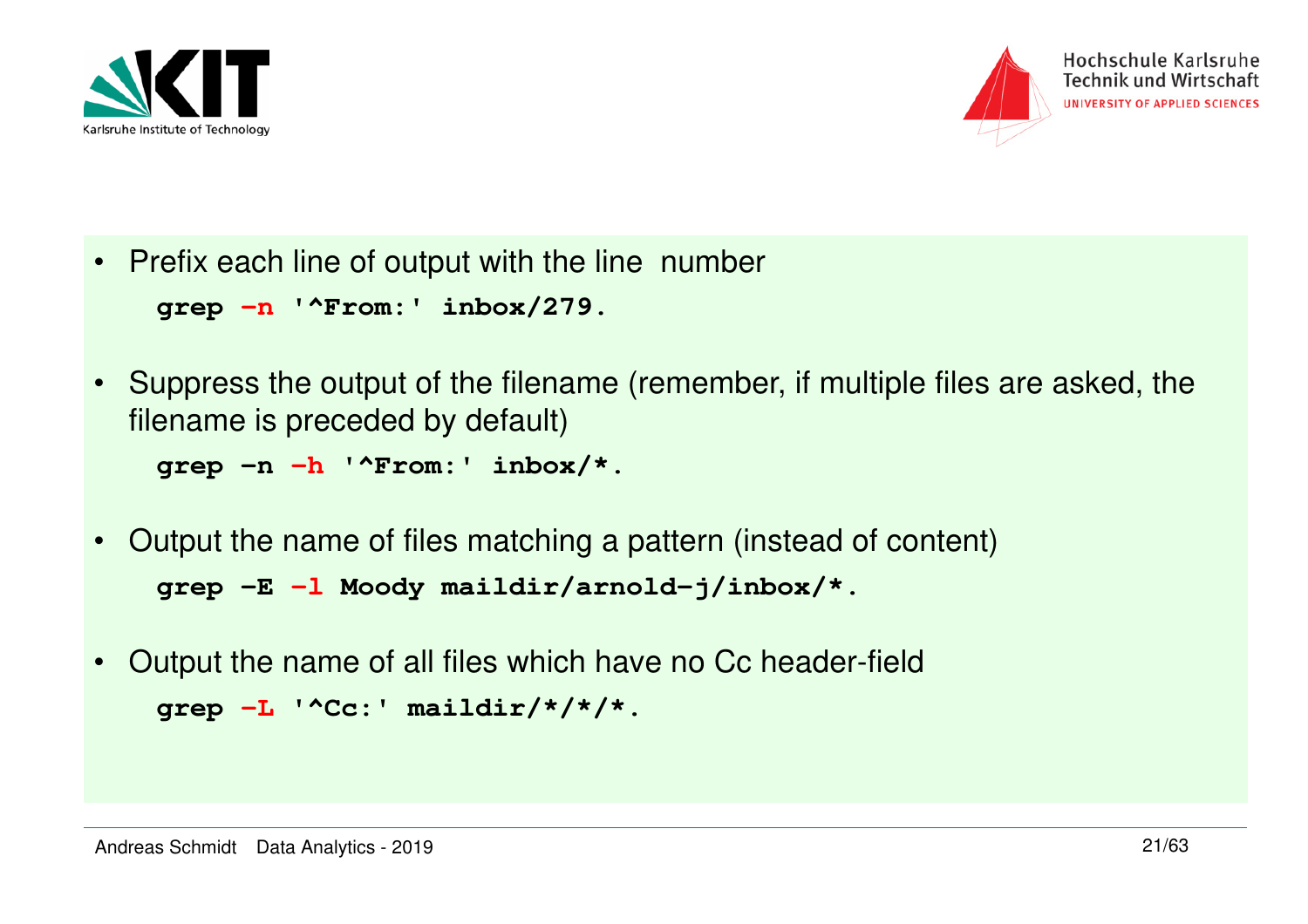



#### **Search**



• Count the number of lines, in which one of the words from search-fields appear (outputformat: <filename>:<no of matching lines>)

```
grep -c -f search-fields.txt inbox/*
```
• Stop search, after n-th occurence of pattern is found (here: n is 1)**grep -m1 '^To:' maildir/shackleton-s/inbox/279.**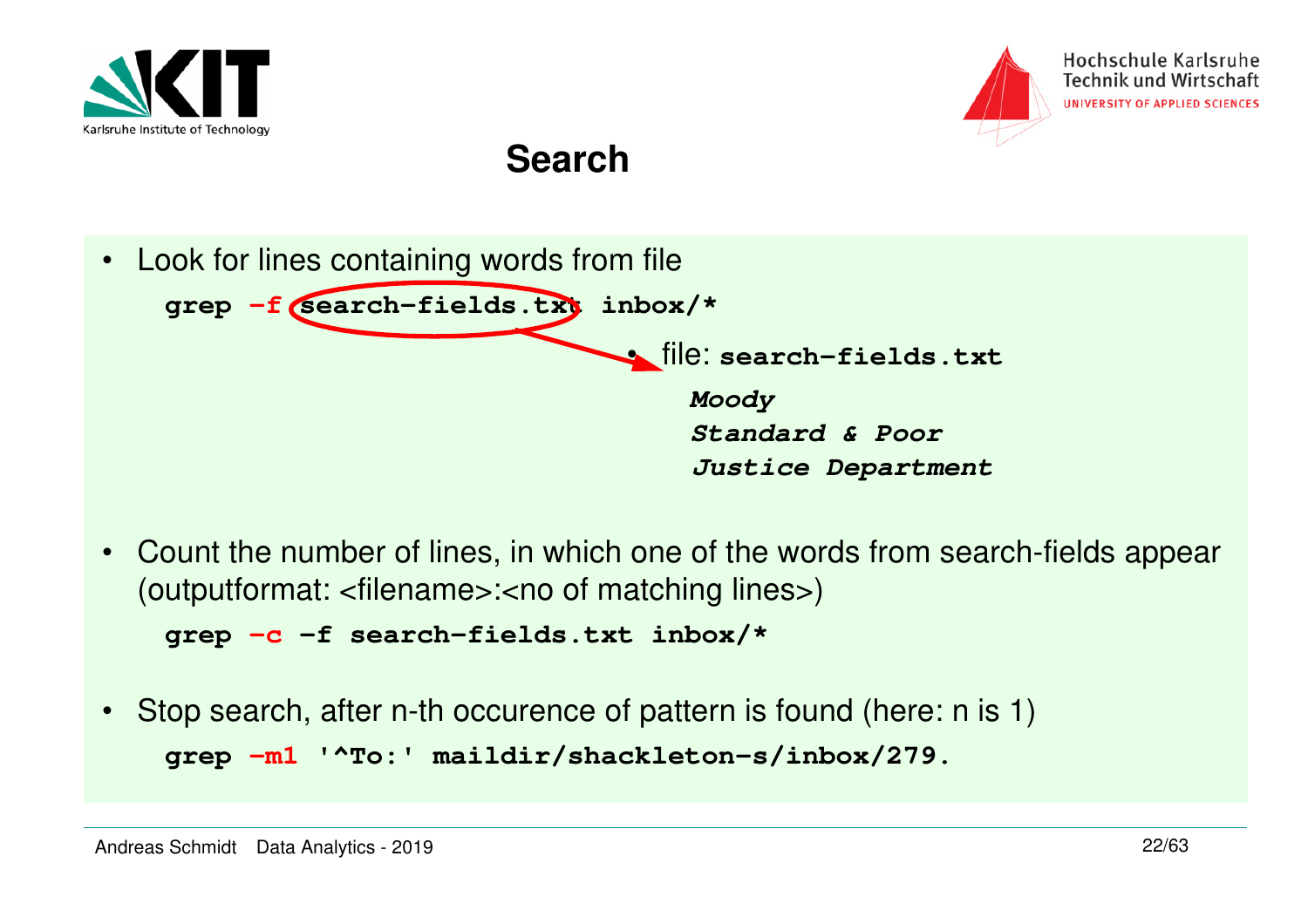



 $\bullet$ Extract all uppercase words in a text (each word in a separate line):

**grep -E -o '[A-Z][a-z]+' ../maildir/arnold-j/\*/\***

 $\bullet$  Remove line comments from source file  $\left(\frac{1}{2}\right)$  This is a comment - please remove me) **grep -v '^ \*//' src/levensthein.cpp**

for multi-line comments, see command sed

• Print not only the line, but also the n follwing lines (here: n is 4)**grep -A4 To: ../maildir/arnold-j/\*/\***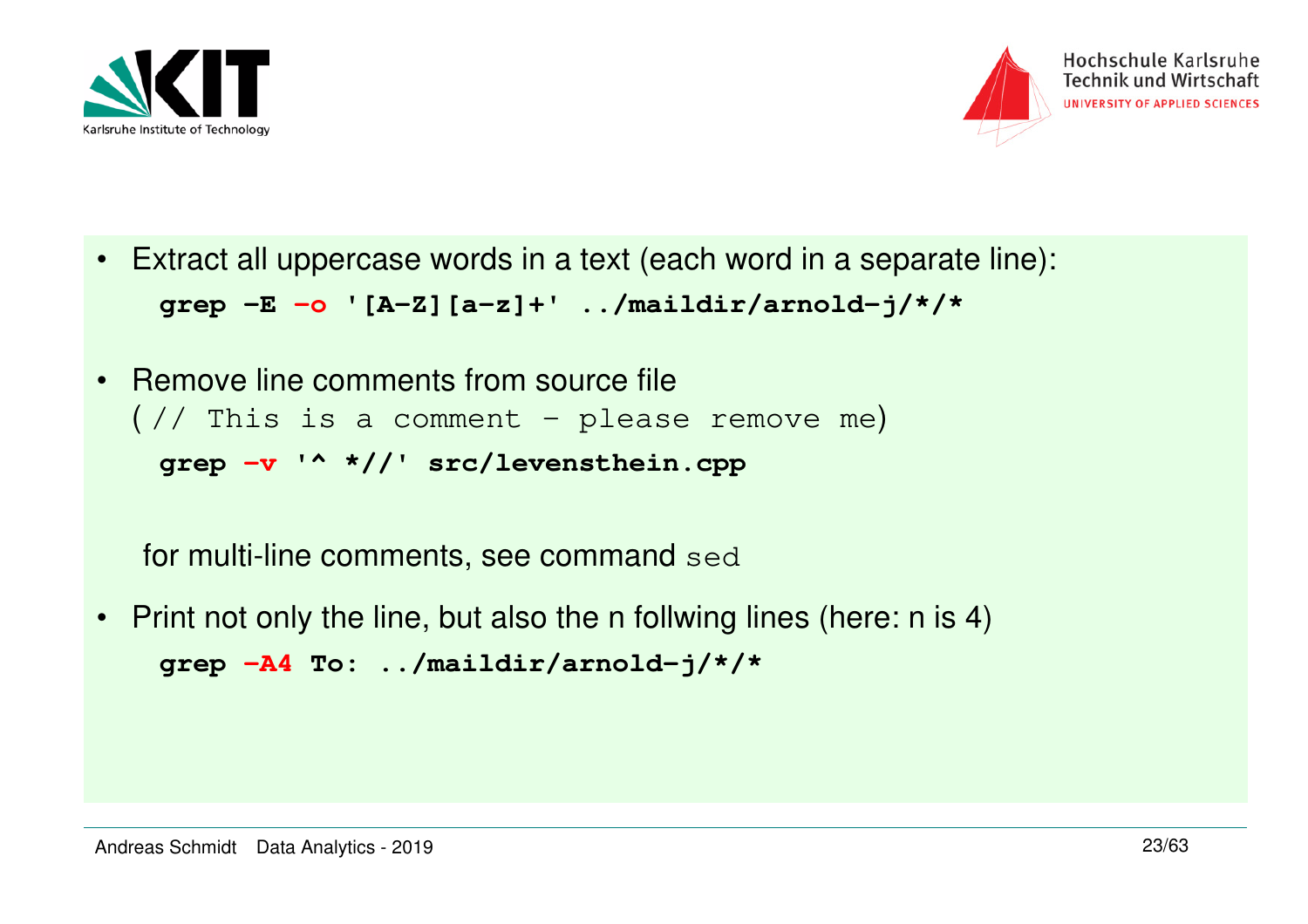



#### **grep & xargs**

 $\bullet$ xargs - build and execute command lines from standard input

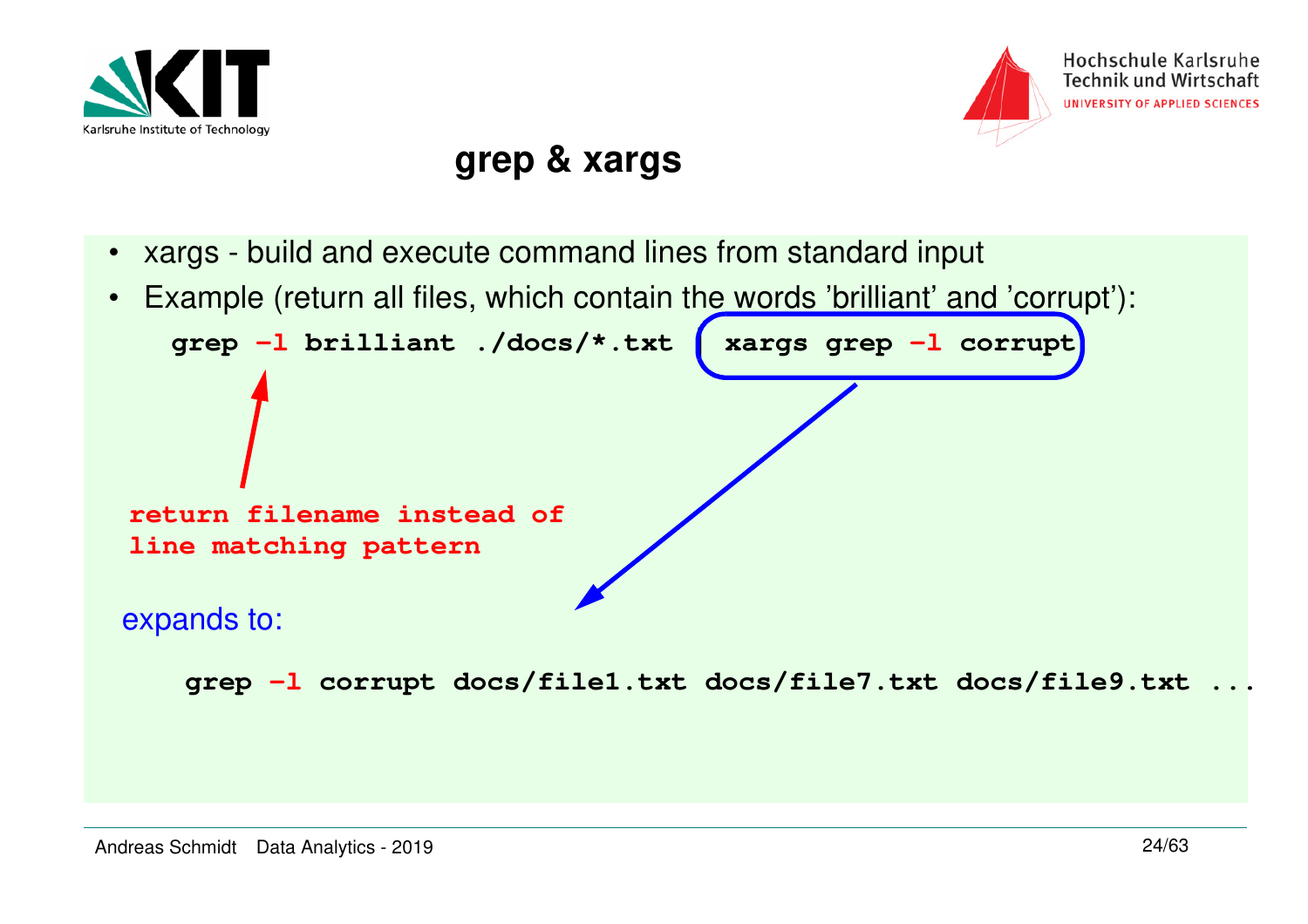



#### **Compression**

- gzip compresse files based on LZ77-coding (typ. 60%-70% reduction in size)
- bzip2 compress files based on Huffman coding
- zcat, bzcat, zgrep, bzgrep work on compressed files
- Example:
	- Size:

```
big.txt: 8,9 GB
big.txt.gz: 2.4 GB (gzip -c big.txt > big.txt.gz)
big.txt.bz2: 2.0 GB (bzip2 -c big.txt > big.txt.bz2)
```
• Runtime:

```
grep something big.txt | wc -1 \# \sim 20sec.
                                              # \sim 80 sec.
zgrep something big.txt.gz | wc -1
                                             # \sim 380 \text{ sec.}bzgrep something big.txt.bz2 | wc -1
```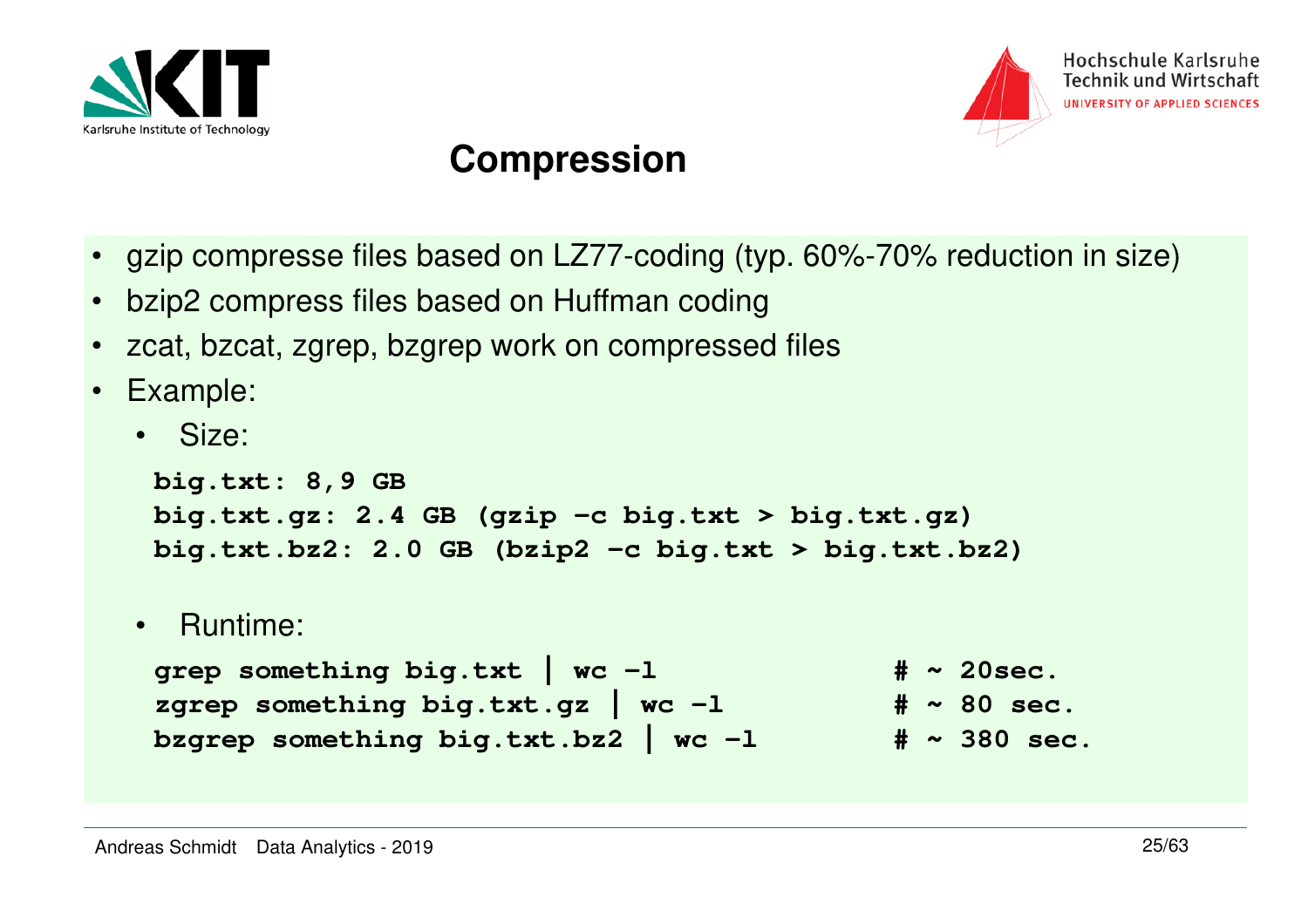



# **Split/Merge Files Vertically**

 $\bullet$ Print selected parts (columns) of lines from each file to standard output.

```
cut -d',' -f1,4 city.csv
```

```
Column separator
```

```
 Output columns
```
•Output bytes 10 to 20 from each line

**cut -b10-20 data.fixed**

•Output characters 1 to 3, and 5 and 8 from each line

**cut -c1-3,5,8 utf8-table.txt**

•Merge lines of files (columnwise)

```
paste -d'\t' city_name.txt city_pop.txt > city_name_pop.csvOutput delimiter
```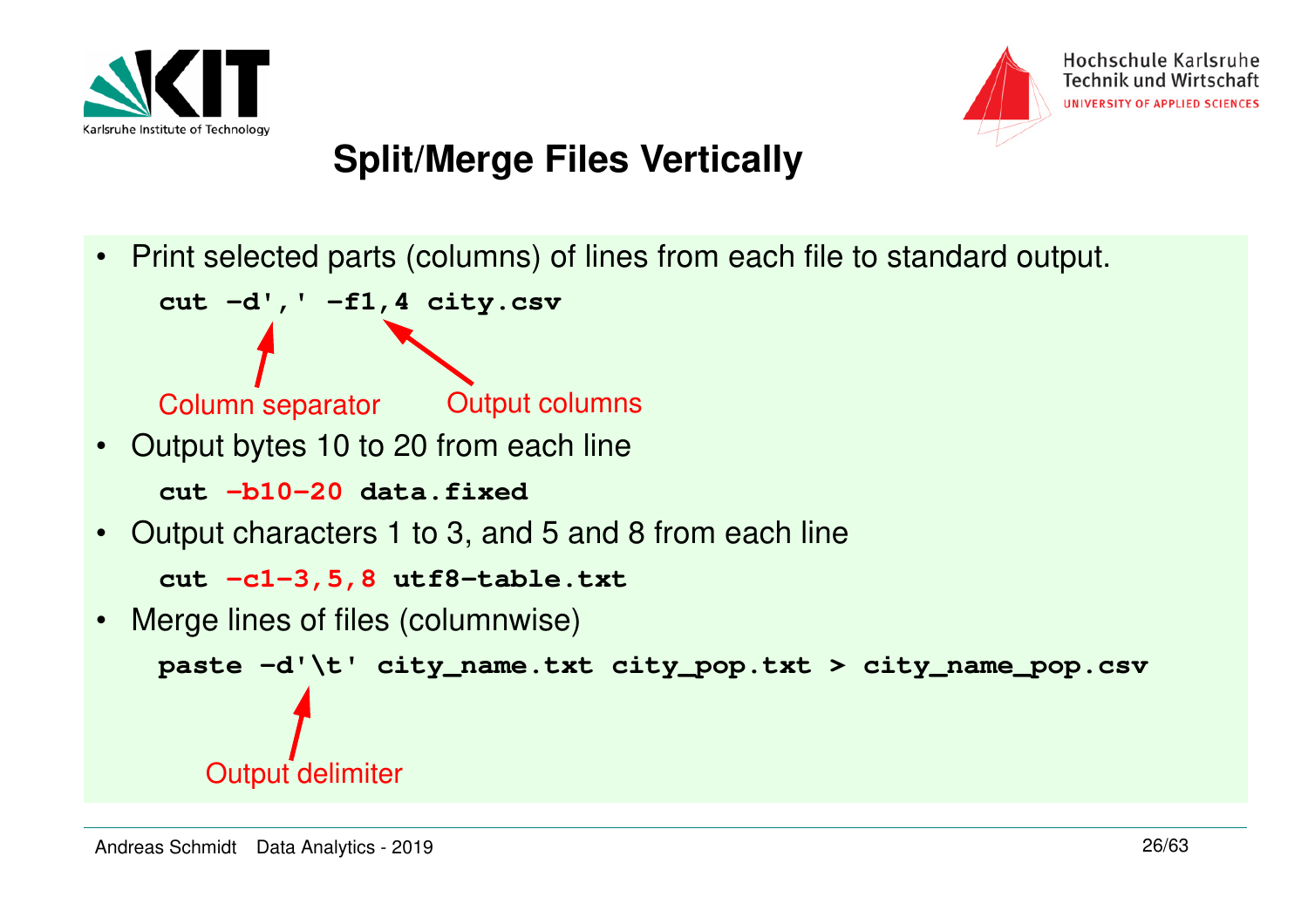



## **File operations - Split files horizontally**

• Split file by row (here, after each 10 lines)

```
split --lines=10 city.csv
```
• Split file at every Form-Feed character (each page in a separate file)**split -t\$'\14' --lines=1 IIBB\_Notenspiegel\_20172.txt**

alternate record separator (instead of newline)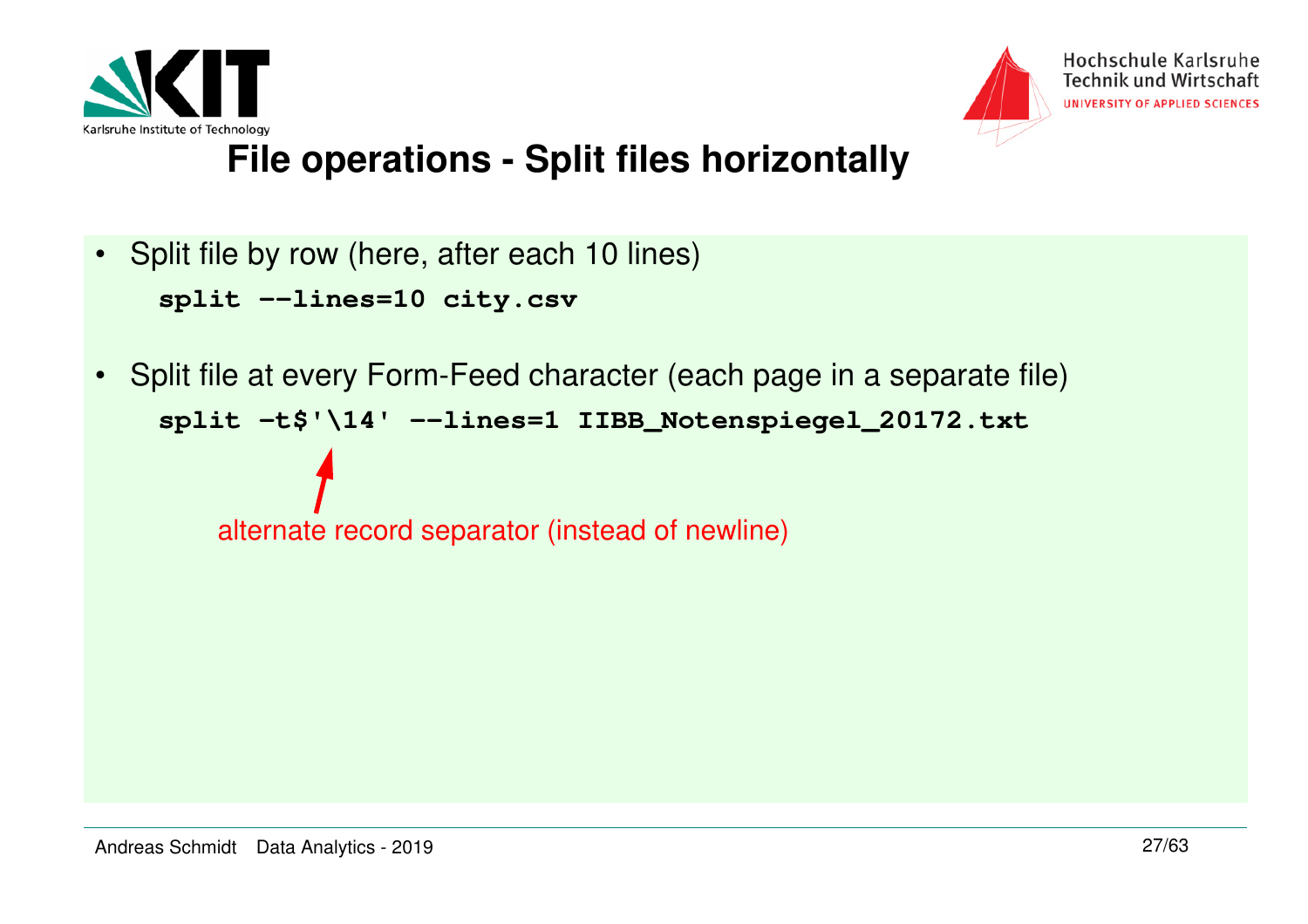



#### **csplit**

- Split a file into sections determined by context lines
- •Usage:

```
csplit [options] file pattern(s)
```
- • Pattern Semantic:
	- $\bullet$ /pattern/: copy up, to but not including the matching line
	- •%pattern%: skip to, but not including the matching line

```
matches empty line
• Example:
    csplit notes_inbox/2066. '/^$/' # split header from bodycsplit notes_inbox/2066/'%^$%' '/^--* Forwarded by/' {*} \
            --prefix notes_inbox/2066.repetition factor
```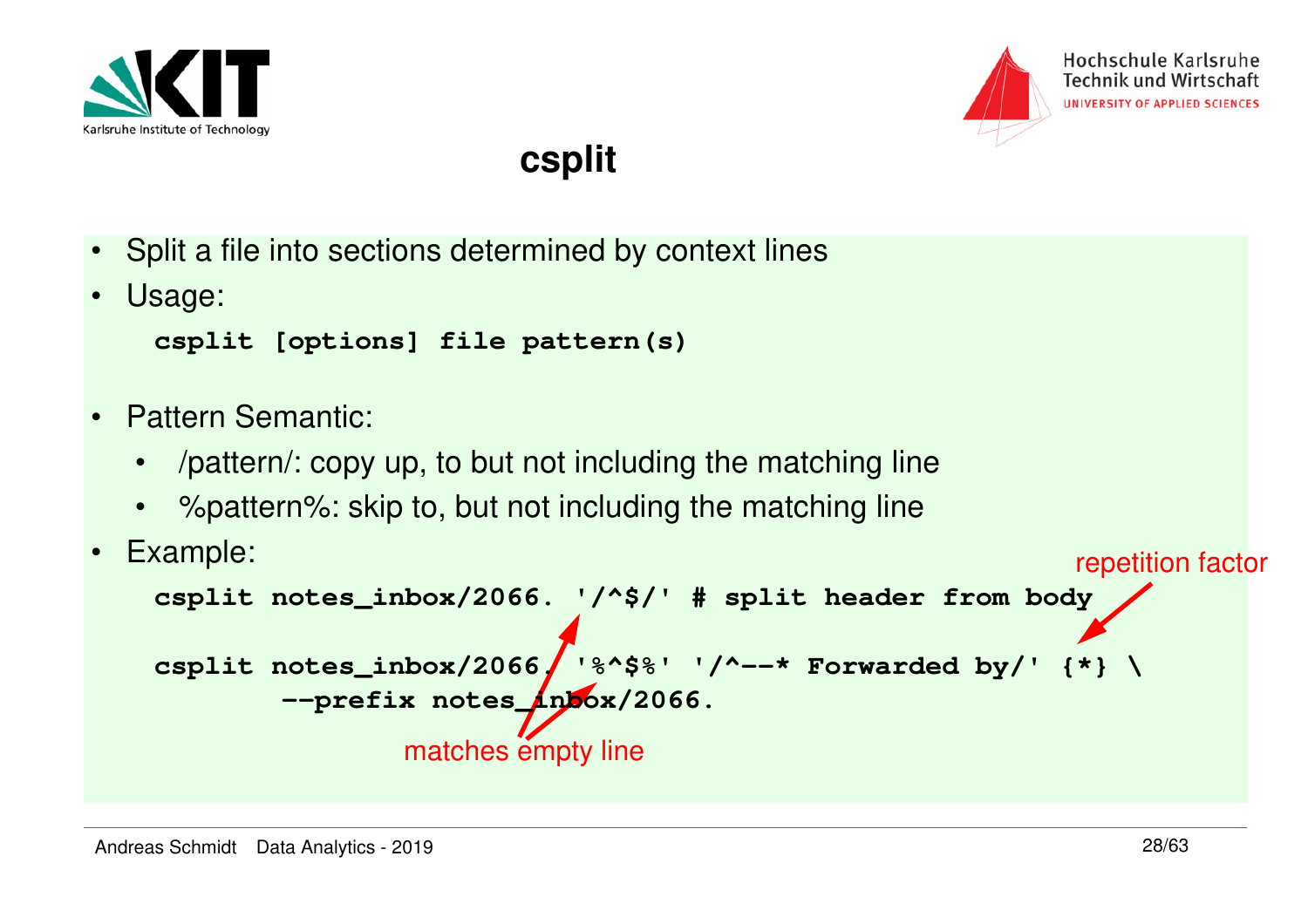



#### **File operations - Split files horizontally**

#### **csplit ./all\_documents/1374. %^To:% /^Subject:/ --prefix 1374.**

#### •file all\_documents/1374.

```
Message-ID: <13404045.1075855777773.JavaMail.evans@thyme>Date: Wed, 27 Sep 2000 05:47:00 -0700 (PDT)From: scott.earnest@enron.com
To: anjali.abraham@enron.com, robert.bonin@enron.com, 
kara.boudreau@enron.com,ary.denson@enron.com,
 matt.brown@enron.com, michelle.bruce@enron.com
Subject: Global Products - Houston Organizational AnnouncementMime-Version: 1.0
Content-Type: text/plain; charset=us-ascii...
```

```
$ cat 1374.00
To: anjali.abraham@enron.com, robert.bonin@enron.com, 
kara.boudreau@enron.com,ary.denson@enron.com,
 matt.brown@enron.com, michelle.bruce@enron.com
```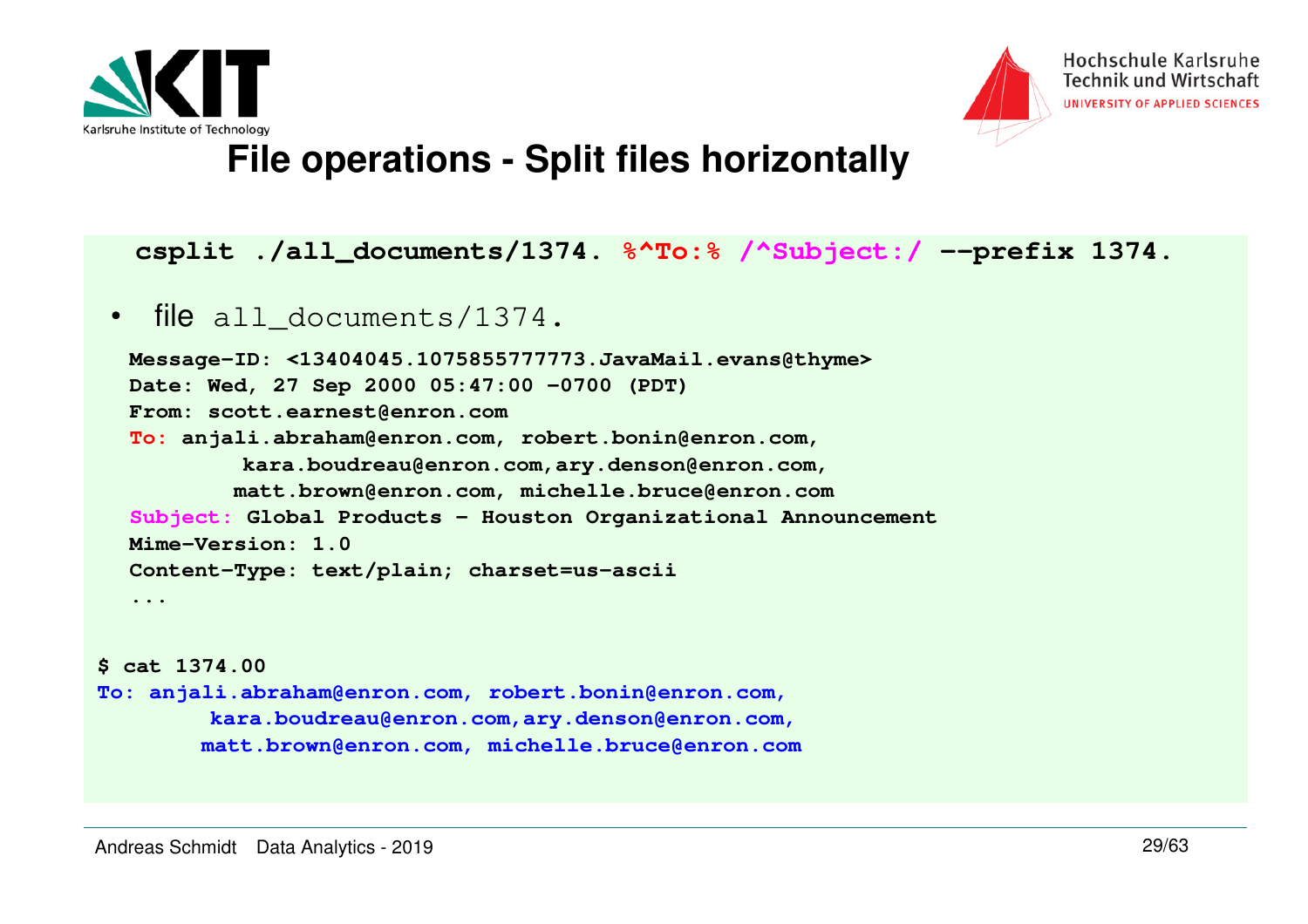



#### **File operations - Split files horizontally**

#### **csplit ./all\_documents/1374. %^To:% /^[A-Z][a-z]\*:/ --prefix 1374.**

#### •file all documents/1374.

```
Message-ID: <13404045.1075855777773.JavaMail.evans@thyme>Date: Wed, 27 Sep 2000 05:47:00 -0700 (PDT)From: scott.earnest@enron.com
To: anjali.abraham@enron.com, robert.bonin@enron.com, 
kara.boudreau@enron.com,ary.denson@enron.com,
 matt.brown@enron.com, michelle.bruce@enron.com
Subject: Global Products - Houston Organizational AnnouncementMime-Version: 1.0
Content-Type: text/plain; charset=us-ascii...more general pattern
```

```
 $ cat 1374.00
To: anjali.abraham@enron.com, robert.bonin@enron.com, 
kara.boudreau@enron.com,ary.denson@enron.com,
 matt.brown@enron.com, michelle.bruce@enron.com
```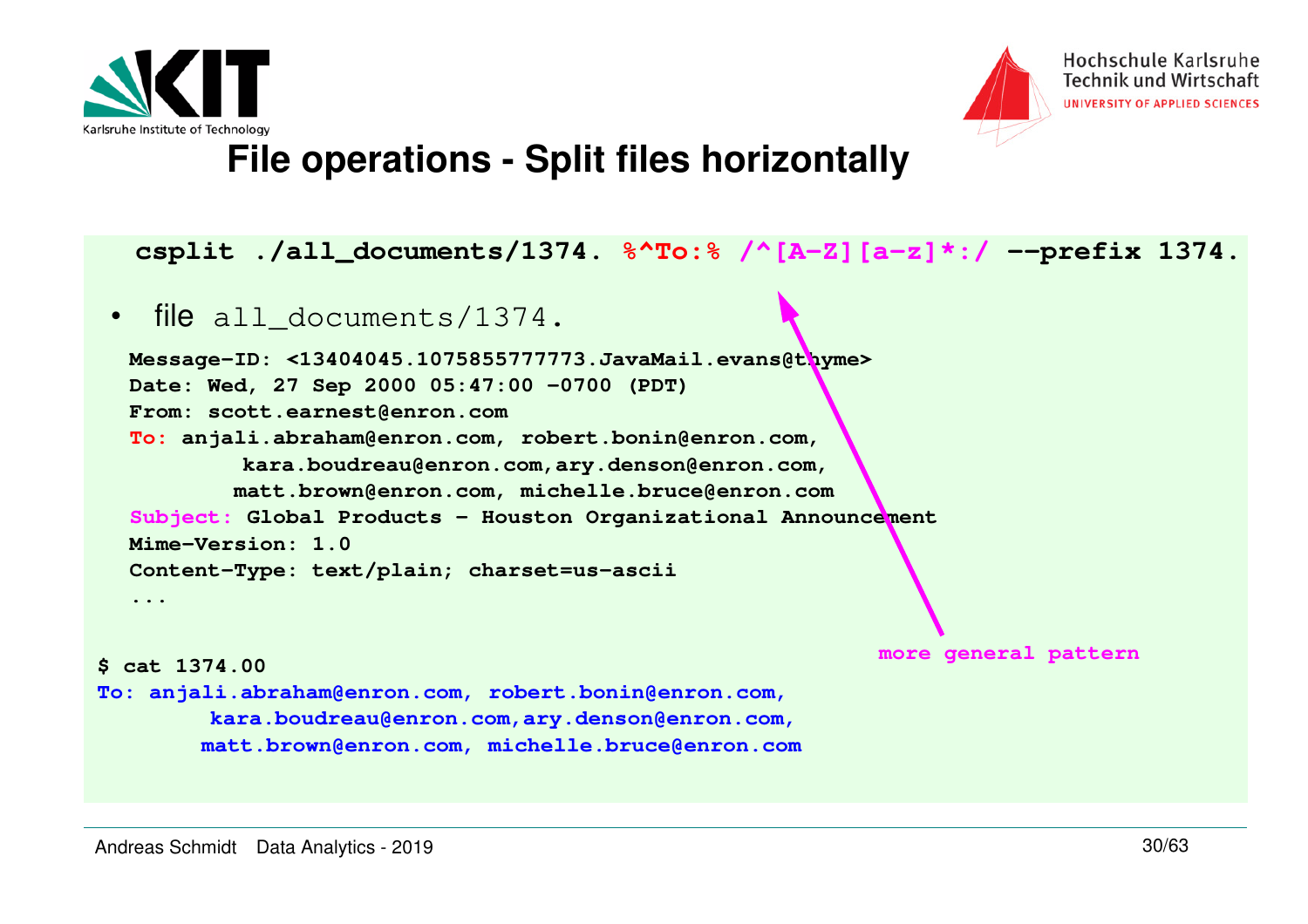



# **Summary File operations**



#### (\*) or at most one from STDIN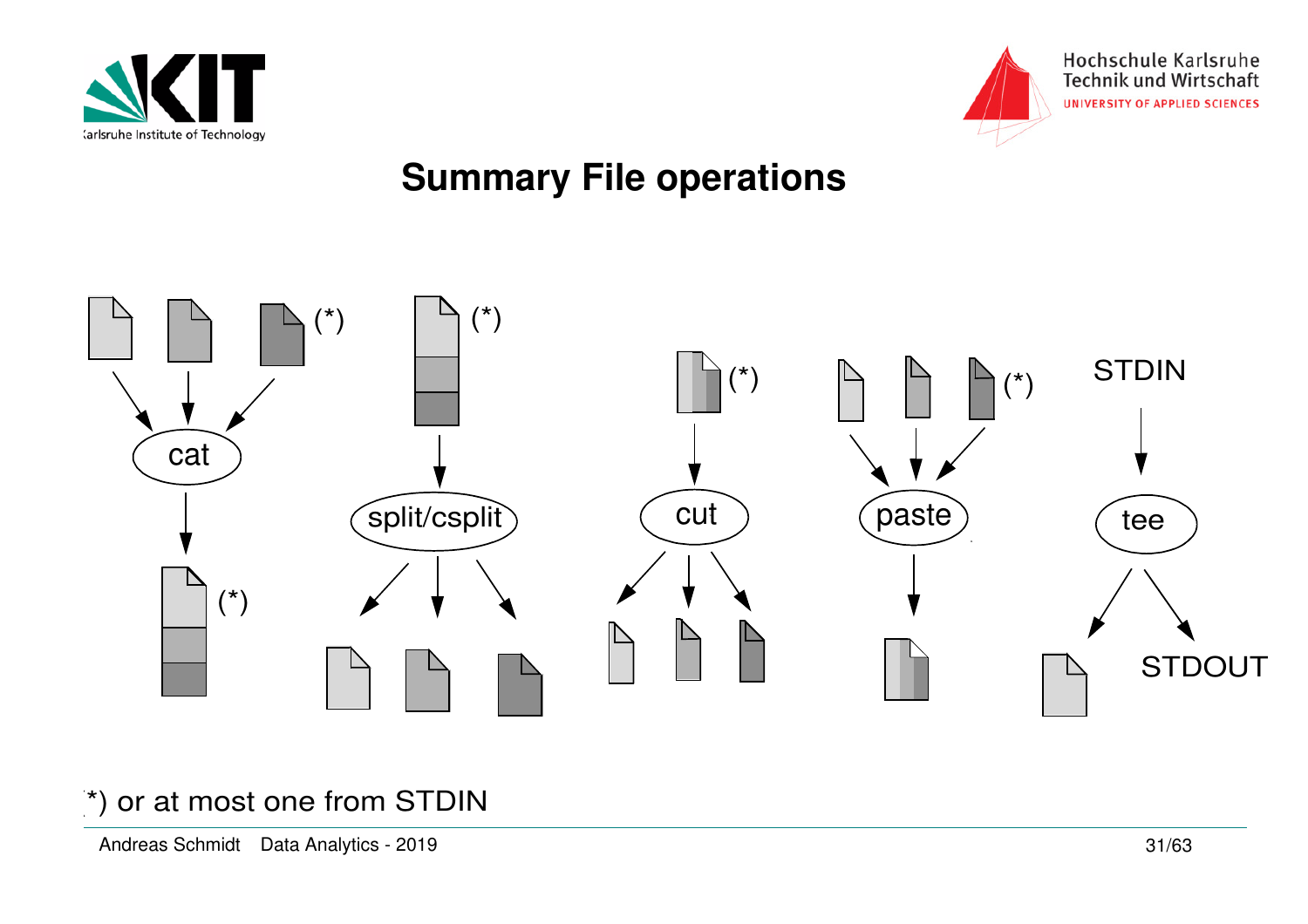



## **Transformation - tr command**

- • Translate, squeeze, and/or delete characters from standard input, writing to standard output.
- Translate: Mapping between characters, i.e.
	- {A->a, B->b, ...}
	- {A->\*, E->\*, I->\*, O->\*, U->\*}
- Delete:
	- $\bullet \quad \{\mathsf{C}_1,\mathsf{C}_2,\mathsf{C}_3,\mathsf{C}_4,\mathsf{C}_5,\mathsf{C}_6\}$
- Squeeze:
	- {aa...a -> a, xx...x -> x, \n\n...\n->\n}
- • Predefined character class/ASCII-Code:
	- $\bullet$ [:punct:], [:alnum:], [:alpha:], [:blank:], [:upper:] [:lower:]
	- $\bullet$  $\forall$ xxx : Octal ASCII number (i.e.  $\langle$ space> ->  $\setminus$ 040)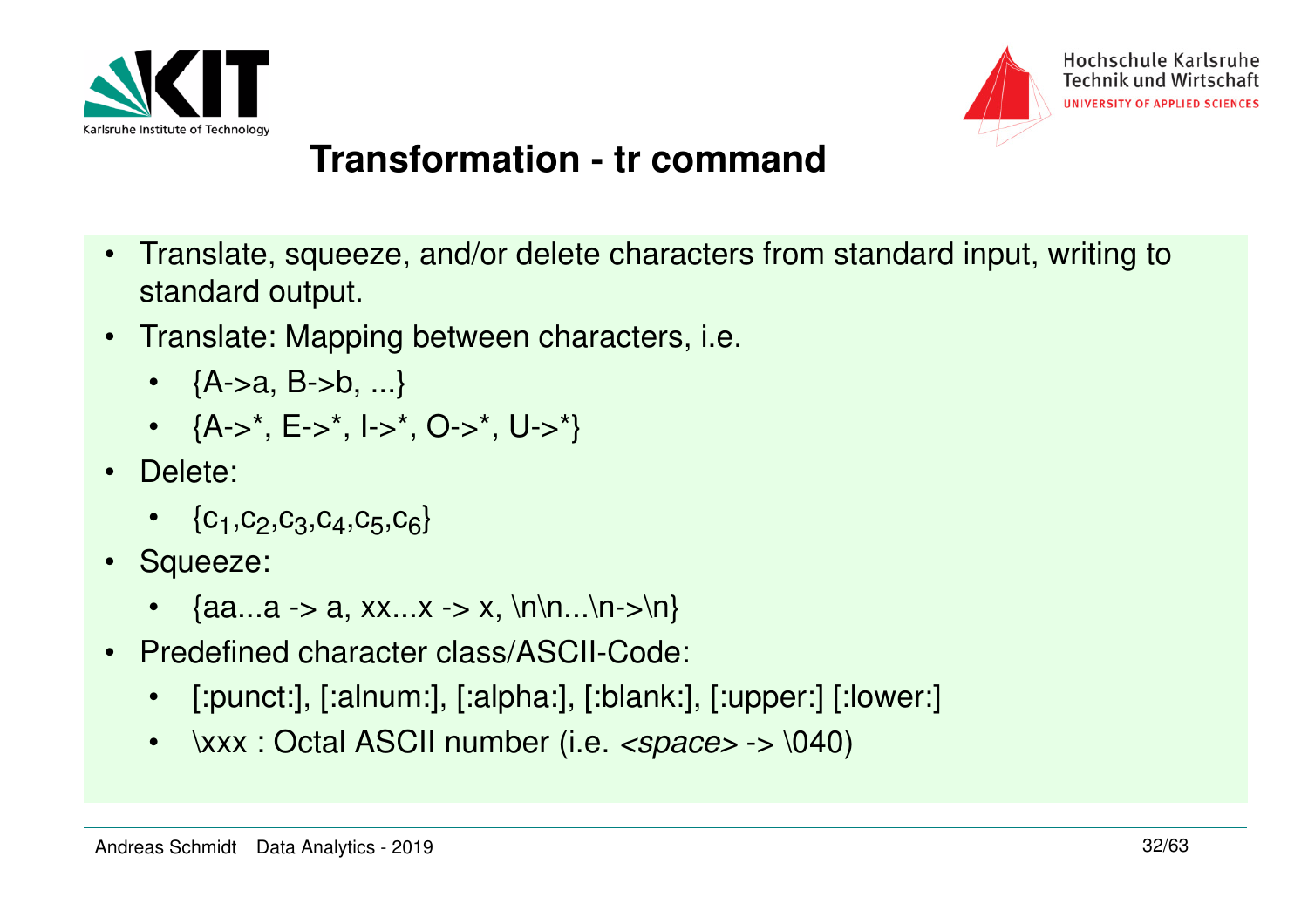



- Examples
	- Translate to lowercase:

```
tr 'A-Z' 'a-z' < The-Adventures-of-Tom-Sawyer.txt
```
• Replace <newline> with <space>

```
tr '\n' ' ' < short-story.txt > one-liner.txt
```
•Delete all **(") characters**

```
tr '"' -d < city.csv
```
Delete all non alphanumeric and non whitespace characters •

```
tr -c -d '[:alnum:][:space:]' < The-Adventures-of-Tom-Sawyer.txt
```
**complement**

**delete operation**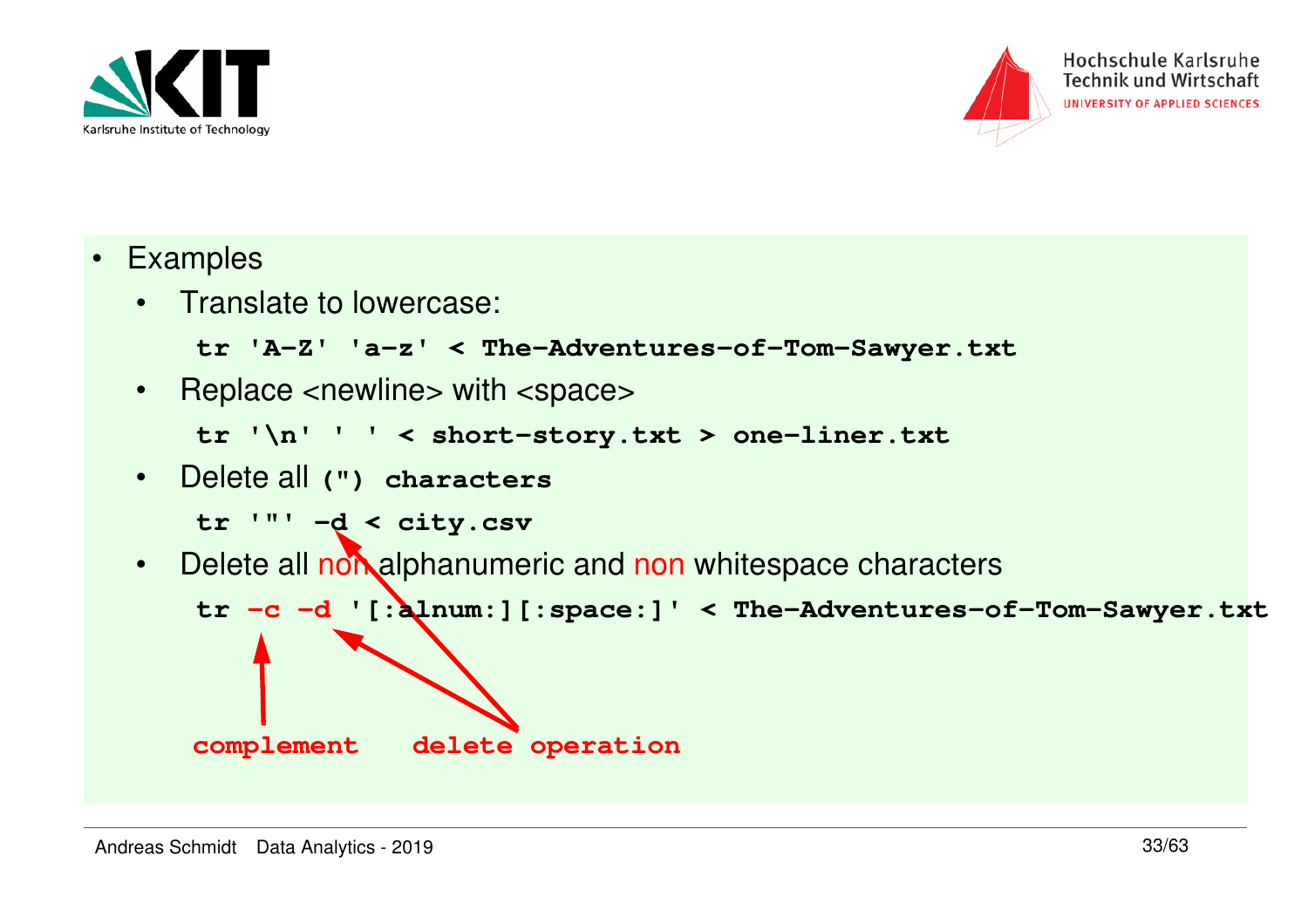



#### **sort**

- Sort lines of text files
- •Write sorted concatenation of all FILE(s) to standard output.
- $\bullet$ With no FILE, or when FILE is -, read standard input.
- •sorting alpabetic, numeric, ascending, descending, case (in)sensitive
- •column(s)/bytes to be sorted can be specified
- $\bullet$ Random sort option (-R)
- •Remove of identical lines (-u)
- • Examples:
	- • sort file city.csv starting with the second column (field delimiter: ,)
		- **sort -k2 -t',' city.csv**
	- •merge content of file1.txt and file2.txt and sort the result

```
sort file1.txt file2.txt
```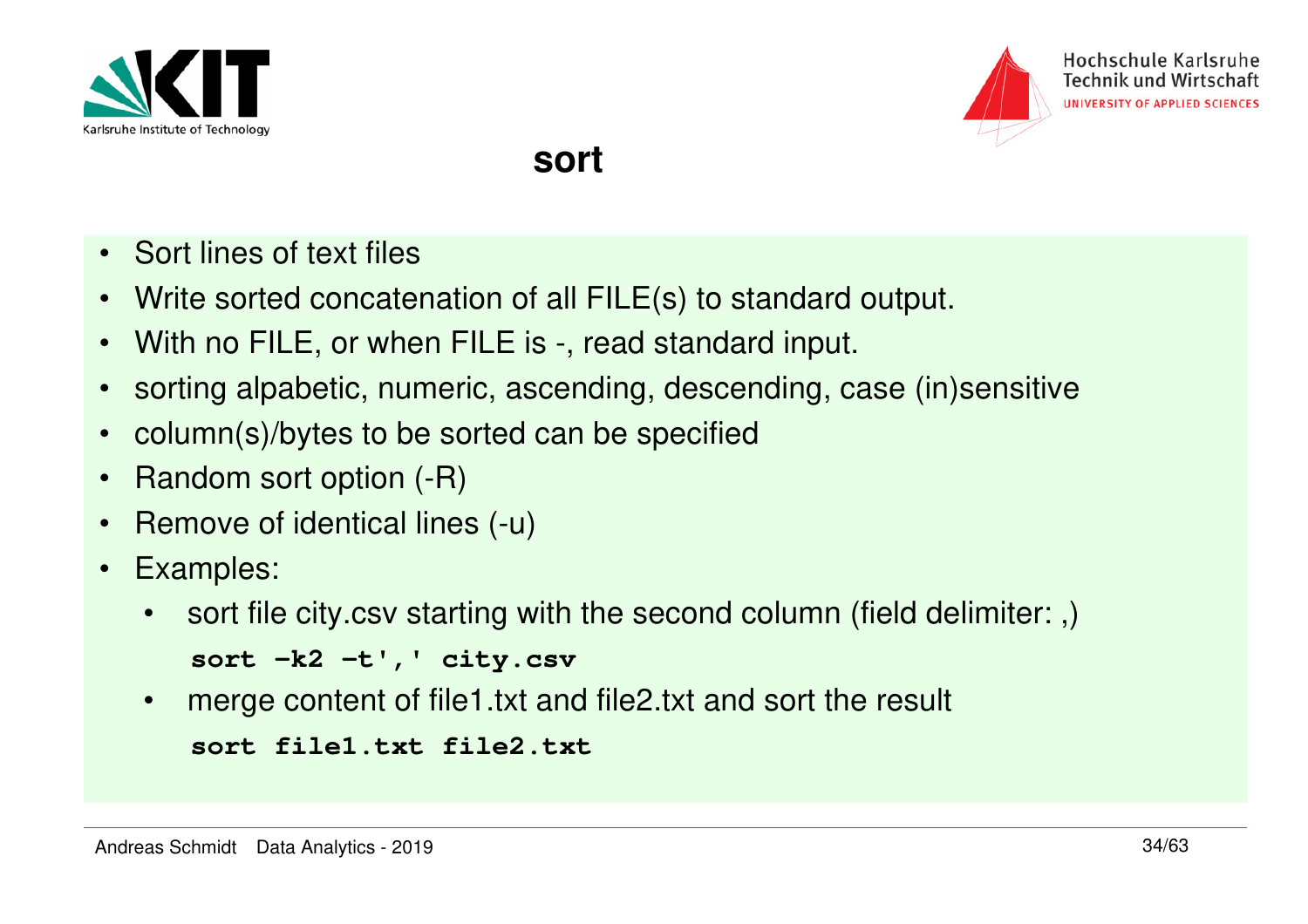



#### **sort - examples**

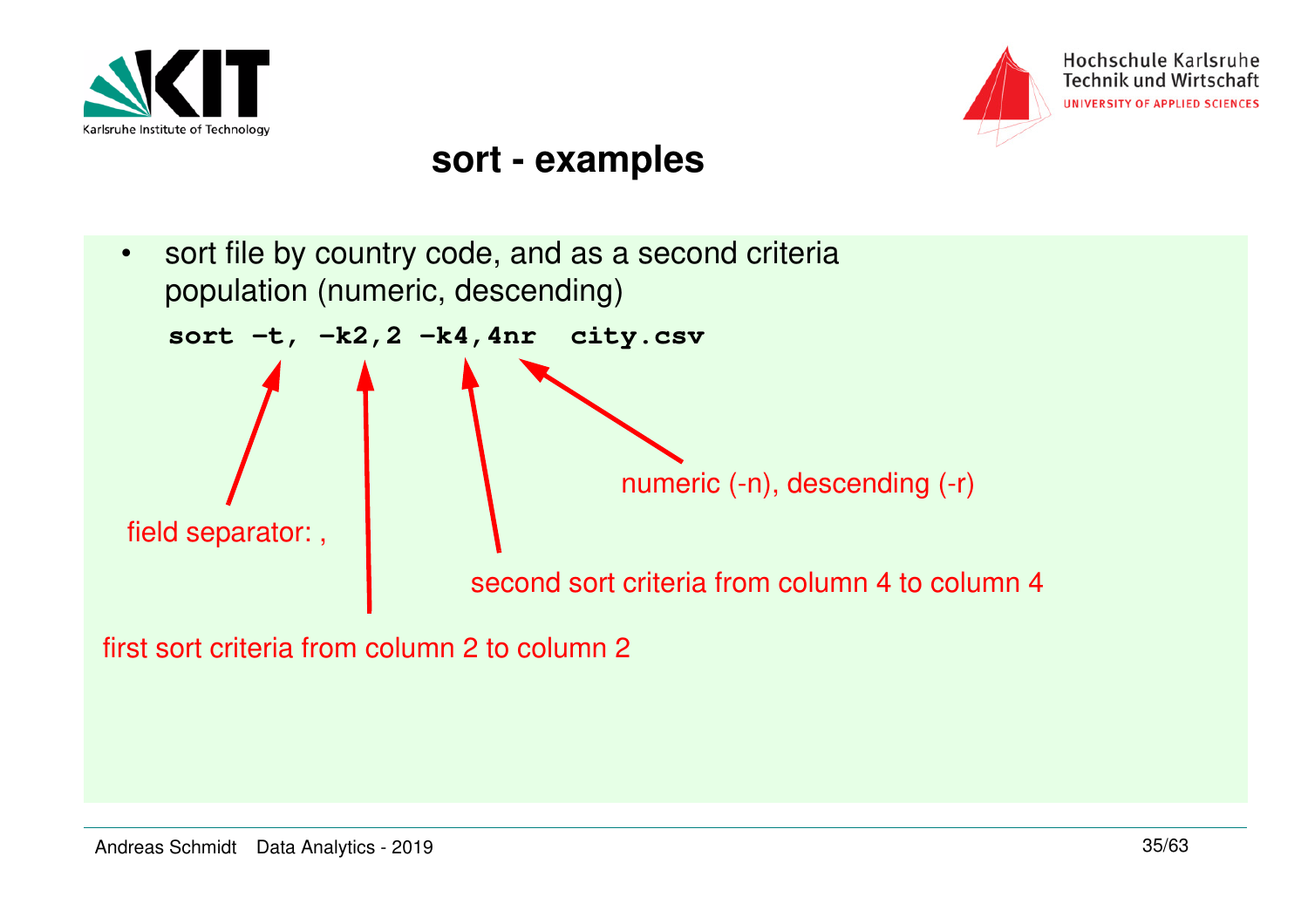



#### **sort - examples**

•Sort by the second and third character of the first column

```
sort -t, -k1.2,1.3 city.csv
```
- Generate a line of unique random numbers between 1 and 10**seq 1 10| sort -R | tr '\n' ' '**
- •Lottery-forecast (6 from 49) - defective from time to time ;-)

```
seq 1 49 | sort -R | head -n6
```
• Test if a file is sorted

```
seq 1 10| sort -R | sort -c
```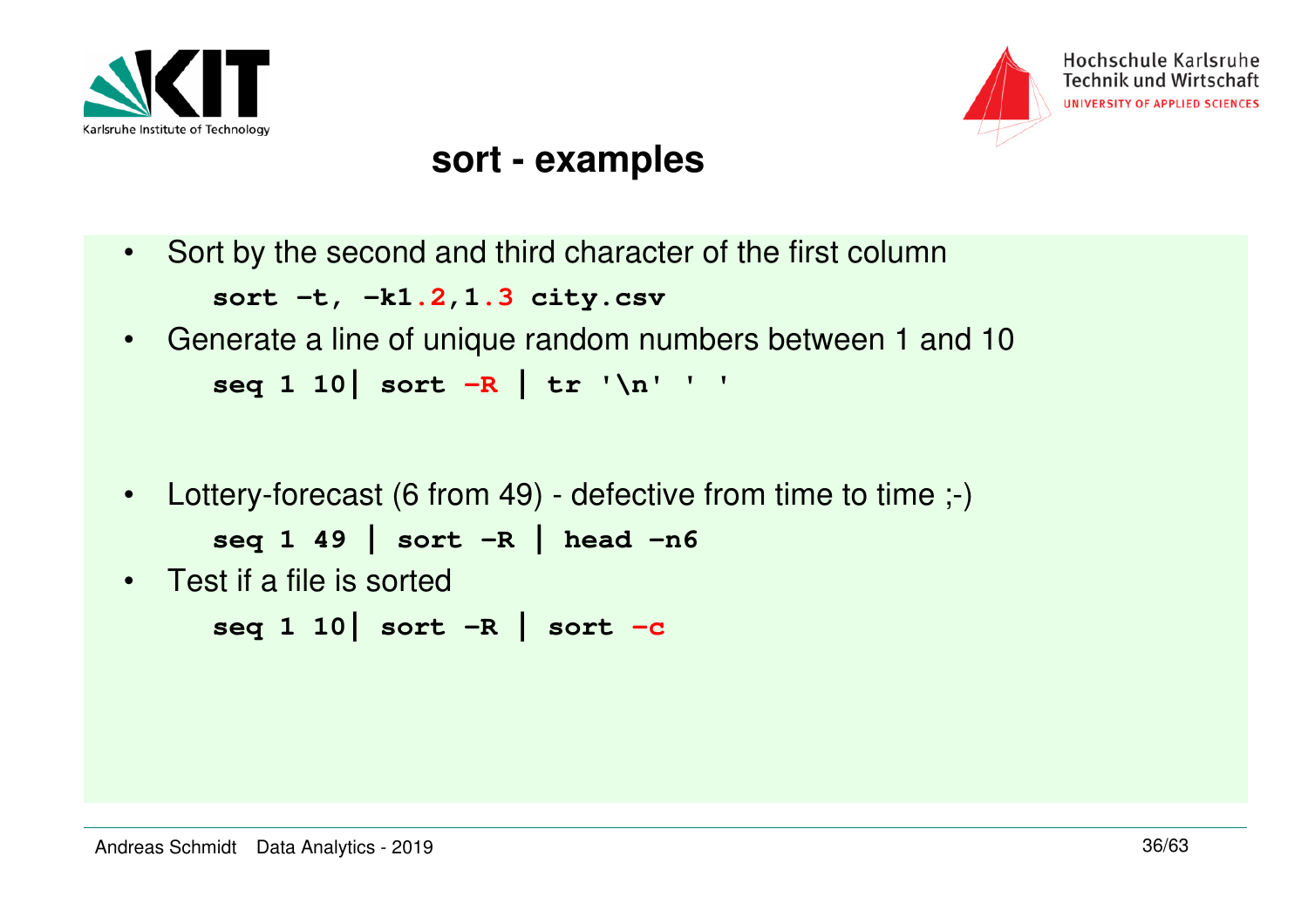



## **uniq**

- $\bullet$ report or omit repeated lines
- $\bullet$ Filter adjacent matching lines from INPUT
- •Range of comparision can be specified (first n chars, skip first m chars)
- $\bullet$  options:
	- •-c: count number of occurences
	- •-d: only print duplicate lines
	- $\bullet$ -u: only print unique line
	- •-i: ignore case

#### set semantic with sorted input !!!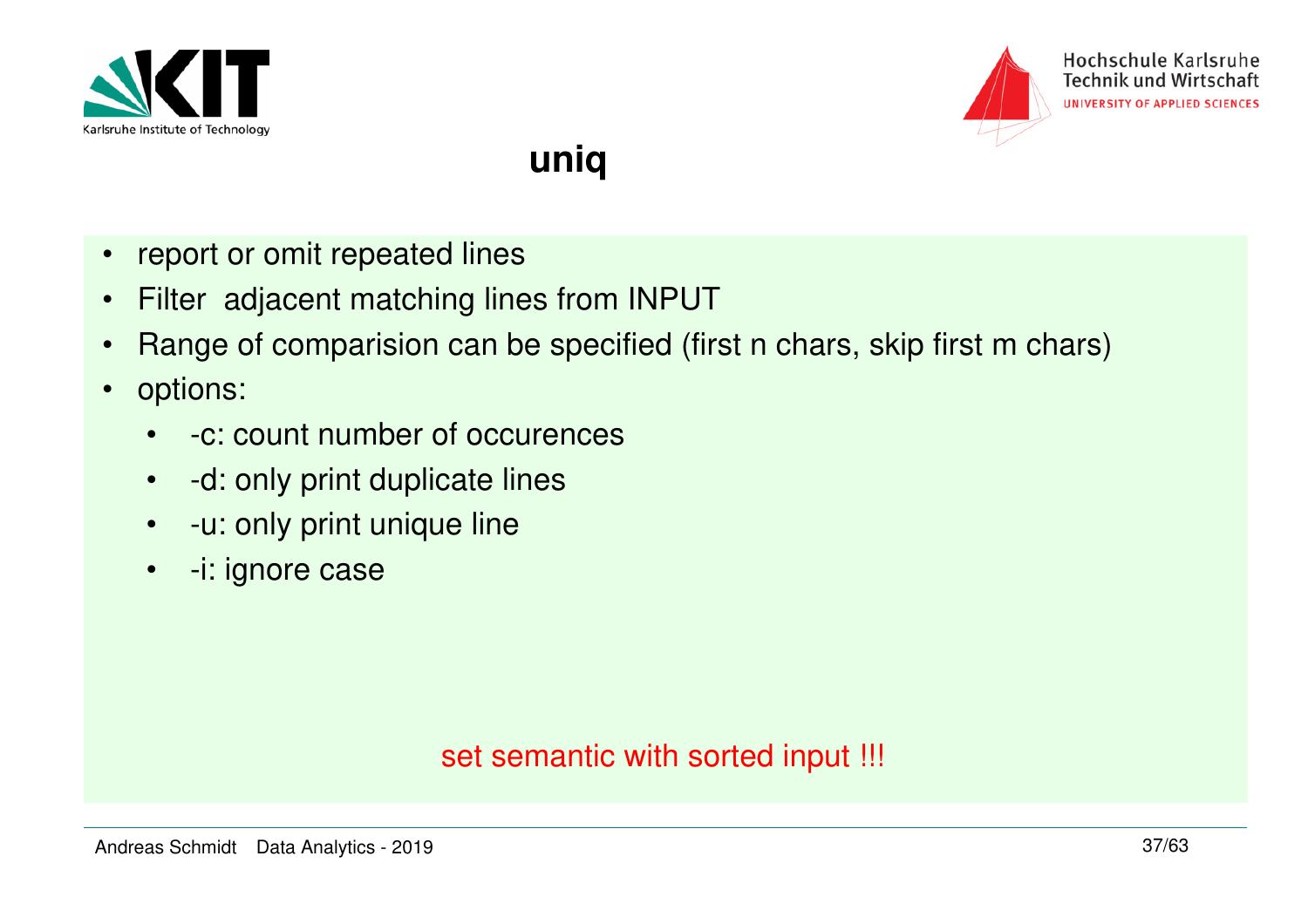



#### Hochschule Karlsruhe **Technik und Wirtschaft** UNIVERSITY OF APPLIED SCIENCES

#### **uniq - example**

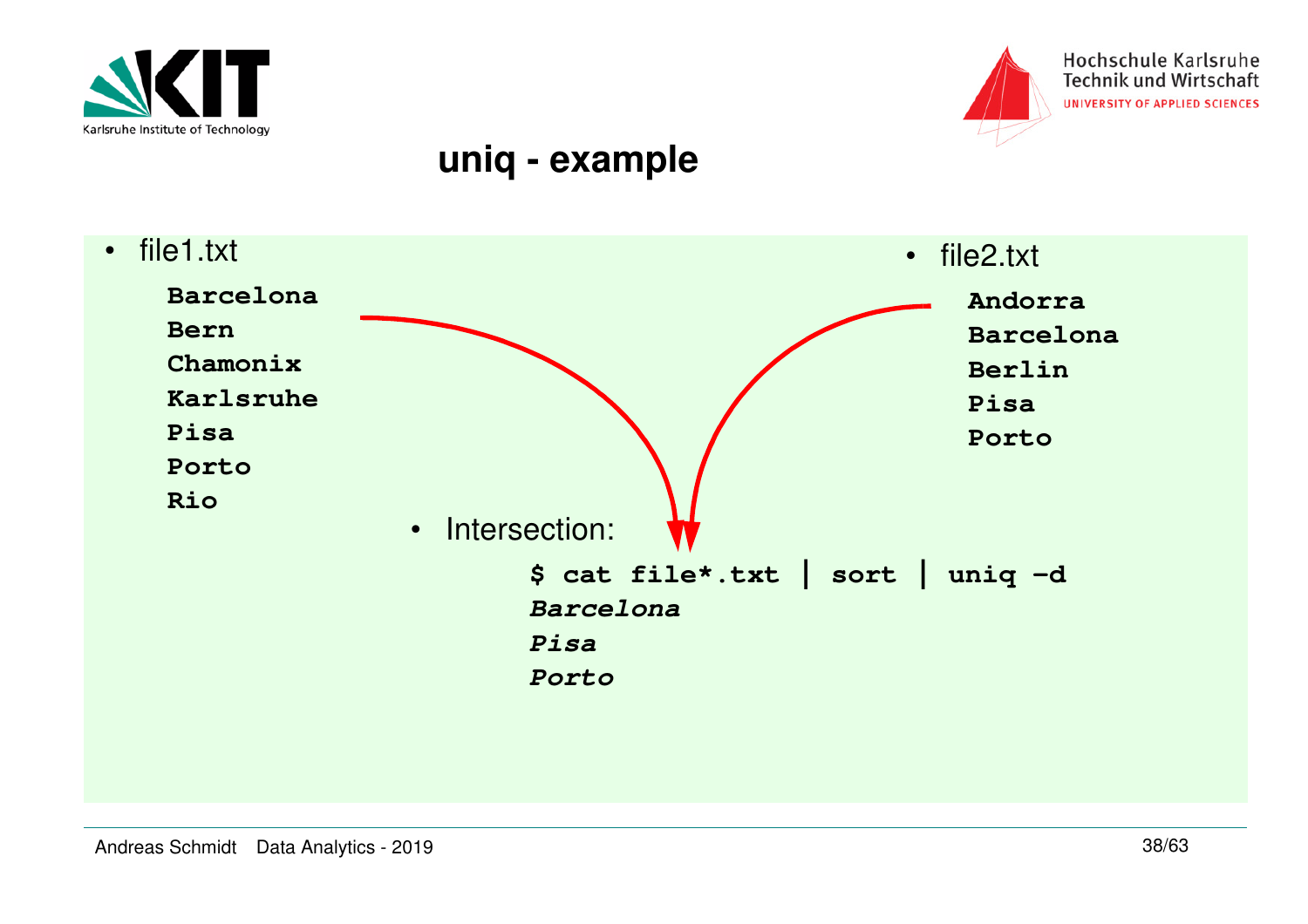



•Counting:

**cat file\*.txt | sort | uniq -c**

- **1 Andorra**
- **2 Barcelona**
	- **1 Berlin**
	- **1 Bern**
- **1 Chamonix**
- **1 Karlsruhe**
	- **2 Pisa**
- **2 Porto**
	- **1 Rio**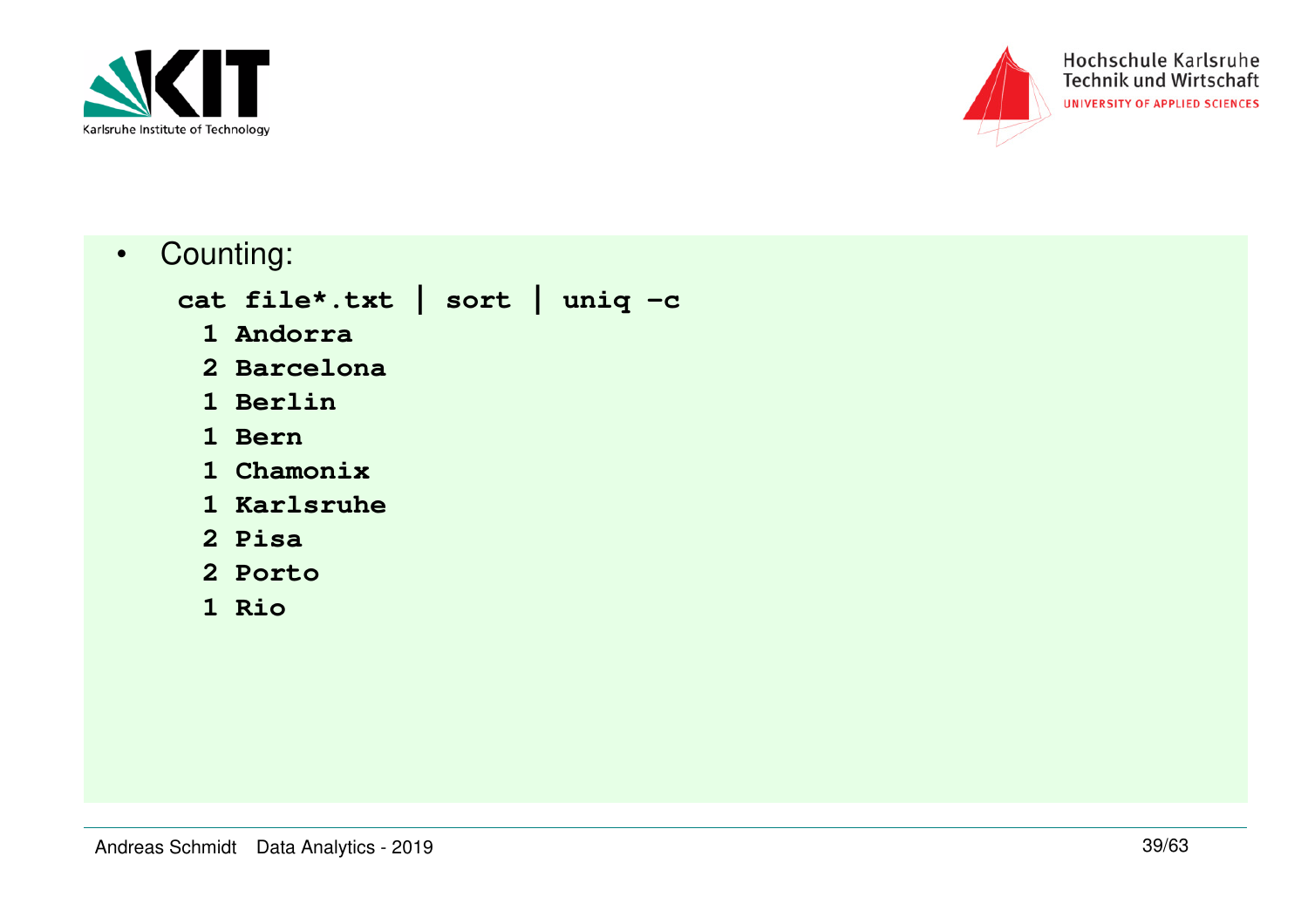



## **Exercise I - (Duration 10 - 15 min.)**

see handout ...

(http://www.smiffy.de/data-analytics-2019/bash-exercise-1.pdf)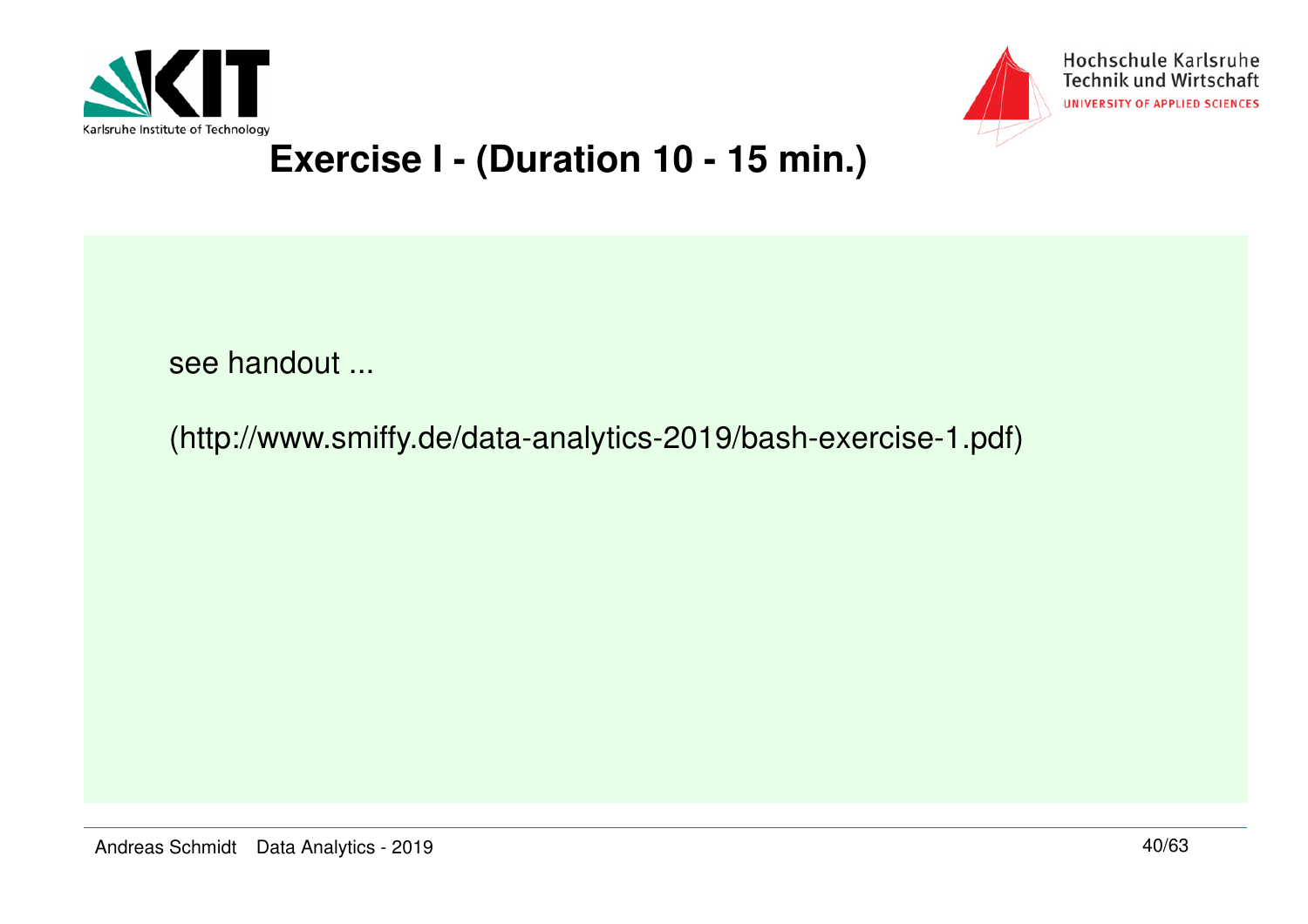



## **Further File operations**

- join join lines of two files on a common field
- •Fields to compare must be sorted (alphabetic, not numeric)
- $\bullet$ Output fields can be specified (-o option)

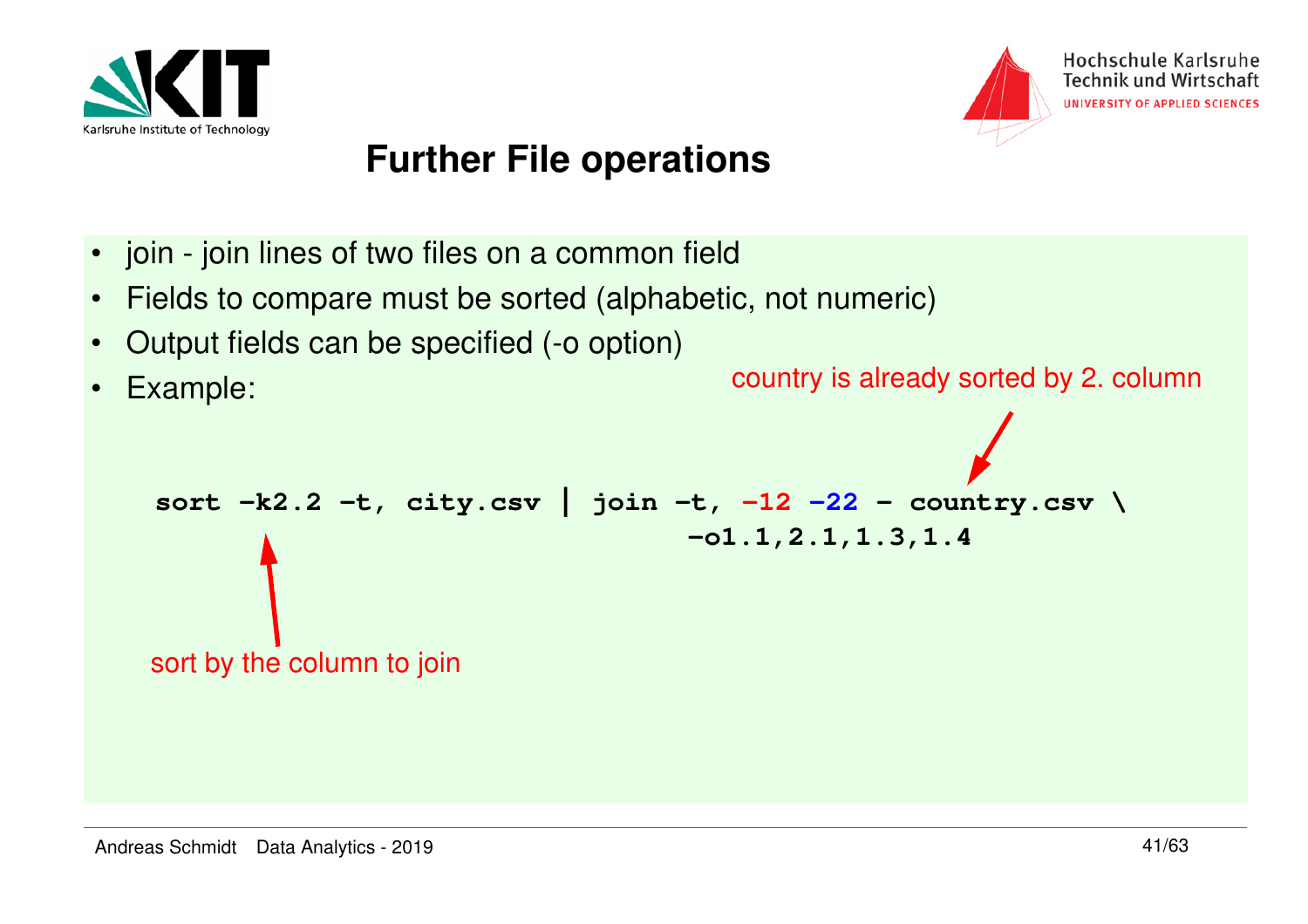



Hochschule Karlsruhe **Technik und Wirtschaft** UNIVERSITY OF APPLIED SCIENCES

#### **Join Operation**

#### city.csv

**...**

**Aachen,D,"Nordrhein Westfalen",247113,NULL,NULLAalborg,DK,Denmark,113865,10,57Aarau,CH,AG,NULL,NULL,NULL Aarhus,DK,Denmark,194345,10.1,56.1Aarri,WAN,Nigeria,111000,NULL,NULL**

#### •country.csv

**...**

**...**

 **Germany,D,Berlin,Berlin,356910,83536115 Djibouti,DJI,Djibouti,Djibouti,22000,427 Denmark,DK,Copenhagen,Denmark,43070,5249Algeria,DZ,Algiers,Algeria,2381740,2918**3 **Spain,E,Madrid,Madrid,504750,39181114**

sort -k2 -t, city.csv ~~join -t~~, -12 ~~-22~~ - country.csv 
$$
\sqrt{-12}
$$

**Aachen,Germany,"Nordrhein Westfalen",247113Aalborg,Denmark,Denmark,113865Aarau,Switzerland,AG,NULL Aarhus,Denmark,Denmark,194345 Aarri,Nigeria,Nigeria,111000Aba,Nigeria,Nigeria,264000Abakan,Russia,"Rep. of Khakassiya",161000**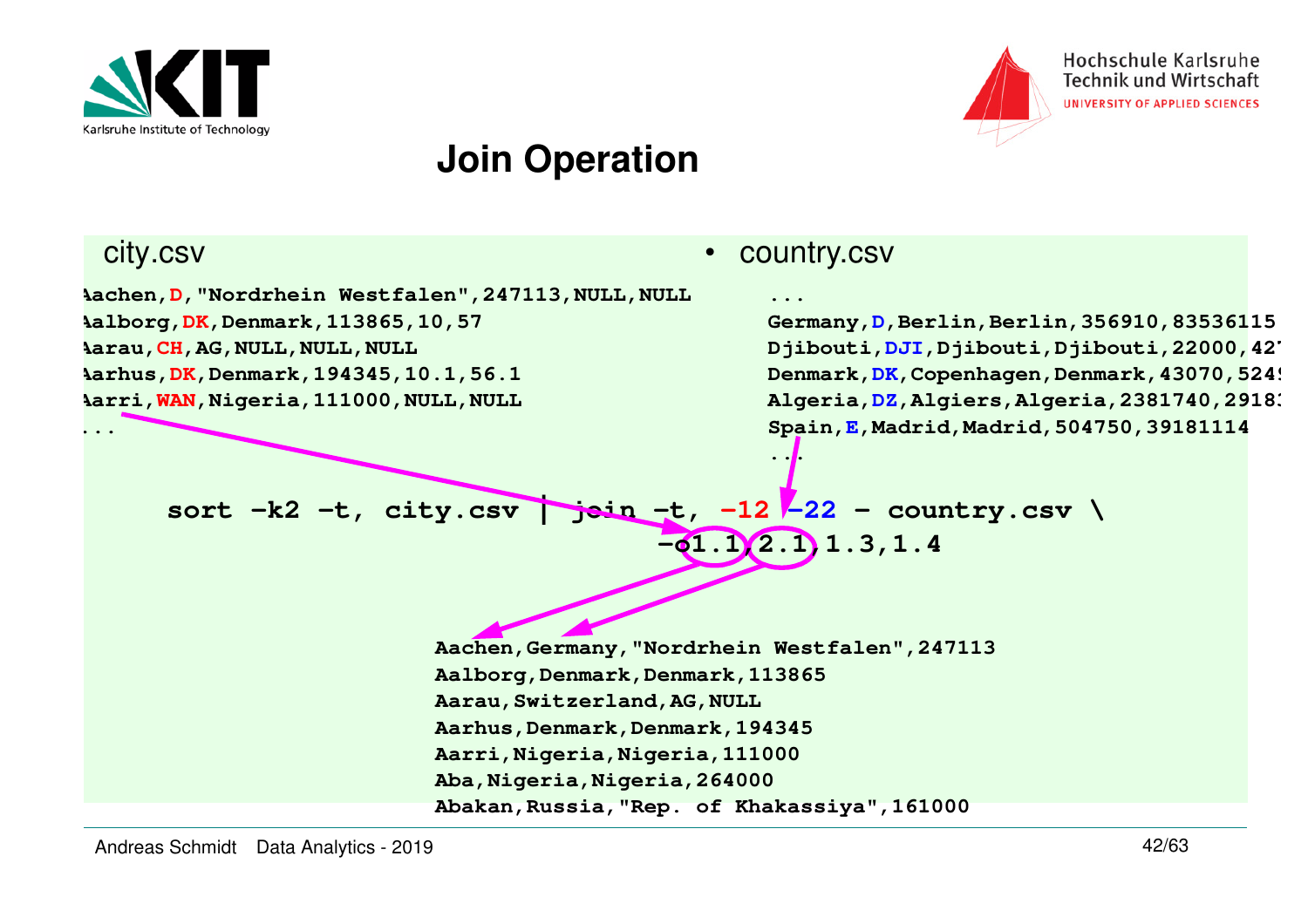



### **Compare Operator**

 $\bullet$  comm - compare two sorted files line by line**BarcelonaBern Chamonix KarlsruhePisa PortoRioAndorra BarcelonaBerlinPisa PortoAndorraBarcelonaBerlinBern Chamonix Karlsruhe Pisa** *Porto* **Riocomm**only in file1only in file2 in file1 and file2 $\bullet$  Options: • -1: supress column 1• -2: supress column 2• -3: supress column 3 $\bullet$ --total: output a summary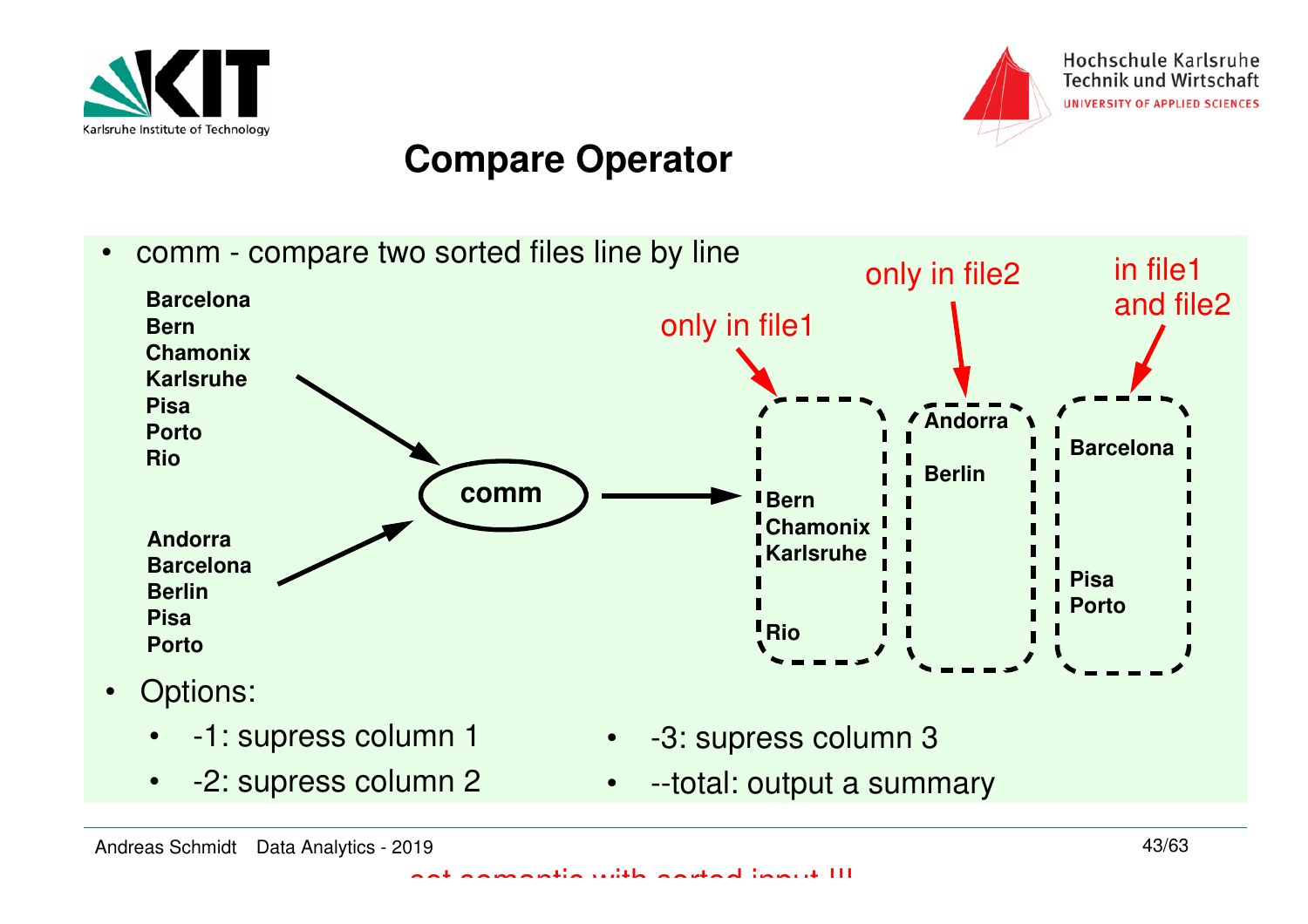



# **String Substitution with sed**

- sed <u>S</u>tream <u>Ed</u>itor
- $\bullet$ non interactiv, controlled by a script
- $\bullet$ line oriented text processing
- • short scripts are typically given as parameter (-e option), longer scripts as files (-f option)
- $\bullet$ Possible operations: **Insert**, **Substitude**, **Delete**, **Append**, **Change**, **Print**, **Delete**
- $\bullet$ Commands in script can take an optional *address*, specifying the line(s) to be performed.
- $\bullet$ Address can be a a single line number or a regular expression
- $\bullet$ Address can be an interval (start, stop)
- $\bullet$ A loop executes script commands on each input line
- •Default behavior: printing each processed line to stdout (suppress with: -n)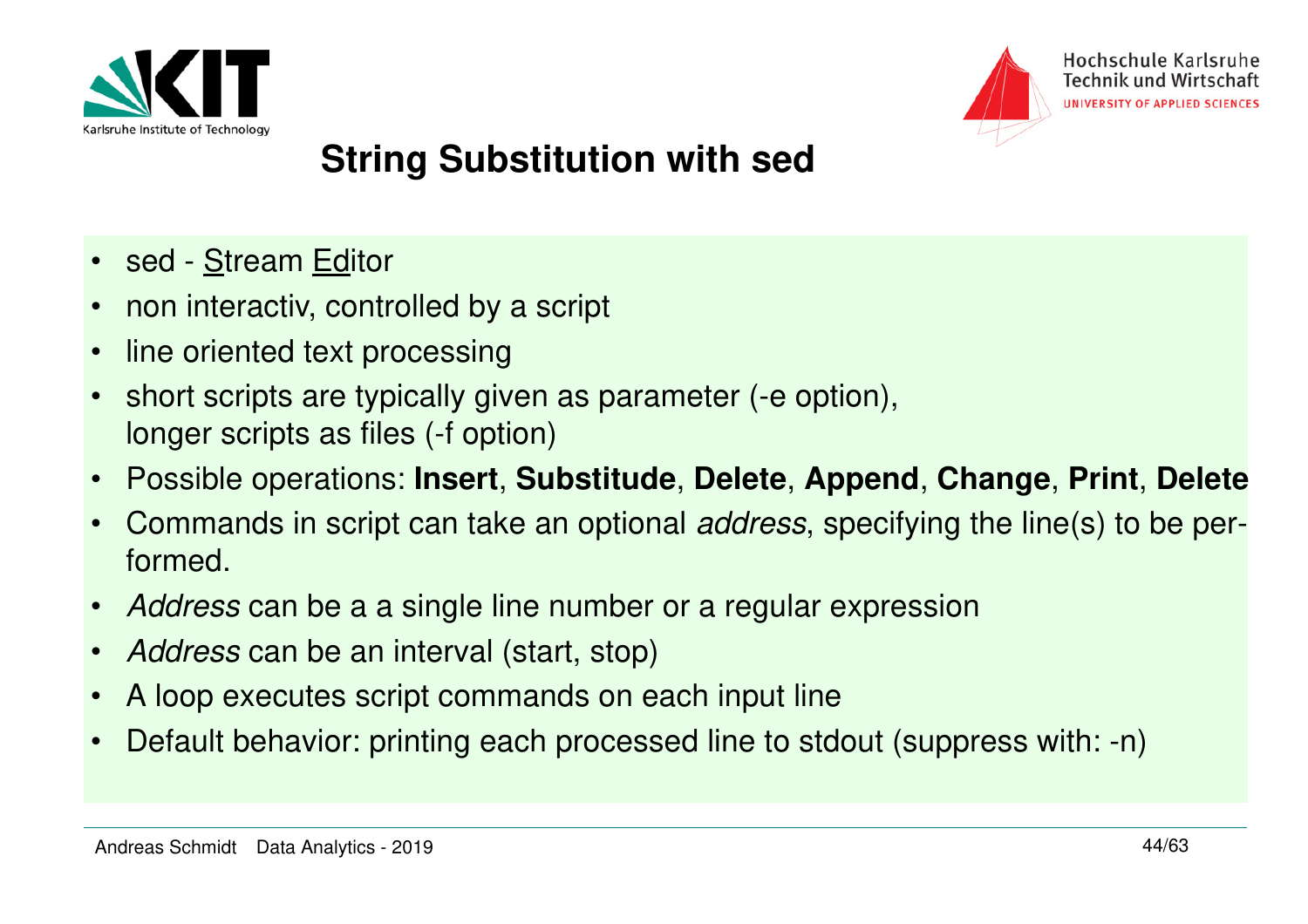



#### **sed commands**

- **<sup>s</sup>**: substitude
- Replace all occurences of D with GER

```

sed 's/\bD\b/GER/g' city.csv > city2.csv
```
• Replace "Stuttgart" with "Stuttgart am Neckar" (extended regexp)

```
sed -r '/\bStuttgart\b/ s/^(Stuttgart)/\1 am Neckar/' city.csv
```
• Replace all occurences of NULL in a line with \N (Inplace Substitution)

**sed -i 's/\bNULL\b/\\N/g' city.csv**

**p**: print (typically used with default printing behaviour off (-n option))

• print from line 10 to 20 (resp.: 5-10, 23, 56-71)

```
sed -n 10,20p city.csv
```

```

sed -n '5,10p;23p;56,71p' city.csv
```
 • print lines starting from dataset about 'Sapporo' inclusive dataset about 'Seattle' **sed -n '/^Sapporo/,/^Seattle/p' city.csv**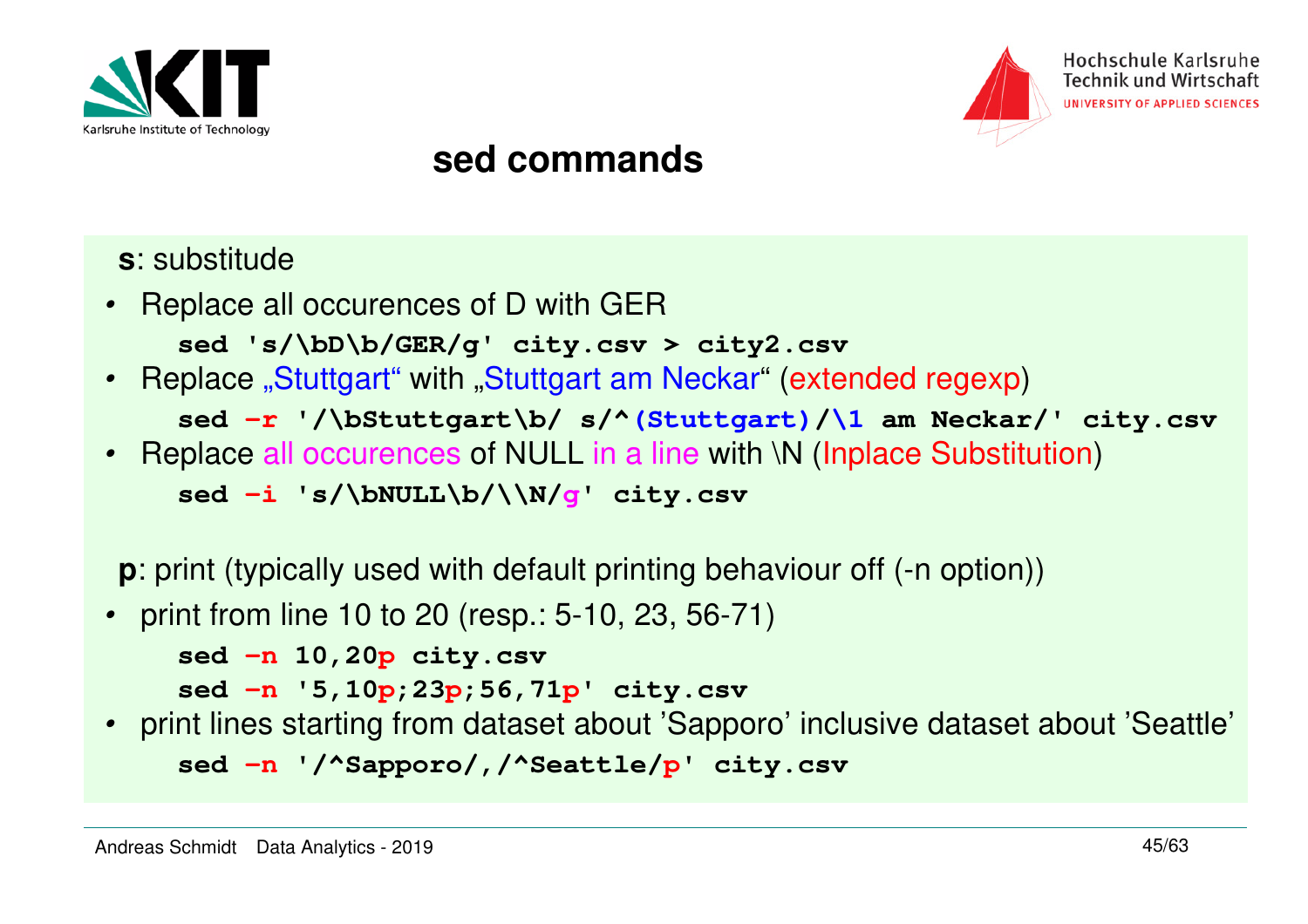



#### **sed**

- • **<sup>i</sup>**: insert
	- Insert dataset about Karlsruhe at line 2

```
sed '2i Karlsruhe, D, "Baden Wuerttemberg", 301452, 49.0, 6.8' city.cs
```
- **<sup>d</sup>**: delete
	- delete Aachen (inplace)

**sed -i '/Aachen/ d' city.csv**

• delete all empty lines

```
sed '/^ *$/d' The-Adventures-of-Tom-Sawyer.txt
```
• delete lines 2-10

**sed '2,10d' city.csv**

• delete all <script>..</script> sections in a file

```

sed -Ei '/<script>/,/<\/script>/d' jaccard.html
```
• delete from **<h2>Navigation menu</h2>** to end of file

```
sed -i '/<h2>Navigation menu<\/h2>/,$d' jaccard.html
```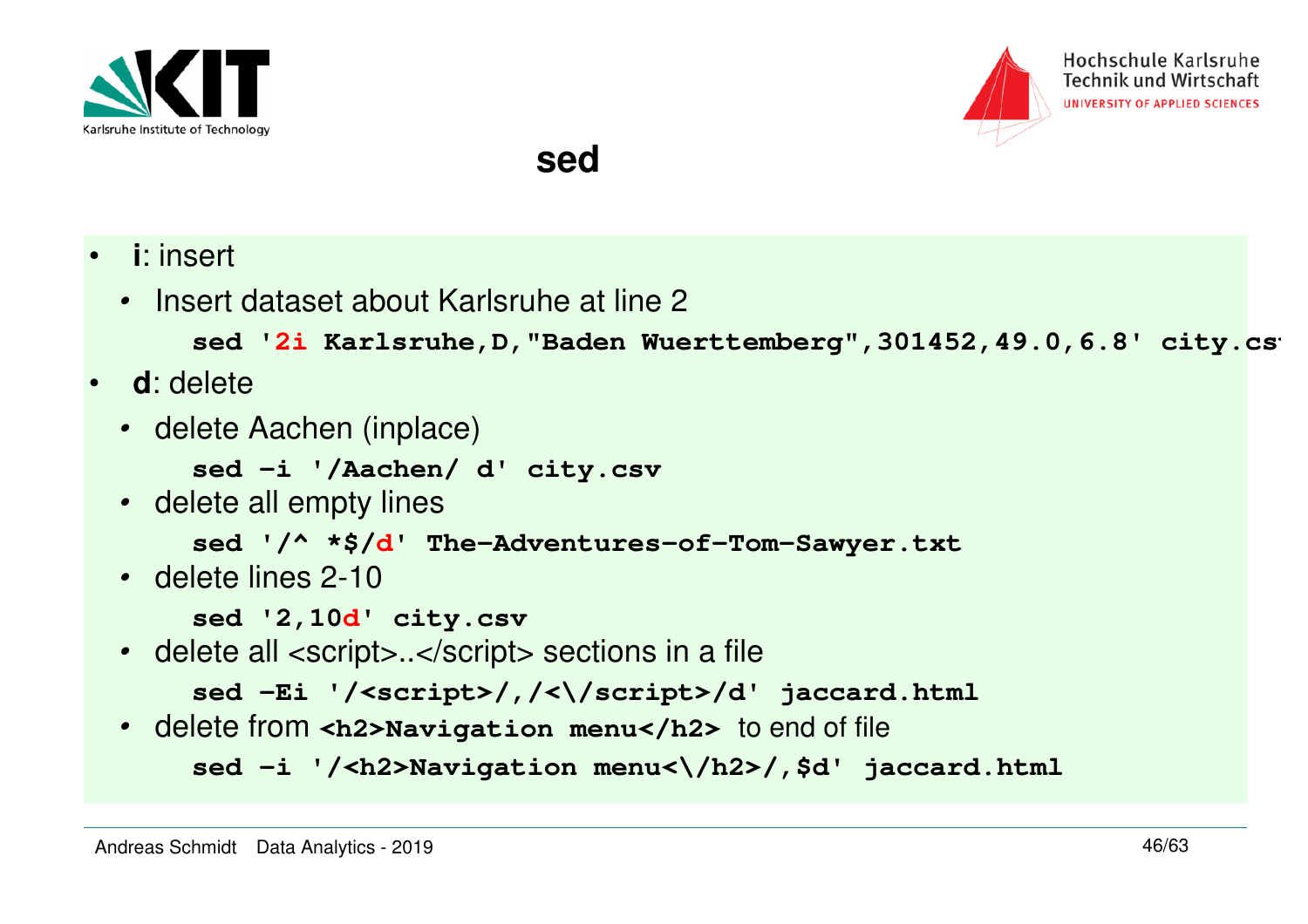



#### **sed Examples**

- $\bullet$ **<sup>c</sup>**: change
- Replace entry of Biel **sed '/^Biel\b/ c Biel,CH,BE,53308,47.8,7.14' city.csv**
- $\bullet$ **<sup>a</sup>**: append

•

...

• Underline each CHAPTER**sed '/^CHAPTER/ a ------------' The-Adventures-of-Tom-Sawyer.txt**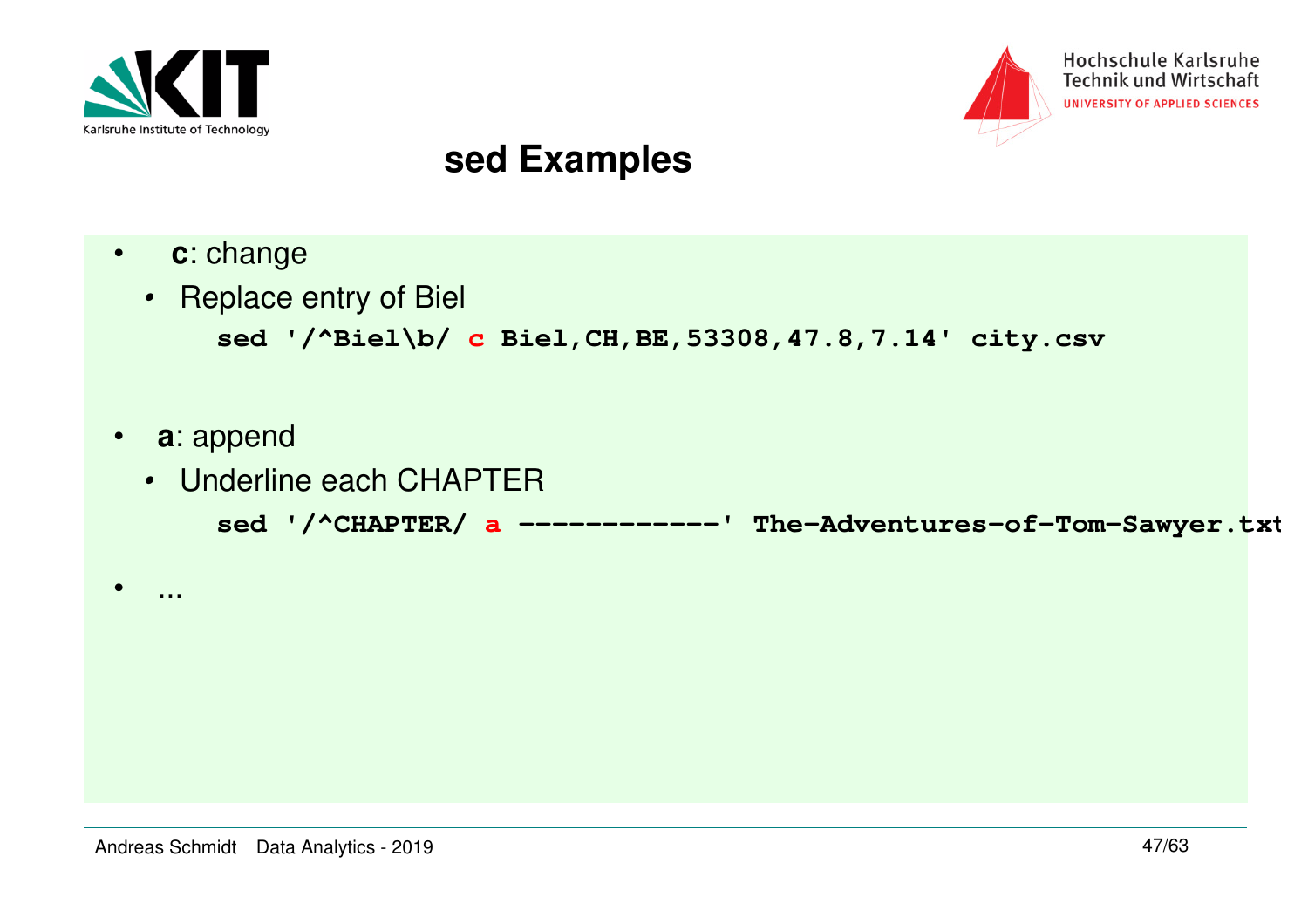



# **Exercise II - (Duration 15 - 20 min.)**

see handout ...

(http://www.smiffy.de/data-analytics-2019/bash-exercise-2.pdf)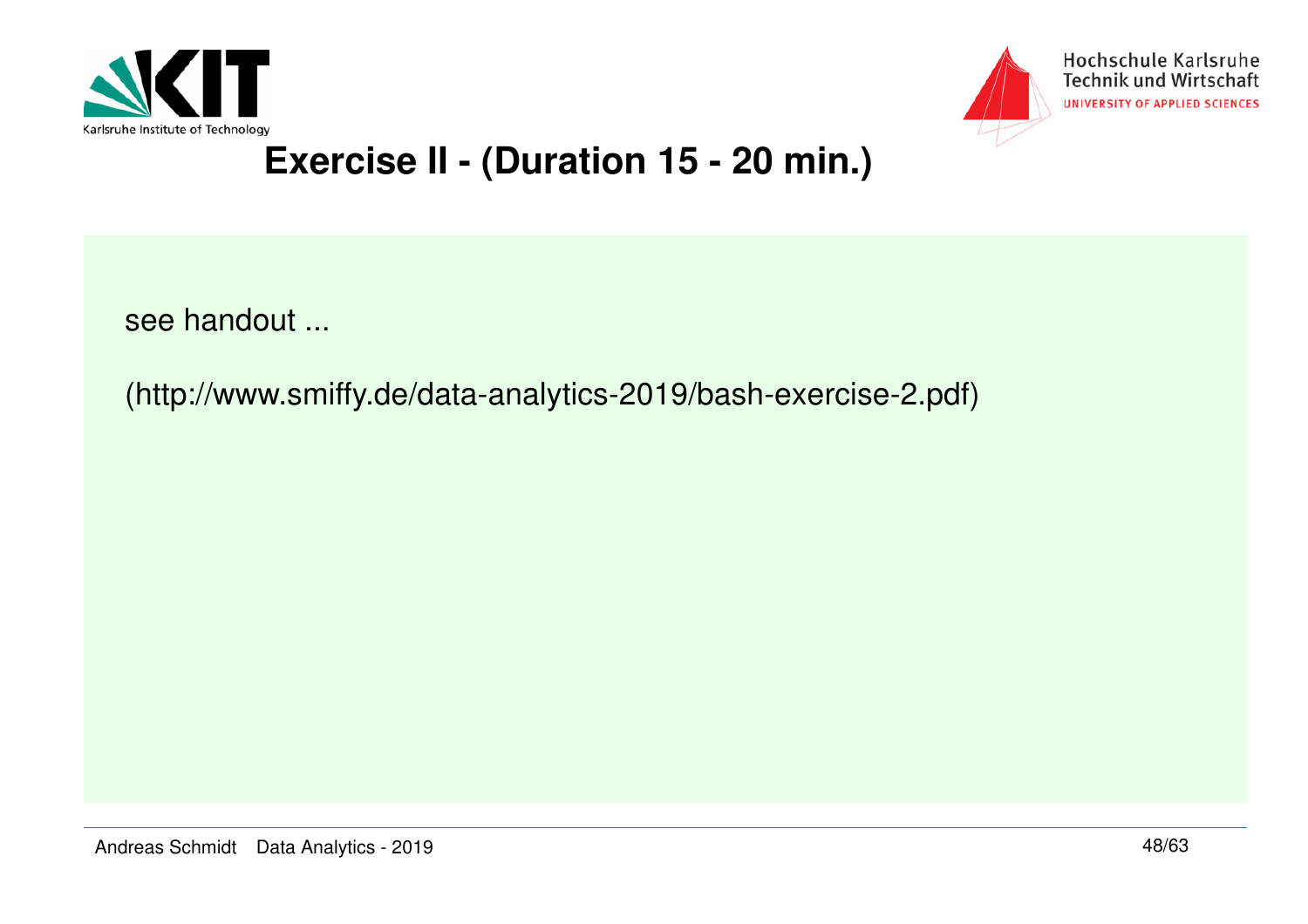



#### **Processing the Enron dataset**

Some statistics:

• How many emails do we have?

```
find maildir -name *. -print| wc -l
```
• How many emails are available from the different persons?

```
find maildir -name '*.' -print| sed -r 's#maildir/([^/]+)/.*#\1#'|\sort | uniq -c| sort -n
```
• Write convenience function:

```
allmails() {
 find maildir -name '*.' -print}
```
• now we can type (... and ask how many emails are in jones' mailbox):

```
allmails | grep 'maildir/jones' | wc -l
```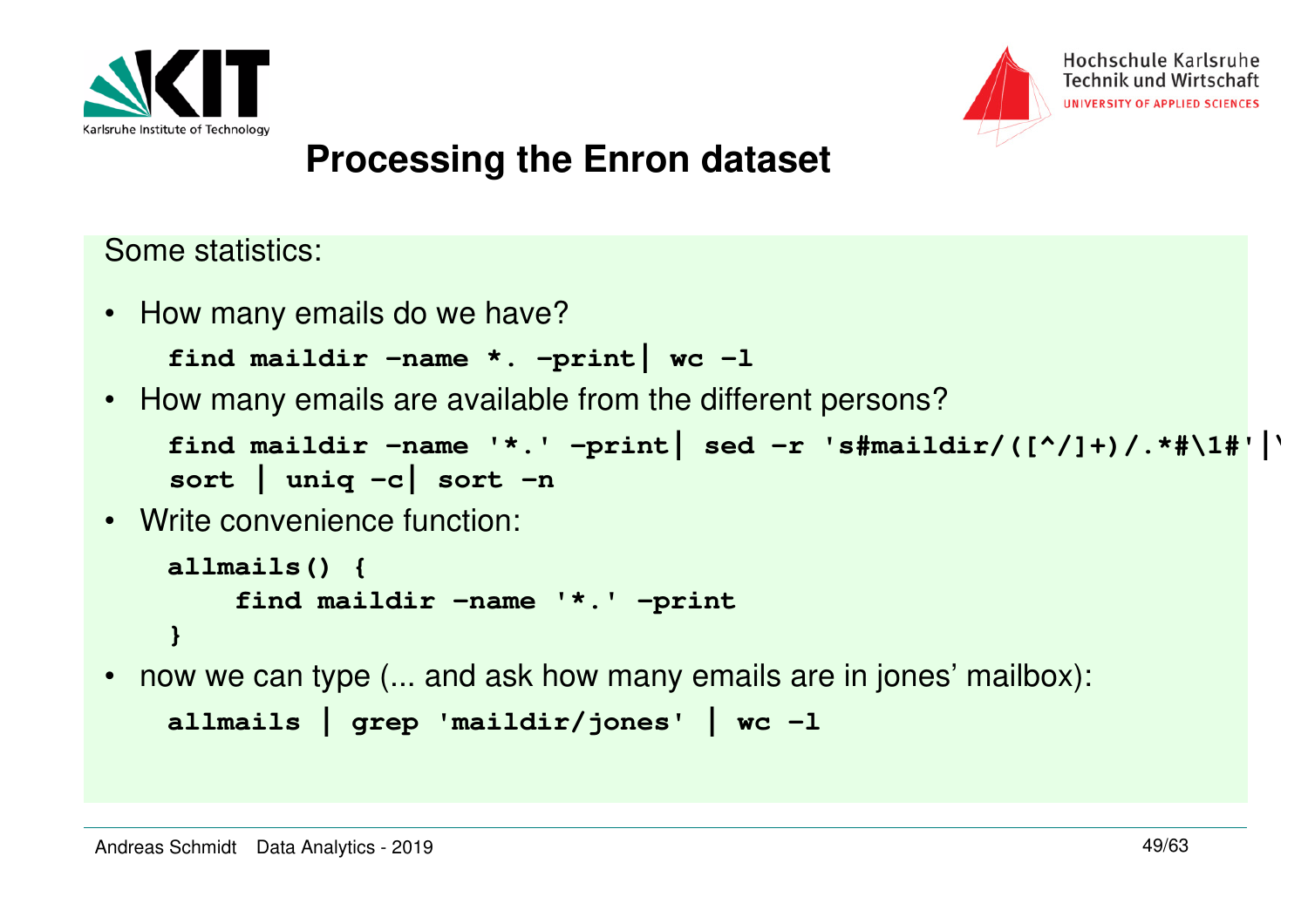



•Extract all email adresses from the email files

```
find maildir -name '*.' -print | \
xargs grep -h -E -o '[-A-Za-z._0-9]+@[-A-Za-z._0-9]+\.[a-z]+\b' | tr 'A-Z' 'a-z' | sort | uniq > all-emails-from-files.txt
• look for the email addresses of the 160 enron employees from the dataset
   allmails | cut -d/ -f2| cut -d- -f1| awk '{print $1"@enron.com"}' \> enrons160-email-pattern.txt
allmails | xargs grep -i -o -f enrons160-email-pattern.txt -h | \tr 'A-Z' 'a-z' | sort | uniq
```
•and many many more ...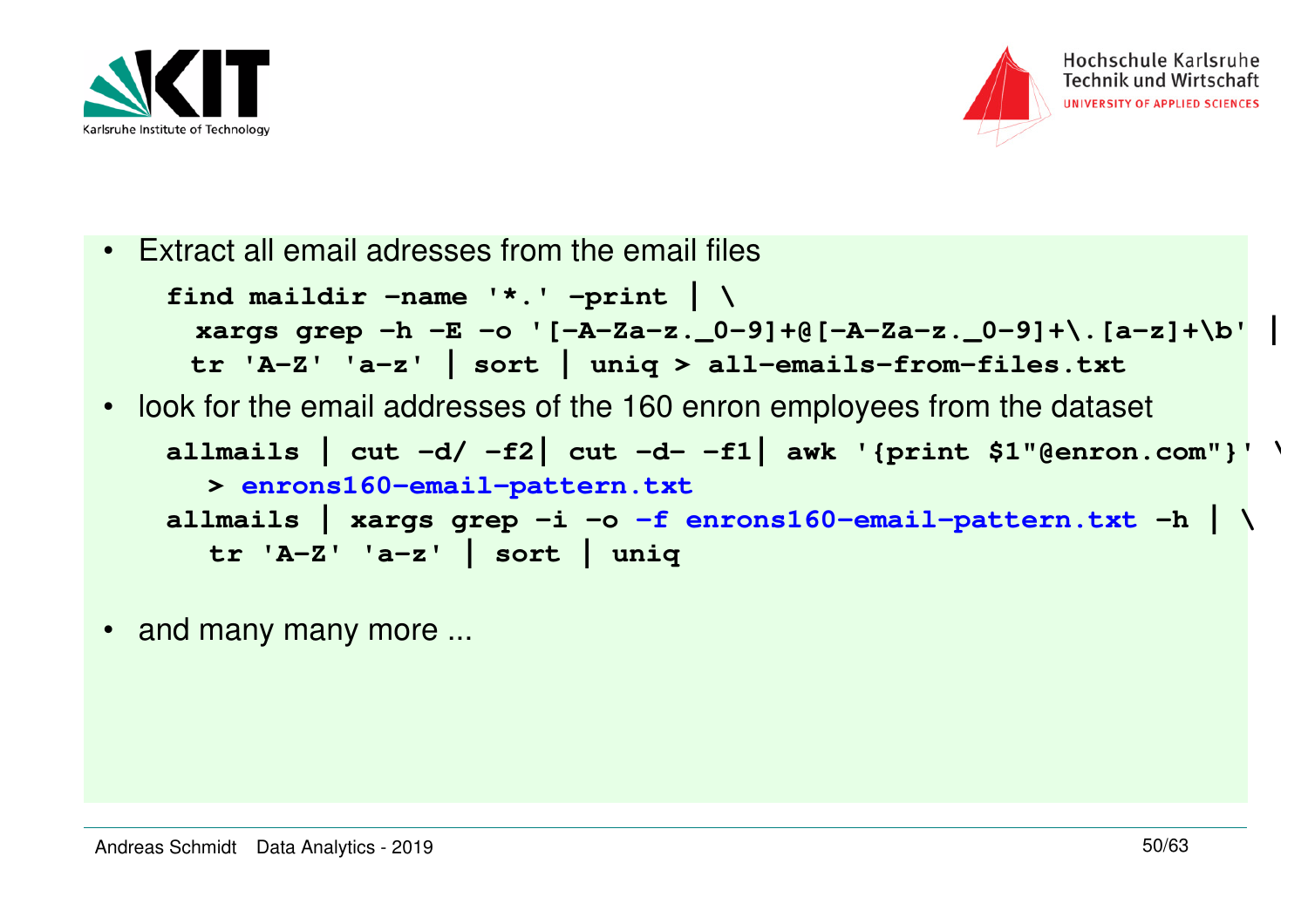



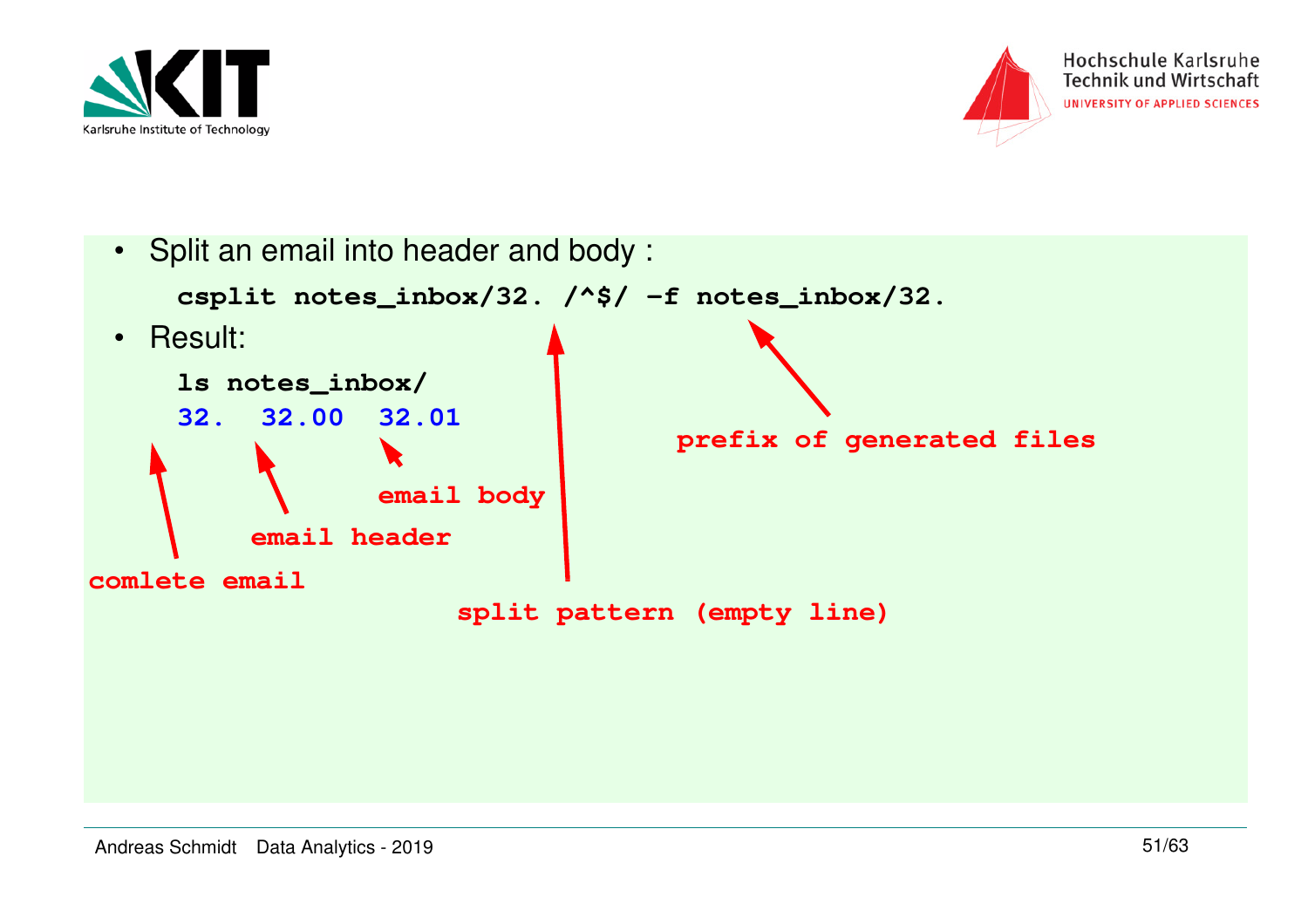



• Do this for all mails:

```
allmails | xargs -I @ csplit @ /^$/ -f @
```
•Result:

```
ls maildir/zufferli-j/deleted_items/119*maildir/zufferli-j/deleted_items/119. 
maildir/zufferli-j/deleted_items/119.00
maildir/zufferli-j/deleted_items/119.01
```
•Rename files:

| allmails   xargs -I @ mv @01 @body   |  |  |  |
|--------------------------------------|--|--|--|
| allmails   xargs -I @ mv @00 @header |  |  |  |

•Result:

```
ls maildir/zufferli-j/deleted_items/119*maildir/zufferli-j/deleted_items/119.
maildir/zufferli-j/deleted_items/119.headermaildir/zufferli-j/deleted_items/119.body
```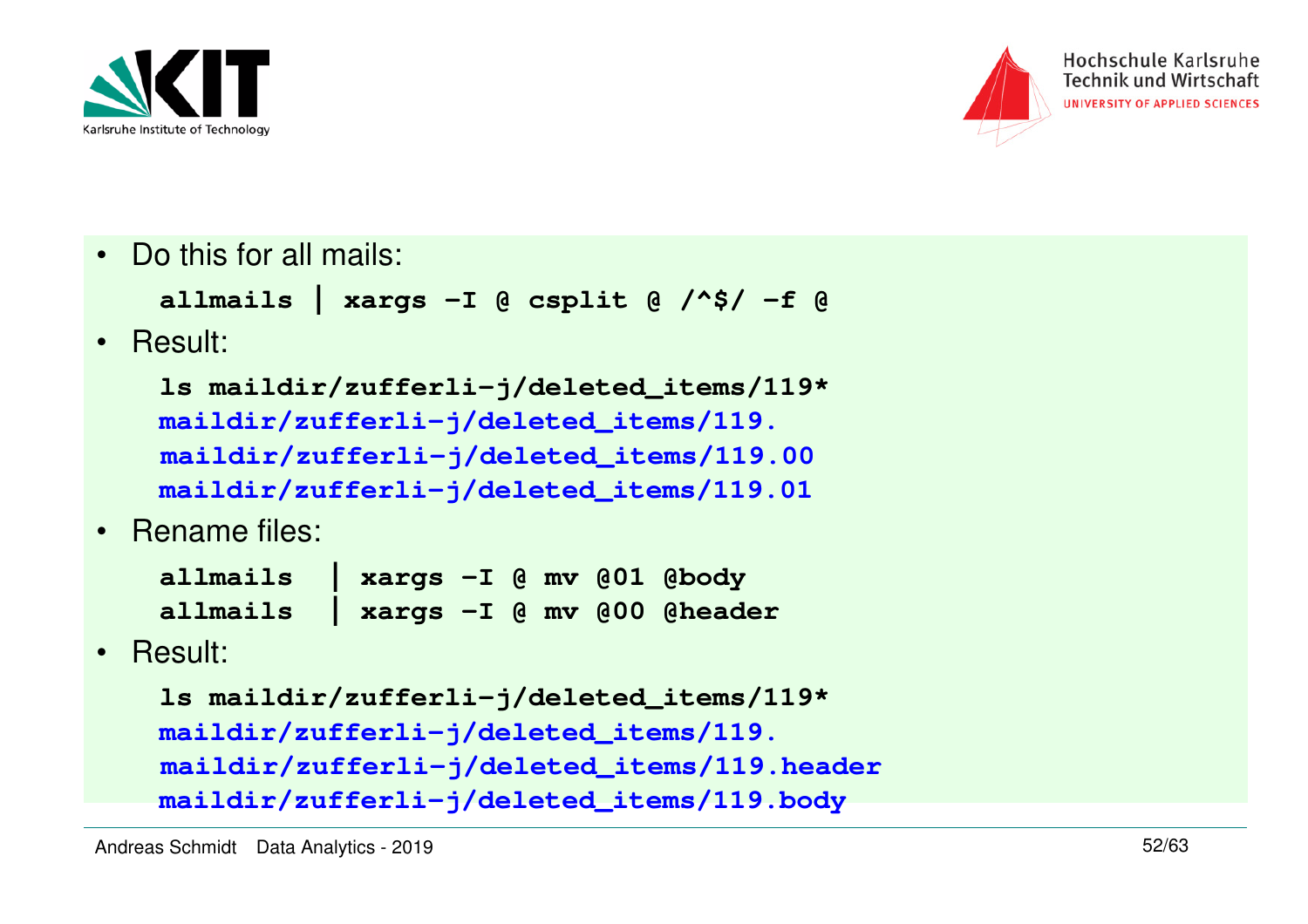



Extract all recipients from an email:

```
sed -n '/^To:/,/^[A-Z]/ p' 32.header| \head -n -1 \vert \ \ \rangle
tr -d '\n\t' | \sed 's#To: ##'
ywang@enron.com, patti.sullivan@enron.com, phil-
 lip.k.allen@enron.com, jane.m.tholt@enron.com, mike.grigsby@enron.com Generalize problem with a function (for all fields)
 get_field() { # $1: pattern, #2: file
 sed -n "/^$1:/,/^[A-Z]/ p" $2 | head -n -1 | tr -d '\n\t' | \sed "s#^$1: ##"}
```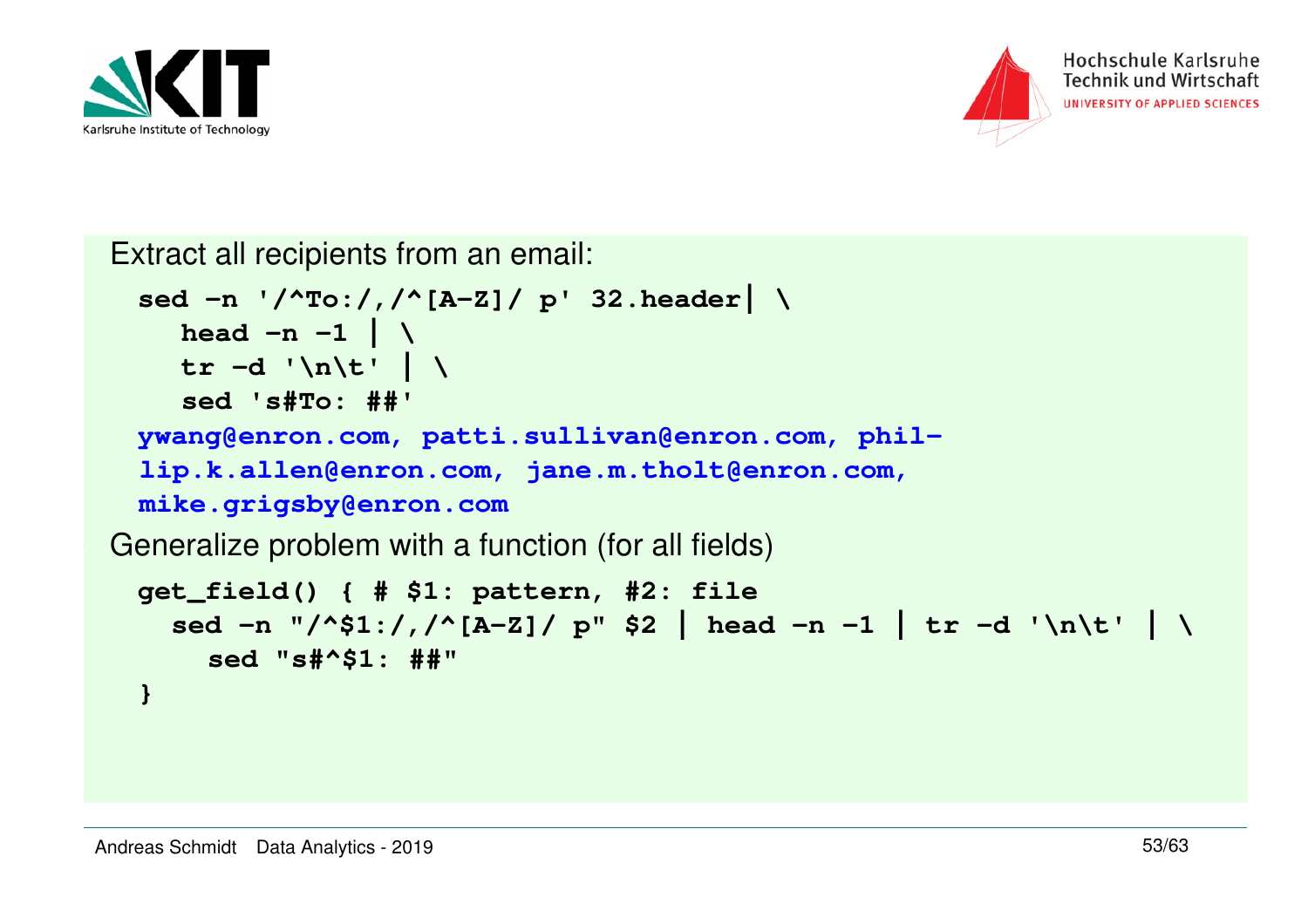



#### **Email Header Format**

**\$ cat maildir/allen-p/notes\_inbox/32.header Message-ID: <3351977.1075855679526.JavaMail.evans@thyme>Date: Tue, 12 Dec 2000 23:04:00 -0800 (PST)From: critical.notice@enron.com To: ywang@enron.com, patti.sullivan@enron.com, phillip.k.allen@enron.com, jane.m.tholt@enron.com, mike.grigsby@enron.comSubject: New Notice from Transwestern Pipeline Co.Mime-Version: 1.0 Content-Type: text/plain; charset=us-asciiContent-Transfer-Encoding: 7bit X-From: critical.notice@Enron.com X-To: ywang@Enron.com, Patti.Sullivan@Enron.com, Phillip.K.Allen@Enron.com, jane.m.tholt@Enron.com, Mike.Grigsby@Enron.comX-cc: X-bcc: X-Folder: \Phillip\_Allen\_Dec2000\Notes Folders\Notes inboxX-Origin: Allen-PX-FileName: pallen.nsf**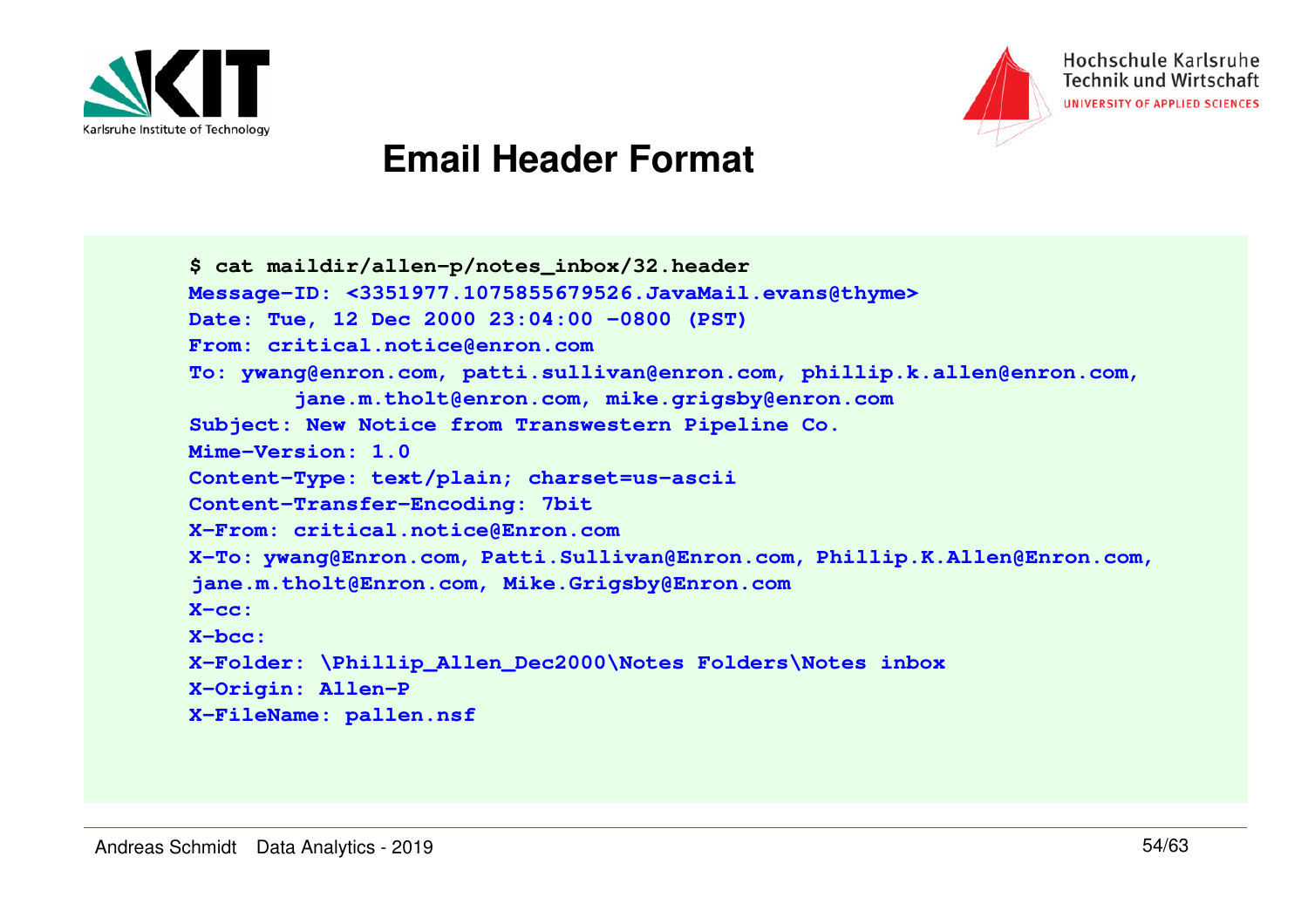



Using function:

**\$ get\_field From maildir/allen-p/notes\_inbox/32.headercritical.notice@enron.com**

**\$ get\_field Date maildir/allen-p/notes\_inbox/32.headerTue, 12 Dec 2000 23:04:00 -0800 (PST)**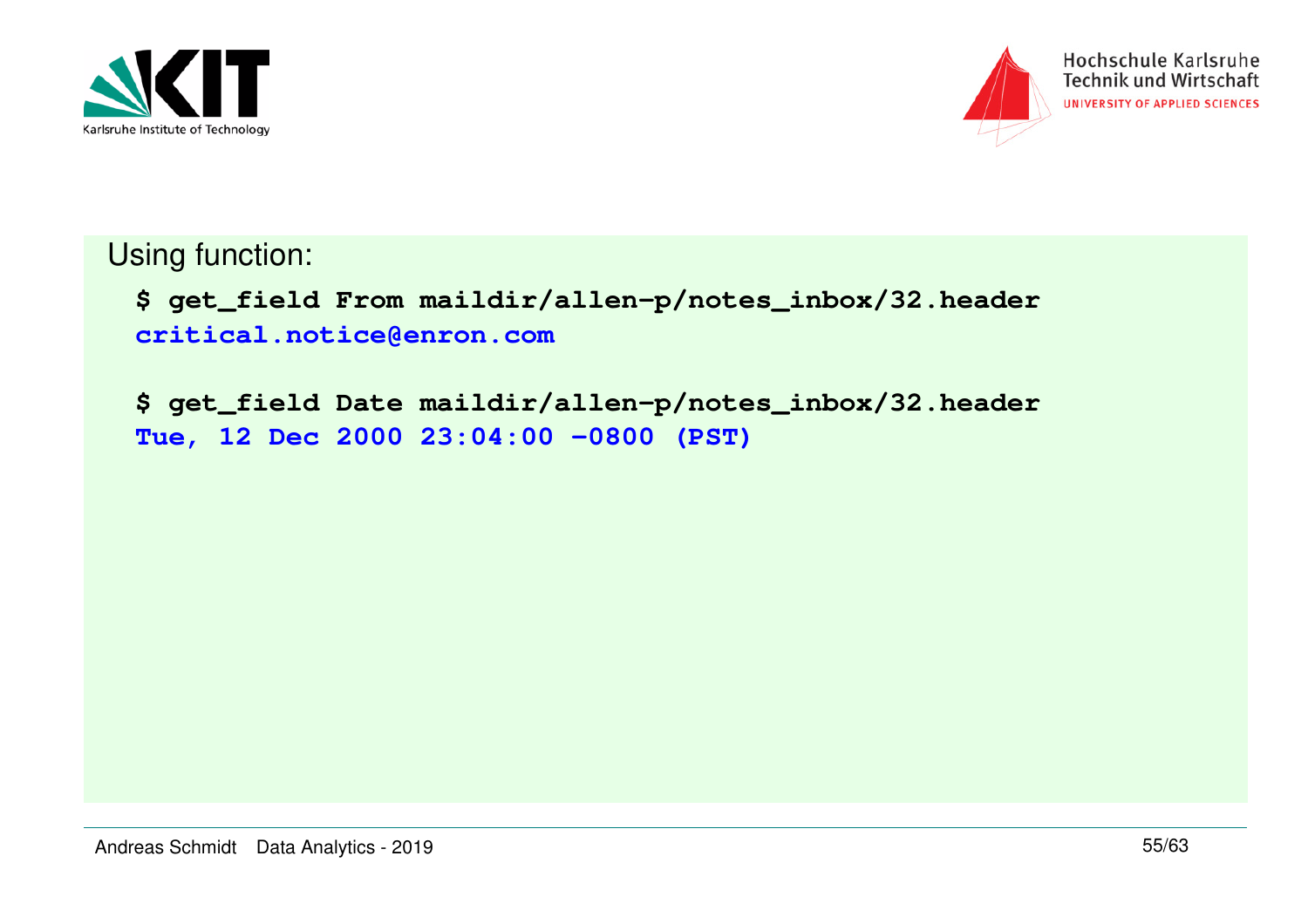



## **Putting all together:**

- Target: tsv-Files with the following format:
	- •send\_report.tsv

| <b>FROM</b>                                         | <b>TO</b> | <b>TYPE</b> | <b>MESSAGE-ID</b>                                                                    |
|-----------------------------------------------------|-----------|-------------|--------------------------------------------------------------------------------------|
| critical.notice@enron.com ywang@enron.com           |           | <b>To</b>   | <3351977.1075855679526@thyme>                                                        |
|                                                     |           |             | critical.notice@enron.com patti.sullivan@enron.com To <3351977.1075855679526@thyme>  |
|                                                     |           |             | critical.notice@enron.com phillip.k.allen@enron.com To <3351977.1075855679526@thyme> |
| critical.notice@enron.com jane.m.tholt@enron.com To |           |             | <3351977.1075855679526@thyme>                                                        |
| critical.notice@enron.com mike.grigsby@enron.com To |           |             | <3351977.1075855679526@thyme>                                                        |
| $\cdots$                                            |           |             |                                                                                      |

•email.tsv

| <b>SUBJECT</b>                                     | <b>MESSAGE-ID</b>                                                             | <b>DATE</b> | <b>LOCATION</b> |
|----------------------------------------------------|-------------------------------------------------------------------------------|-------------|-----------------|
|                                                    | "New Notice from " <3351977.1075855679526@thyme> "2000-12-13 08:04" 5427.body |             |                 |
|                                                    |                                                                               |             |                 |
| $\bullet\quad\bullet\quad\bullet\quad\bullet\quad$ |                                                                               |             |                 |
|                                                    |                                                                               |             |                 |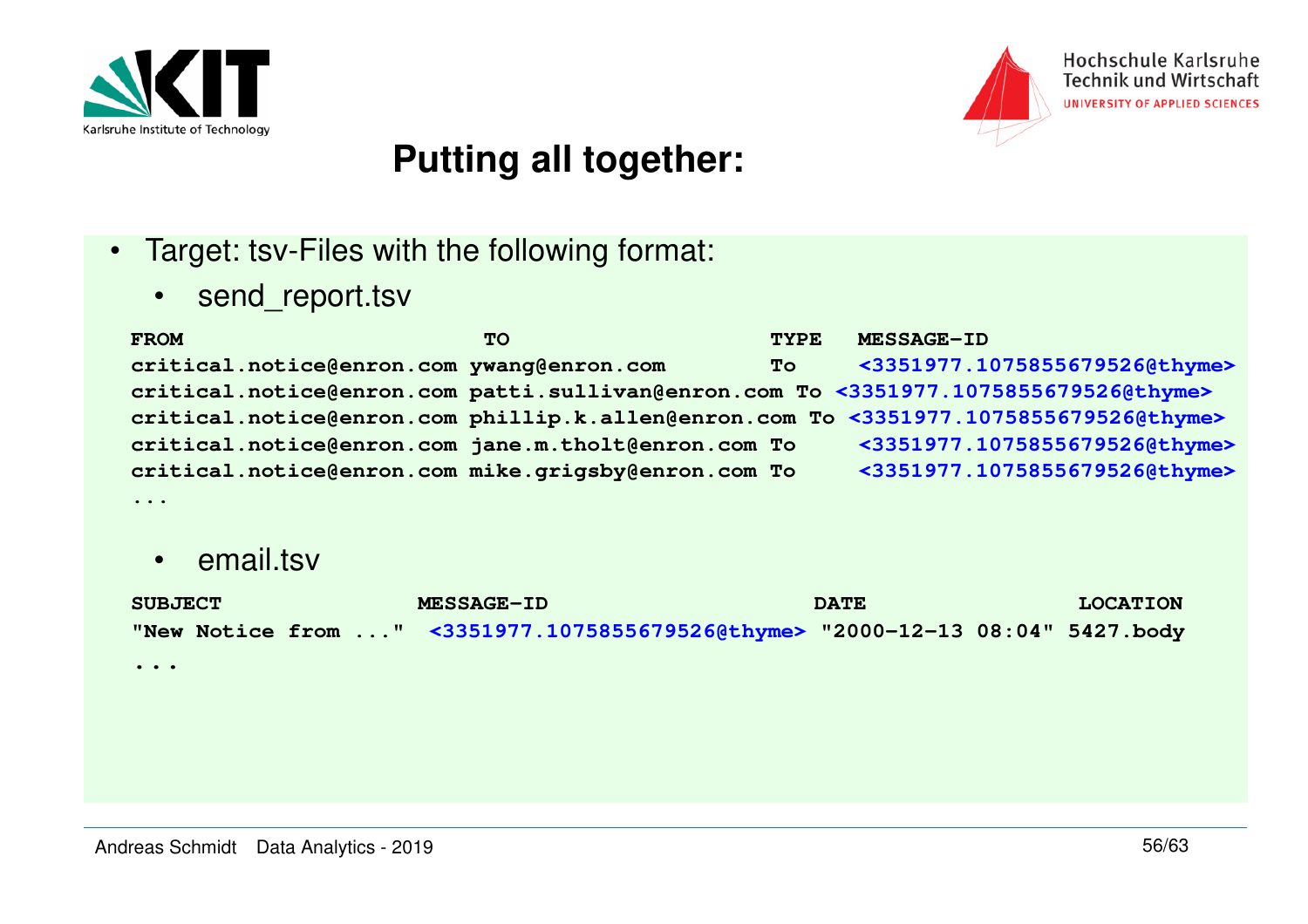



## **Putting all together (2)**

• File process-single-email.sh

```
#!/bin/sh
```

```
. ./my-functions.sh # definition of get_field()
```

```
echo processing $1 ...
export header=$1"header"
export from=`get_field From $header`
export id=`get_field Message-ID $header`
export recipients=`get_field To $header| tr ',' ' '`for r in $recipientsdo echo -e "$from\t$r\tTO\t$id" >> send_report.tsvdone
export subject=`get_field Subject $header`export date=`get_field Date $header`
export date=`date --date="$date" +"%Y-%m-%d %H:%M"`
echo -e "$subject\t$from\t$id\t$date" >> email.tsvexit 0
```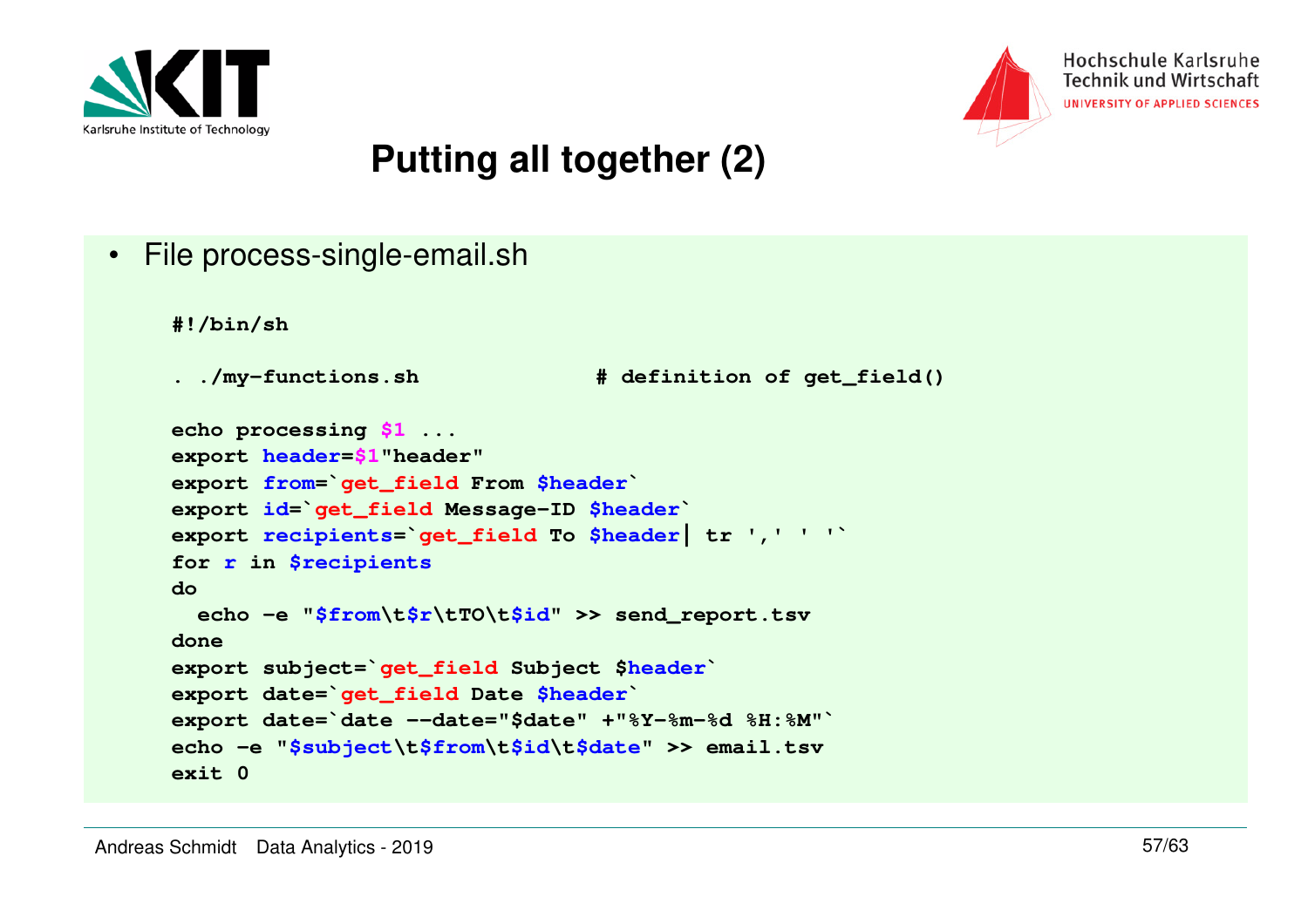



## **Putting all together (3)**

• Process a single email:

```
sh ./process_single_email.sh maildir/bruno-b/inbox/2715.
```
•Iterate over all emails:

```
allmails | xargs.exe -n1 sh ./process_single_email.sh
```
- Now we can ask a number of intersting questions quite easily:
	- •how many emails are there?

```
wc -l data/email.tsv
```
- who has send the most emails to another person?**cut -f1,2 send\_report.tsv | sort| uniq -c|sort -nr|head -n1**
- $\bullet$ how many emails were sent each month?

```

cut -f3 email.tsv | grep '....-..' -o| sort |uniq -c|sort -k2
```
• who are the persons who received the most emails?**cut -f2 data/send\_report.tsv | sort| uniq -c| sort -n| tail**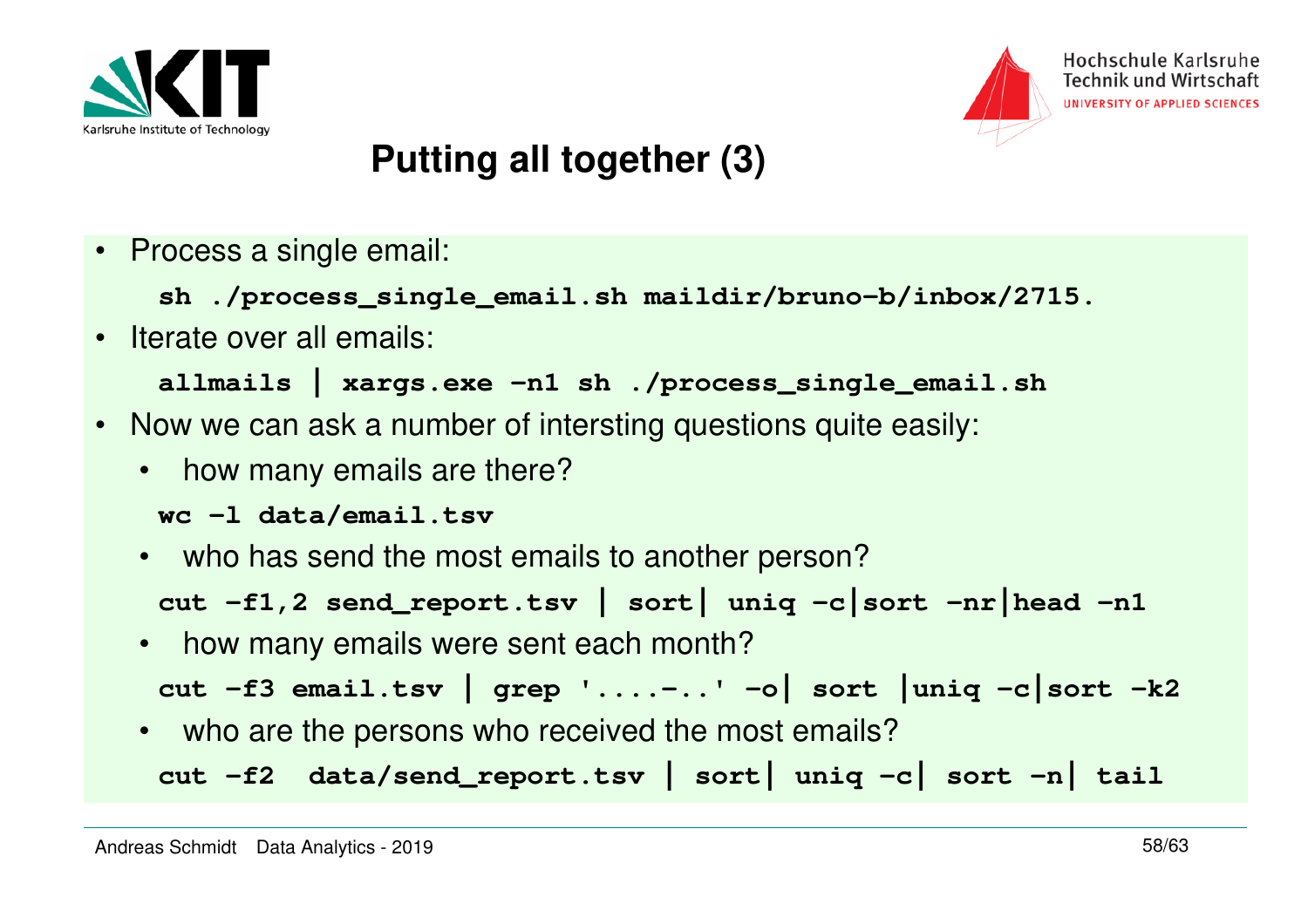



•how many emails were sent each month?

```

cut -f3 email.tsv | grep '....-..' -o| sort |uniq -c|sort -k2 \ > emails_per_month.txt
```
•email-per-month.txt

**6 2000-02**

**9 2000-03**

**11 2000-04**

**15 2000-05**

**15 2000-06**

**16 2000-07**

**26 2000-08**

**28 2000-09**

**22 2000-10**

**25 2000-11**

**...**

**...**

• emails-per-month.gplt

```
set terminal postscript
set output "plots/emails-per-month.ps"set title "Enron emails per month"set style fill solid
set style data histogram
set xtic nomirror rotate by -60plot "emails-per-month.txt" \
 using 1:xtic(2) title ''y-axis x-axis
```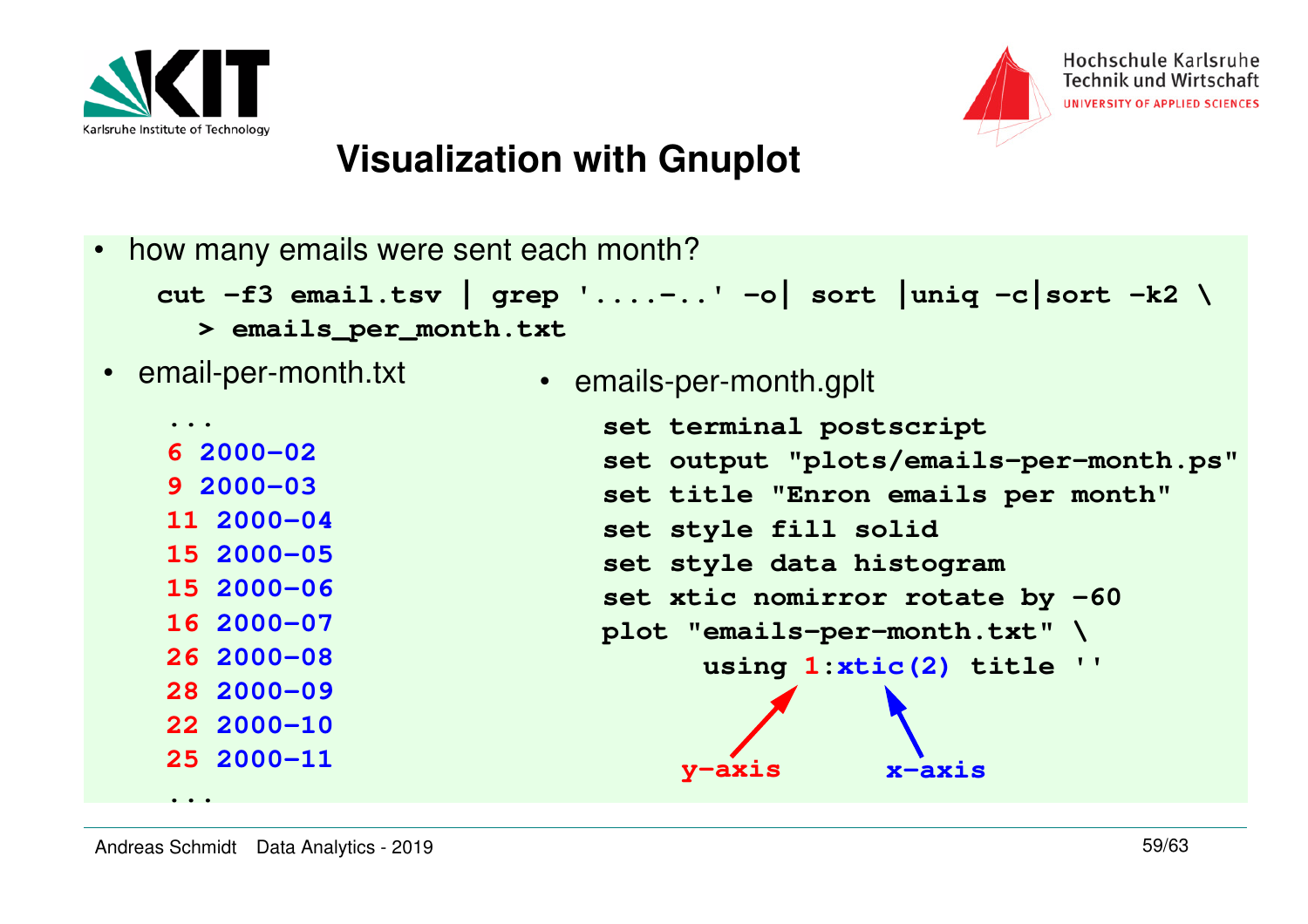



•Generate plot

#### \$ gnuplot emails-per-month.gplt

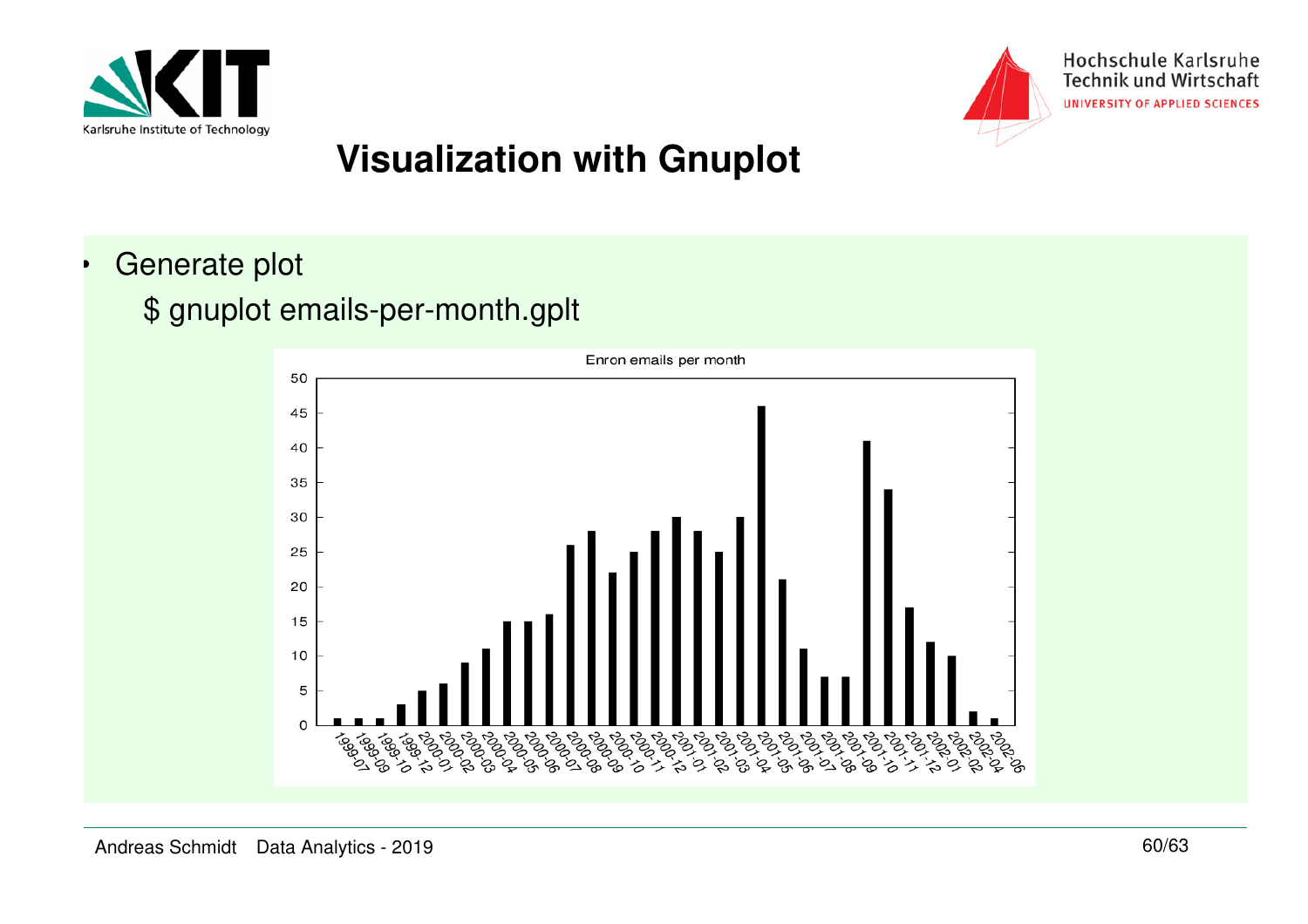



•file temp.dat • temperature.gpt

| Mar 1.1<br>Apr 3.3<br>May 7.4<br>Sep 9.6<br>Oct 6.0 | Month "Min. Temperature" "Max. Temperature"<br>Jan $-1.4$<br>$Feb -1.2$<br>Jun 10.5<br>Jul 12.7<br>Aug 12.5 | 3.5<br>4.4<br>8.0<br>12.3<br>17.5<br>19.9<br>22.1<br>22.2<br>17.9<br>13.0 | set term jpeg<br>set output "temperatur.jpeg"<br>set title "Temperature, Karlsruhe"<br>set style line 1 lt 2 lc rgb "blue" lw 3<br>set style line 2 lt 5 lc rgb "red" lw 2<br>set multiplot<br>plot "temp.dat" using $2:xtic(1)$<br>1s 1 with lines $\setminus$<br>title columnheader $(2)$ , $\setminus$<br>"temp.dat" using $3:xtic(1)$<br>1s 2 with lines $\setminus$ |
|-----------------------------------------------------|-------------------------------------------------------------------------------------------------------------|---------------------------------------------------------------------------|--------------------------------------------------------------------------------------------------------------------------------------------------------------------------------------------------------------------------------------------------------------------------------------------------------------------------------------------------------------------------|
|                                                     |                                                                                                             |                                                                           |                                                                                                                                                                                                                                                                                                                                                                          |
| Nov $2.4$                                           |                                                                                                             | 7.5                                                                       | title columnheader(3);<br>unset multiplot                                                                                                                                                                                                                                                                                                                                |
| $Dez$ 0.0                                           |                                                                                                             | 4.6                                                                       |                                                                                                                                                                                                                                                                                                                                                                          |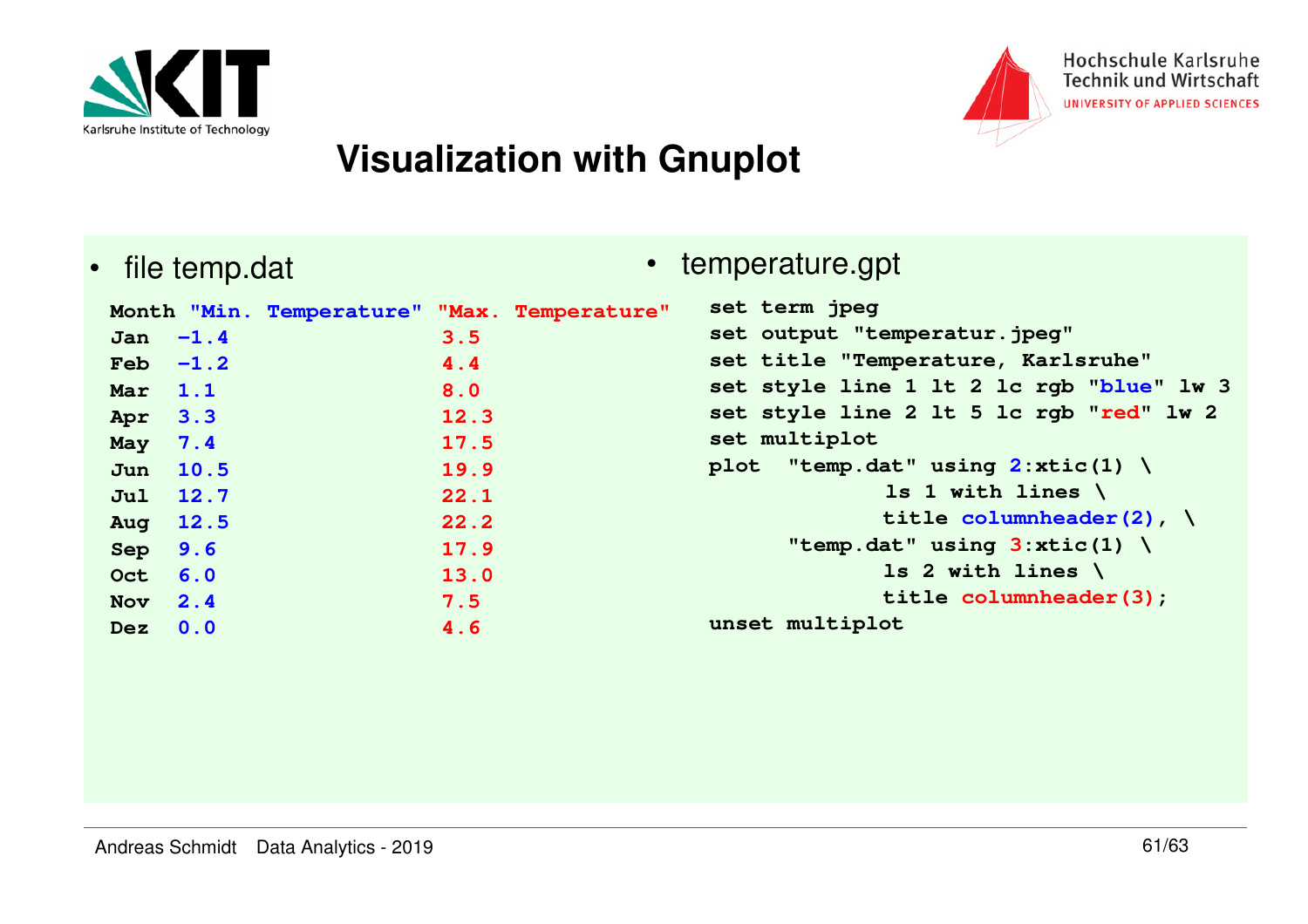



**\$ gnuplot.exe temperature.gpt**